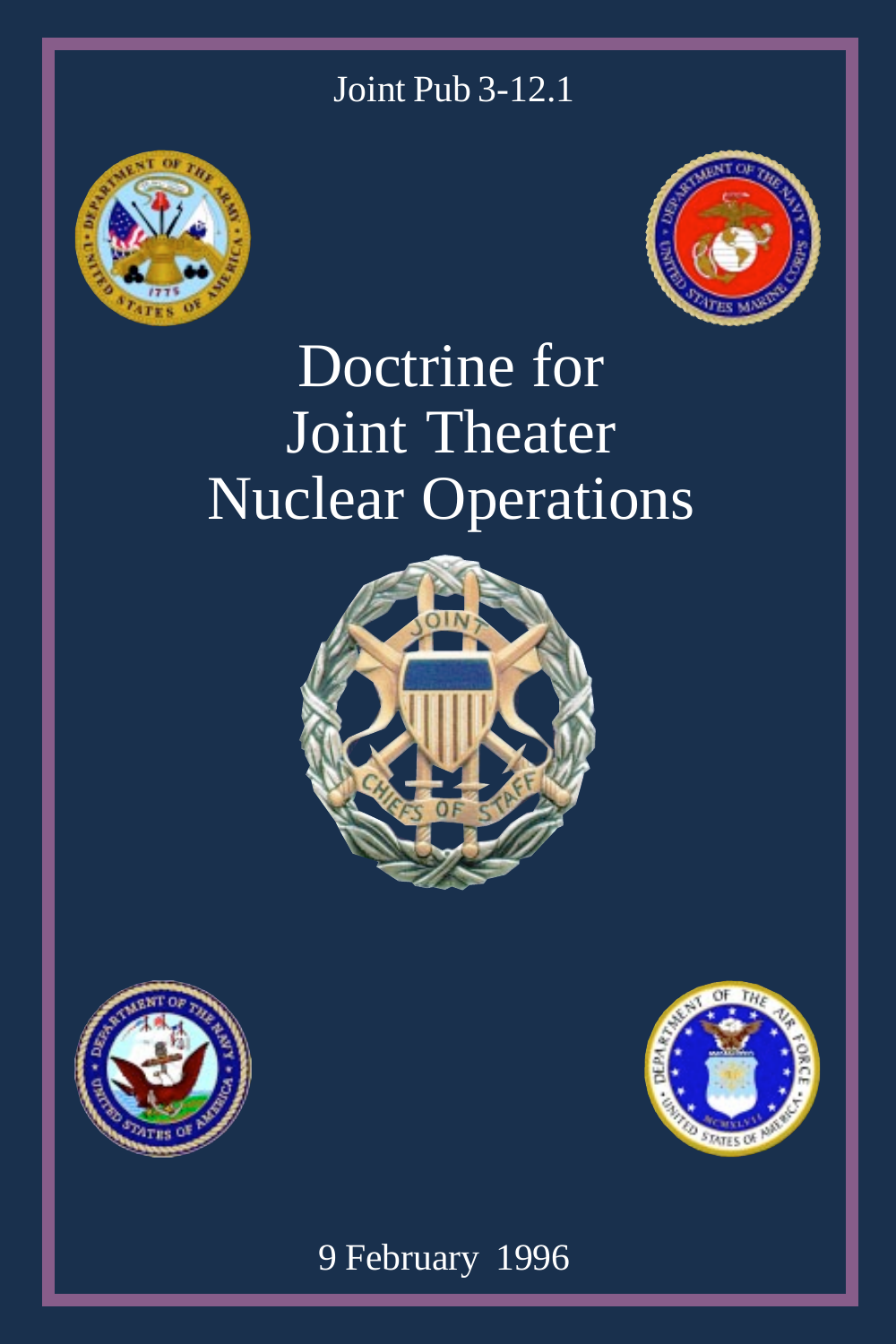## **PREFACE**

#### **1. Scope**

This publication provides guidance for nonstrategic nuclear force employment. It is written for those who:

a. Provide strategic direction to joint forces (Secretary of Defense, Chairman of the Joint Chiefs of Staff, normally in consultation with the other members of the Joint Chiefs of Staff, and commanders of combatant commands).

b. Employ joint forces (commanders of unified commands, subunified commands, or joint task forces).

#### **2. Purpose**

This publication has been prepared under the direction of the Chairman of the Joint Chiefs of Staff. It sets forth doctrine to govern the joint activities and performance of the Armed Forces of the United States in joint operations as well as serving as the doctrinal basis for US military involvement in multinational and interagency operations. It provides military guidance for the exercise of authority by combatant commanders and other joint force commanders and prescribes doctrine for joint operations and training. It provides military guidance for use by the Armed Forces in preparing their appropriate plans. It is not the intent of this publication to restrict the authority of the joint force commander (JFC) from organizing the force and executing the mission in a manner the JFC deems most appropriate to ensure unity of effort in the accomplishment of the overall mission.

#### **3. Application**

a. Doctrine and guidance established in this publication apply to the commanders of combatant commands, subunified commands, joint task forces, and subordinate components of these commands. These principles and guidance also may apply when significant forces of one Service are attached to forces of another Service or when significant forces of one Service support forces of another Service.

b. The guidance in this publication is authoritative; as such, this doctrine will be followed except when, in the judgment of the commander, exceptional circumstances dictate otherwise. If conflicts arise between the contents of this publication and the contents of Service publications, this publication will take precedence for the activities of joint forces unless the Chairman of the Joint Chiefs of Staff, normally in coordination with the other members of the Joint Chiefs of Staff, has provided more current and specific guidance. Commanders of forces operating as part of a multinational (alliance or coalition) military command should follow multinational doctrine and procedures ratified by the United States. For doctrine and procedures not ratified by the United States, commanders should evaluate and follow the multinational command's doctrine and procedures, where applicable.

For the Chairman of the Joint Chiefs of Staff:

Metheran

WALTER KROSS Lieutenant General, USAF Director, Joint Staff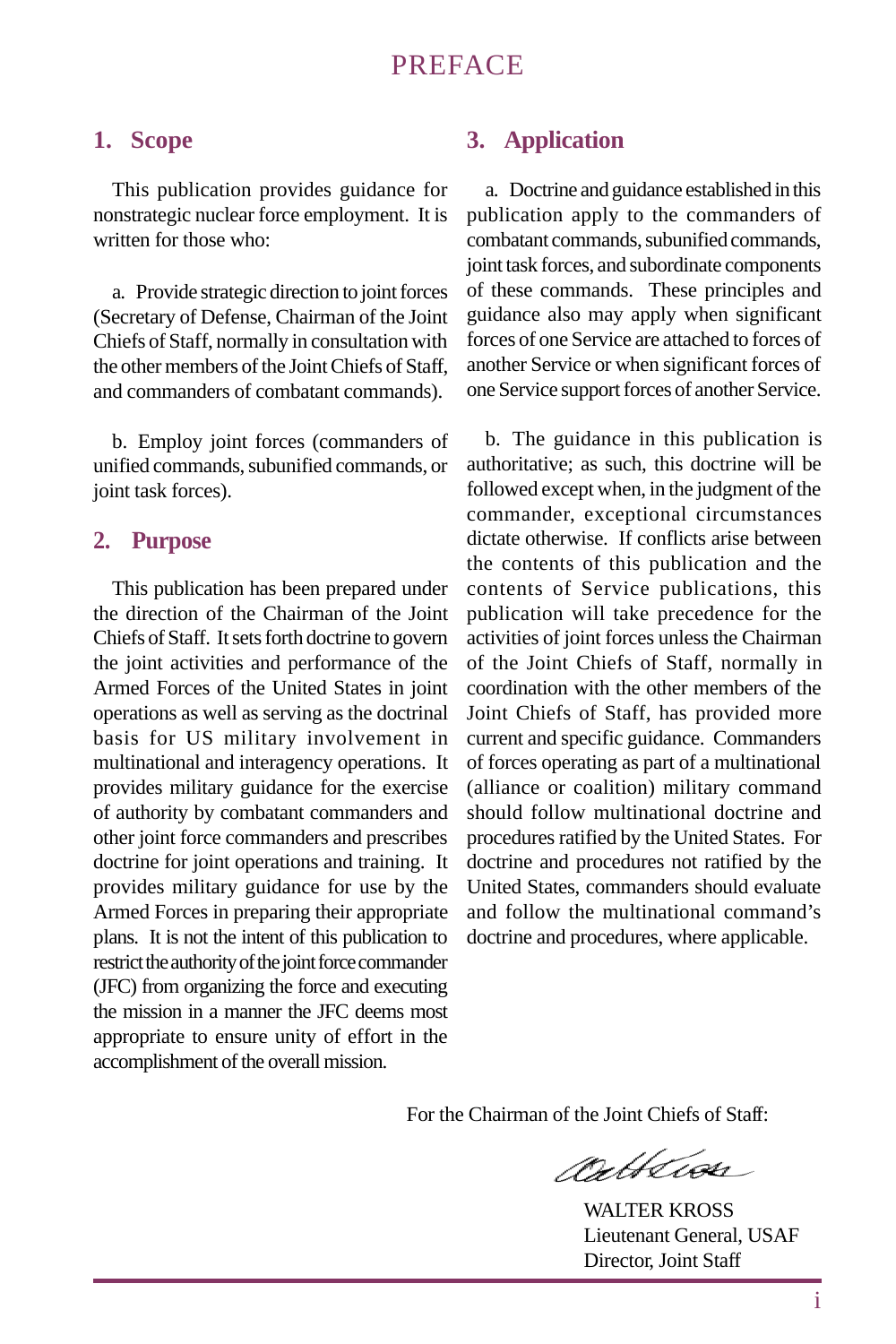Intentionally Blank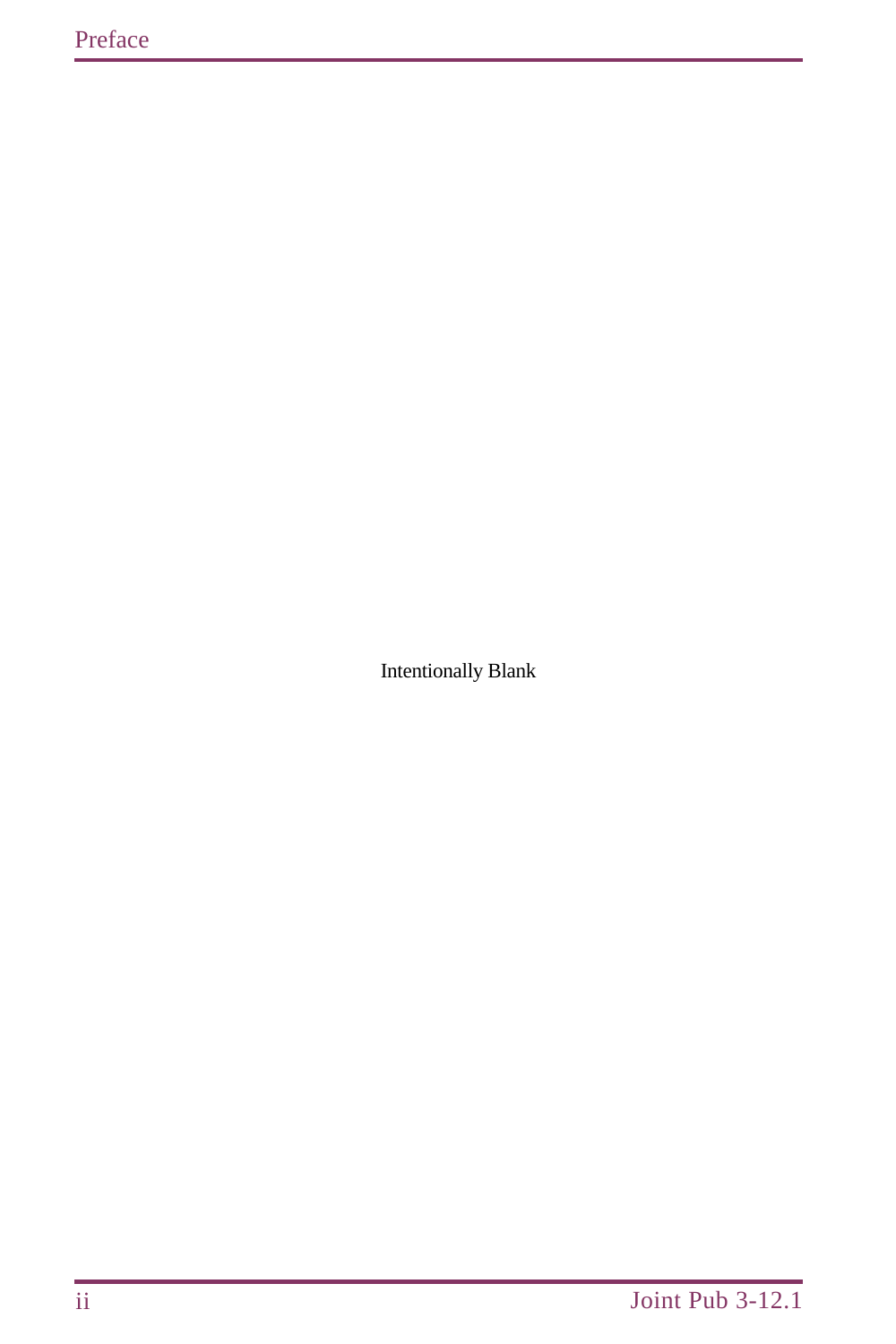## TABLE OF CONTENTS

ROLE OF US THEATER NUCLEAR OPERATIONS

**CHAPTER I** 

PAGE

| <b>CHAPTER II</b>                                                               |
|---------------------------------------------------------------------------------|
| COMMAND AND CONTROL OF NUCLEAR OPERATIONS                                       |
|                                                                                 |
|                                                                                 |
|                                                                                 |
|                                                                                 |
|                                                                                 |
| <b>CHAPTER III</b>                                                              |
| PLANNING AND EMPLOYMENT                                                         |
|                                                                                 |
|                                                                                 |
|                                                                                 |
|                                                                                 |
|                                                                                 |
|                                                                                 |
|                                                                                 |
| • Geographic Combatant Commander Planning for Theater Nuclear Operations  III-9 |
|                                                                                 |
|                                                                                 |
|                                                                                 |
| <b>CHAPTER IV</b>                                                               |
| <b>COMMAND RESPONSIBILITIES AND STAFF PROCEDURES</b>                            |
|                                                                                 |
|                                                                                 |
|                                                                                 |
|                                                                                 |
|                                                                                 |
|                                                                                 |
|                                                                                 |
|                                                                                 |
|                                                                                 |
|                                                                                 |
| 111                                                                             |
|                                                                                 |
|                                                                                 |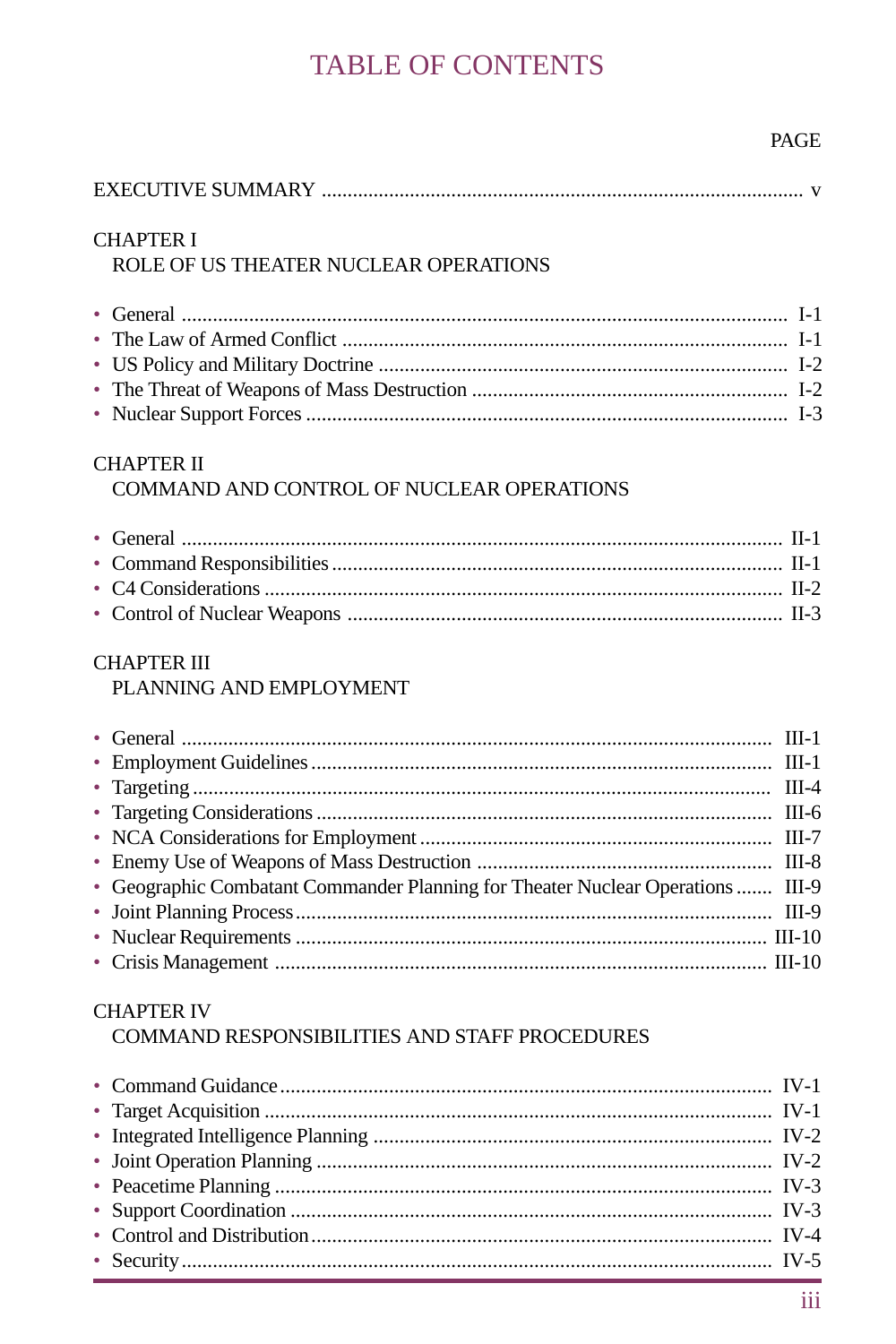## [T](#page-43-0)[able of Contents](#page-41-0)

## A[PPENDIX](#page-12-0)

## G[LOSSARY](#page-29-0)

#### FIGURE

| $I-1$ |  |
|-------|--|
| $I-2$ |  |
|       |  |
|       |  |
|       |  |
|       |  |
|       |  |
|       |  |
|       |  |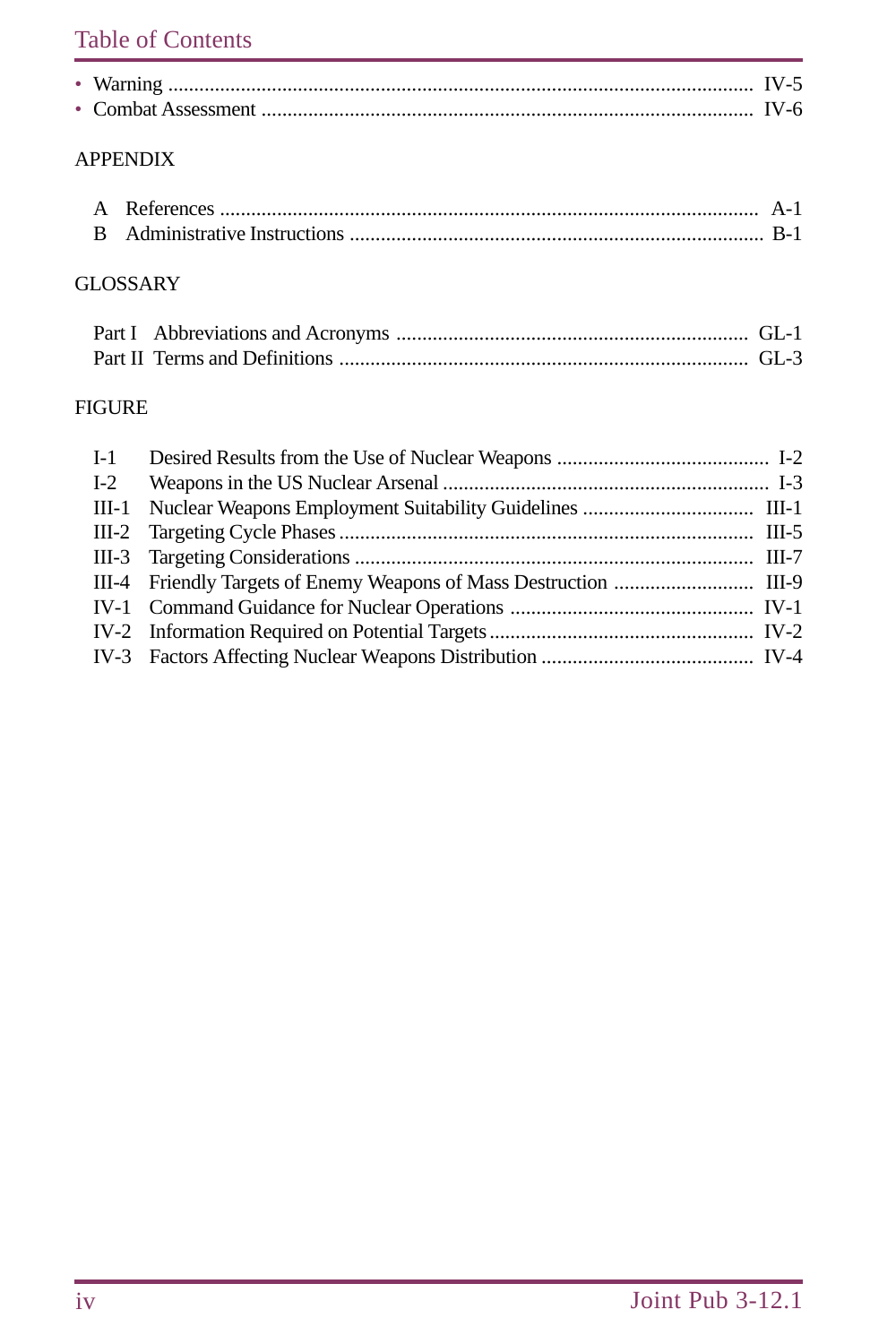## EXECUTIVE SUMMARY **COMMANDER'S OVERVIEW**

- **• Provides Guidance for Nonstrategic Nuclear Force Employment**
- **• Defines the Role of US Theater Nuclear Operations**
- **• Describes Command and Control of Nuclear Operations**
- **• Discusses Planning and Employment of Nuclear Weapons**
- **• Explains Command Responsibilities and Staff Procedures**
- **• Outlines Support Coordination**

## **Role of US Theater Nuclear Operations**

*Nuclear operations can be successful in achieving US military objectives if they are used in the appropriate situation and administered properly.*

**The purpose of US nuclear forces is to help deter the use of weapons of mass destruction (WMD).** These forces protect many allies and assure their security. It is critical, however, that allies and adversaries understand the US policy governing the use of **these weapons**, since they **can provoke serious political, economic, military, and environmental consequences**.

**Only the President of the United States or his successor can authorize the release of a nuclear weapon.** Command and control over nuclear forces must be error free and clearly defined. The chain of command for the release of nuclear weapons starts when a commander requests authority to employ nuclear weapons to achieve a military objective.

## **The Law of Armed Conflict**

*The law of armed conflict forces us to think about the consequences of nuclear weapons before we employ them.*

**Treaties and customs that represent the collective views of the belligerents have been developed** throughout history. These principles protect combatants and noncombatants, safeguard human rights, and facilitate the restoration of peace. These treaties and customs make up the law of armed conflict.

This law does not prohibit the use of nuclear weapons in armed conflict. However, any weapon used must be considered a military necessity, and measures must be taken to avoid collateral damage and unnecessary suffering. Since nuclear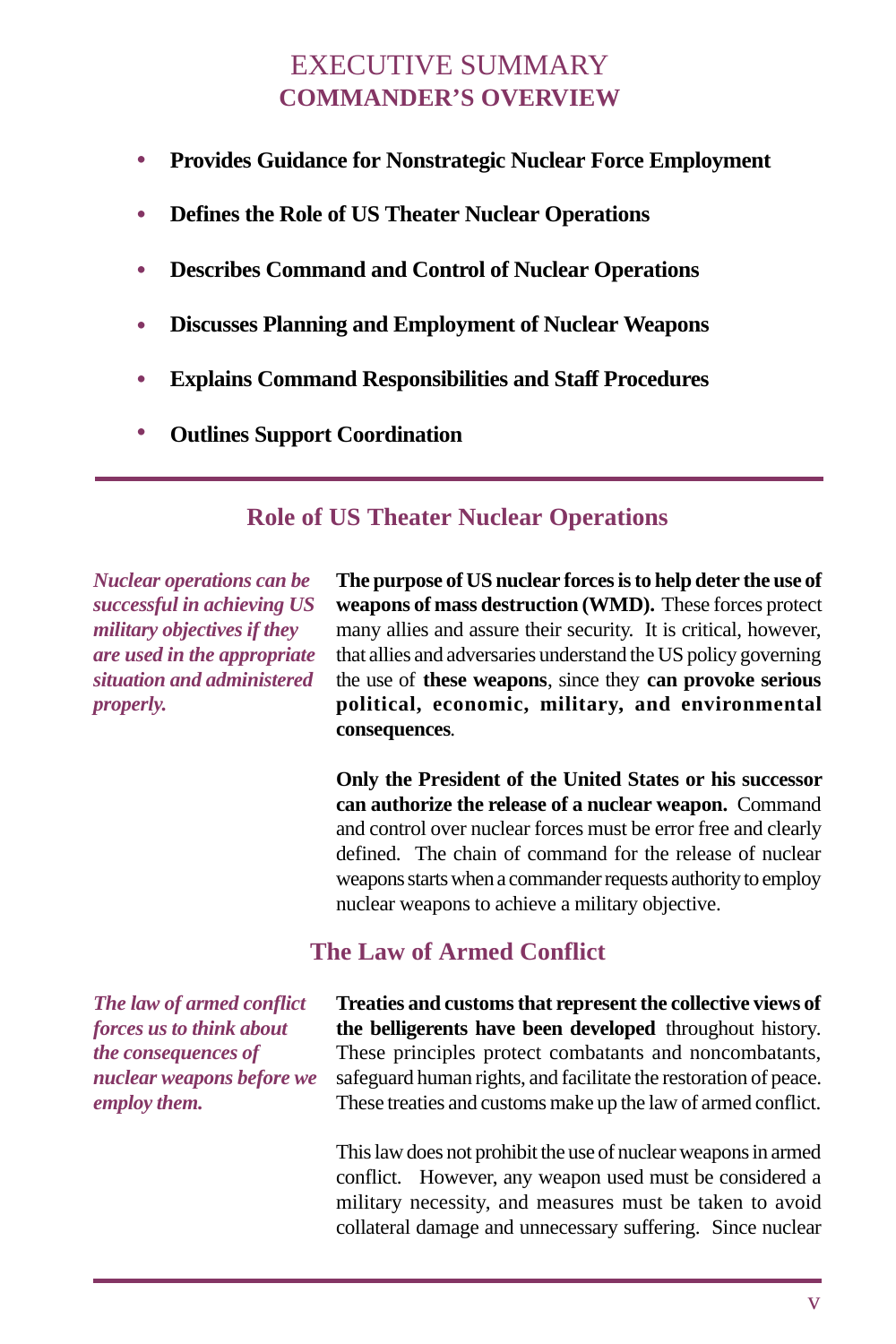weapons have greater destructive potential, in many instances they may be inappropriate.

## **US Policy and Military Doctrine**

*Nuclear weapons have many purposes, but should only be used after deterrence has failed.*

Our **national military policy** is first and foremost to **deter aggression** by means of a strong **nuclear** and **conventional** capability. If deterrence fails, forces must be prepared to end the conflict on favorable terms to the United States, its interests, and its allies.

The purpose of using nuclear weapons can range from producing a political decision to influencing an operation.

Nuclear weapons should change the perceptions of the enemy leaders about the ability to win, demonstrate to enemy leaders that loss outweighs their potential gain, achieve prompt resolution of the conflict, preclude the enemy from achieving its objectives, ensure success of the effort by US and multinational forces, and counter enemy weapons of mass destruction.

#### **Threat of Weapons of Mass Destruction**

*The US must be more prepared than ever for the threat of the use of weapons of mass destruction.*

*There are many nuclear support systems available for the geographic combatant commander.*

The **threat of nuclear exchange** by regional powers and the proliferation of WMD **have grown** following the end of the Cold War. Currently, **short-, medium-, and intermediaterange missiles capable of carrying nuclear, biological, or chemical warheads are the primary threat** in theaters. The potential for US operations in this lethal environment increases as nations continue to develop and obtain WMD.

#### **Nuclear Support Forces**

**Theater nuclear support may be provided by a geographic combatant commander's assigned forces, US Strategic Command (USSTRATCOM), or another supporting combatant commander (CINC).** The US nuclear arsenal contains a wide range of systems that can be tailored to meet desired military and political objectives. Naturally, each system has **advantages** and **disadvantages** when applied in a theater nuclear support context, such as **range**, **weapon yields**, **lead time**, **accuracy**, **recallability**, and **vulnerability** to enemy defense systems.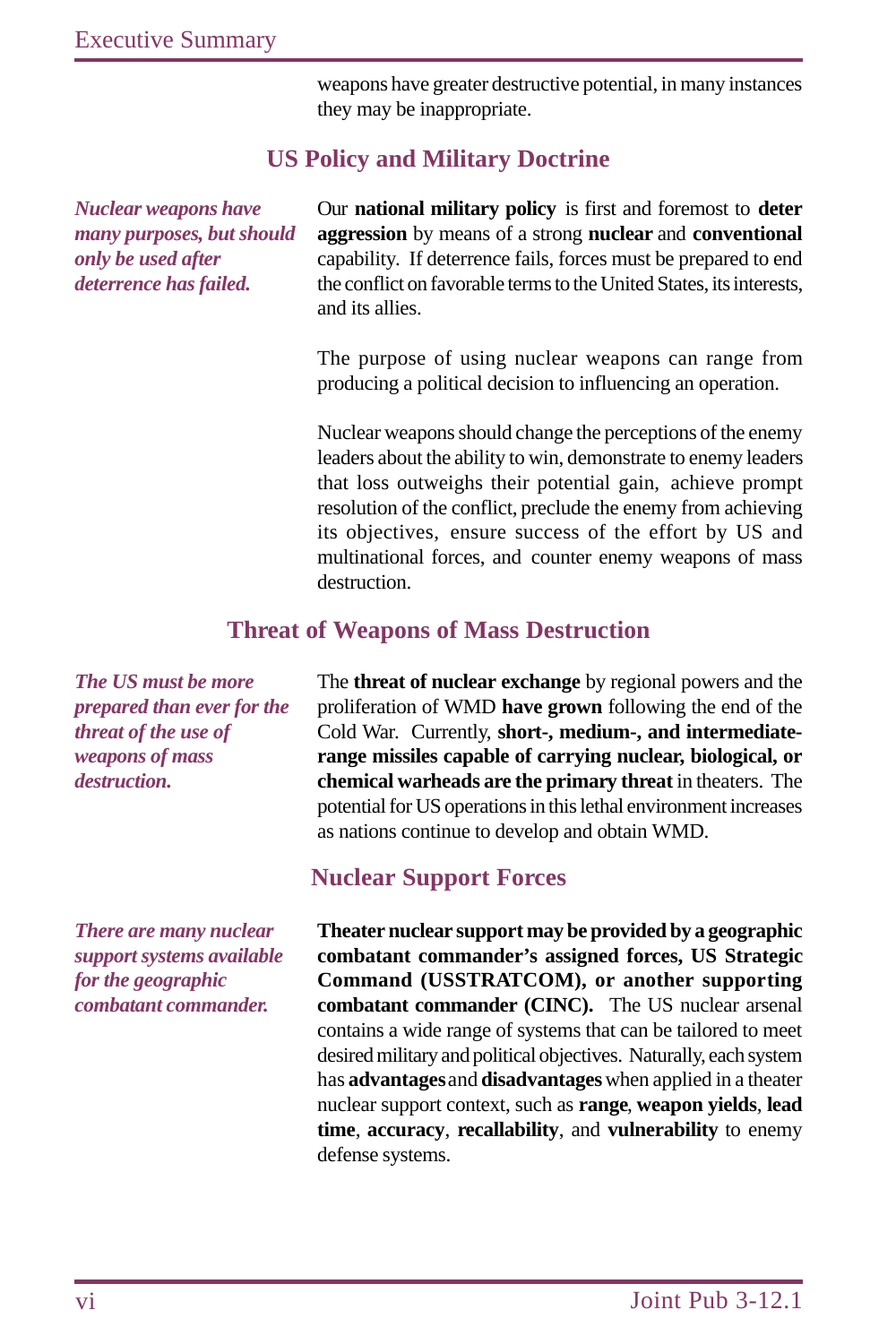## **Command and Control of Nuclear Operations**

*Proper command and control during the complexities of nuclear warfare is critical to the operation's success.*

**ThePresident**, the **sole authority for release of US nuclear weapons**, will release these weapons **based on recommendations from** the **Secretary of Defense**, the **Chairman of the Joint Chiefs of Staff**, **geographic combatant commanders**, and **allies**. To maintain control over the execution of this release, **a viable command, control, communications, and computer system is essential**.

**The geographic combatant commander is responsible for promptly requesting nuclear support.** Subordinate commanders responsible for target nominations submit requests to the geographic combatant commander. Execution procedures must be flexible and allow for changes in the situation. **Operations with multinational forces require appropriate doctrine and procedures for taskings, conflict resolution, target selection, and analysis.**

**Command and control systems must** be configured to **support** the complex **requirements of nuclear operations**. During or after an enemy WMD attack, command and control (C2) of friendly forces can become difficult. Their C2 facilities may be degraded or destroyed, or the personnel operating these systems may become incapacitated.

**Control of US nuclear weapons has been established to preclude unauthorized or inadvertent use by US or allied forces, foreign powers, or terrorists**, while not degrading the operational readiness of these weapons. Control is managed via dedicated media message delivery systems within a given theater or region, which provide specific direction for the employment of nuclear weapons. There are also several additional command and control nuclear safeguards in place.

#### **Planning and Employment**

*For nuclear employment to be successful, advanced planning and integration are essential. It is important that planners be mindful of the law of armed conflict and the political objectives at hand.* **Joint Force Commanders (JFCs) must plan for the employment of nuclear weapons** by US forces in a manner consistent with national policy and strategic guidance. **Nuclear operations planning should be integrated into operation plans** to maximize effects needed to achieve the CINC's desired objectives.

**The employment of nuclear weapons is restricted to situations where military gain is commensurate with political objectives and the law of armed conflict.**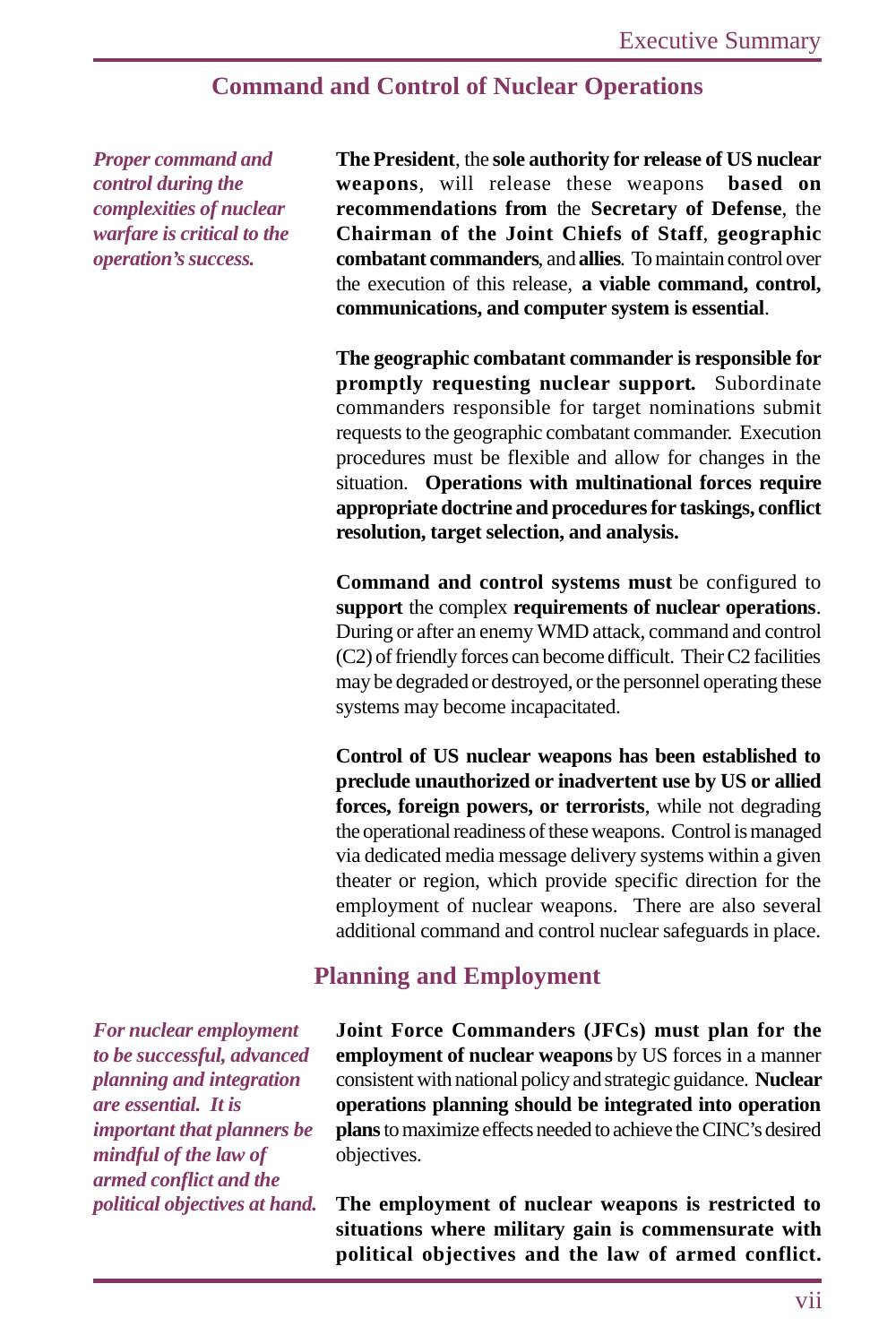Containment and a demonstrated will to employ additional nuclear weapons toward a specific goal are the desired methods of approach. The relative effectiveness of all weapons must be weighed and employment of nuclear weapons must offer a significant advantage. **Preclusion limitation analysis must be performed to avoid casualties among friendly forces and civilians.**

**The possibility and extent of collateral damage must also be determined**. Methods for reducing collateral damage include: reducing weapon yield, improving accuracy, employing multiple weapons, adjusting the height of burst, and offsetting the desired ground zero.

Advanced planning is critical to the successful use of nuclear weapons. **Planners should consider the level of effort required for conventional targeting, the length of time that a target must be kept out of action, logistic support and anticipation of delays, the effect on all forces, and any national and theater level constraints.**

## **Targeting**

**Targeting is the process of selecting targets and matching the appropriate response to them.** Targeting occurs and is performed at all levels of command within a joint force. JFCs establish broad planning objectives and guidance for attack of enemy strategic and operational centers of gravity.

**Geographic combatant commanders should consider the following factors** in determining how to defeat the individual targets composing the overall threat: inability of friendly forces to destroy targets using conventional means, number and type of individual targets, vulnerability of targets, required level of damage for each target, optimum timing, enemy's ability to reconstitute, avoidance of collateral damage, and environmental conditions.

Enemy combat forces and facilities that may be **likely targets** for nuclear strikes **include WMD and their delivery systems, ground combat units, air defense facilities, naval installations, combat vessels, nonstate actors, and underground facilities**.

*Targeting is the analysis of enemy situations to identify specific weaknesses that, if exploited, will accomplish an operations goal through delaying, disrupting, disabling, or destroying critical enemy forces or resources.*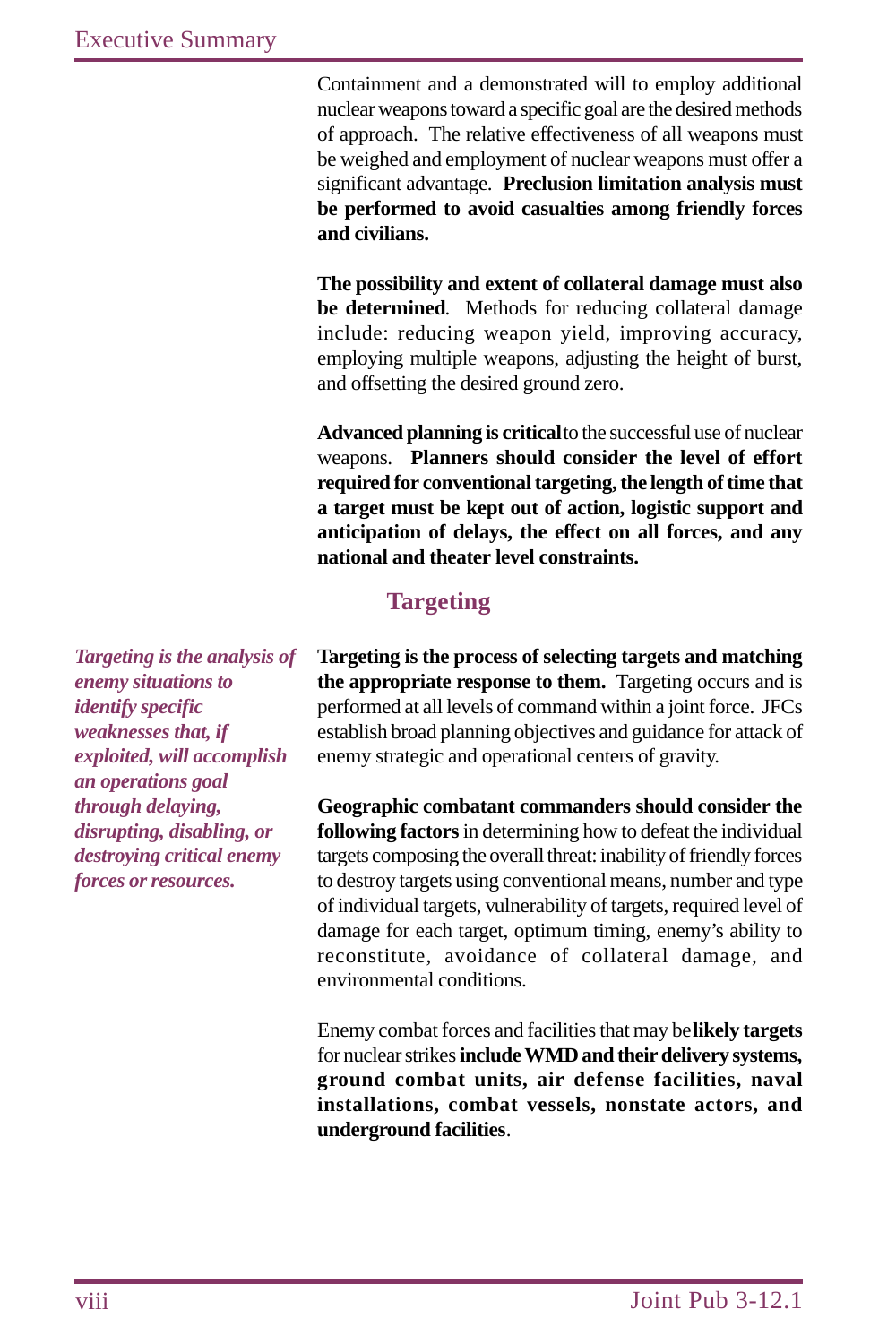## **Enemy Use of Weapons of Mass Destruction**

*It is important during peacetime to set up a strategy for war that is functional immediately, and one that will achieve the objectives in wartime.* **Operation planning should include the possibility that an enemy will use WMD.** The plan should address **active and passive defense measures to counter** the potential use of **these weapons**. **Enemy aircraft**, **theater missiles**, and **artillery** are most **likely to strike friendly forces**. Operations must be planned and executed to **destroy or eliminate enemy WMD delivery systems** and supporting infrastructure **before they can strike friendly forces**.

#### **Command Responsibilities and Staff Procedures**

*The goals of nuclear execution must be clear to commanders and staff officers involved in the operation.*

*Support coordination is essential to maintain unity in nuclear support plans.*

*In order to comply with the law of armed conflict, nuclear weapons are distributed with caution, based on many factors.*

**Command guidance must be provided early in the planning process** for use of nuclear weapons. Commanders and staff officers should understand effects, employment procedures, capabilities, and limitations of nuclear weapons systems. **Command guidance may consist of a statement of desired results, circumstances leading to the request for nuclear execution, and the delivery systems available.** It may also include the level of acceptable risk, restriction on fallout, and criteria for collateral damage, as well as criteria for intelligence collection and combat assessment.

#### **Support Coordination**

**Nuclear support is coordinated through geographic combatant commander channels.** When preparing for nuclear support plans, **USSTRATCOM will coordinate with supporting Service components and the geographic combatant commander to prevent fratricide and ensure unity of efforts**. Special operation forces (SOF) in an area of nuclear operations should be given consideration to avoid any casualties or collateral damage to the SOF.

**Nuclear weapon supply levels and expenditures are tightly controlled** and the **National Command Authorities and combatant commander control the distribution**. **Distribution is affected by the mission, planning, survivability, availability, safety, security, and time and distance considerations.** It is important for the commanders and staff officers to understand the capabilities and limitations of the nuclear weapon logistics system. Planning of nuclear weapons support should include support of tactical operations, simplicity and uniformity in procedures, minimum handling of weapons, and security of classified material.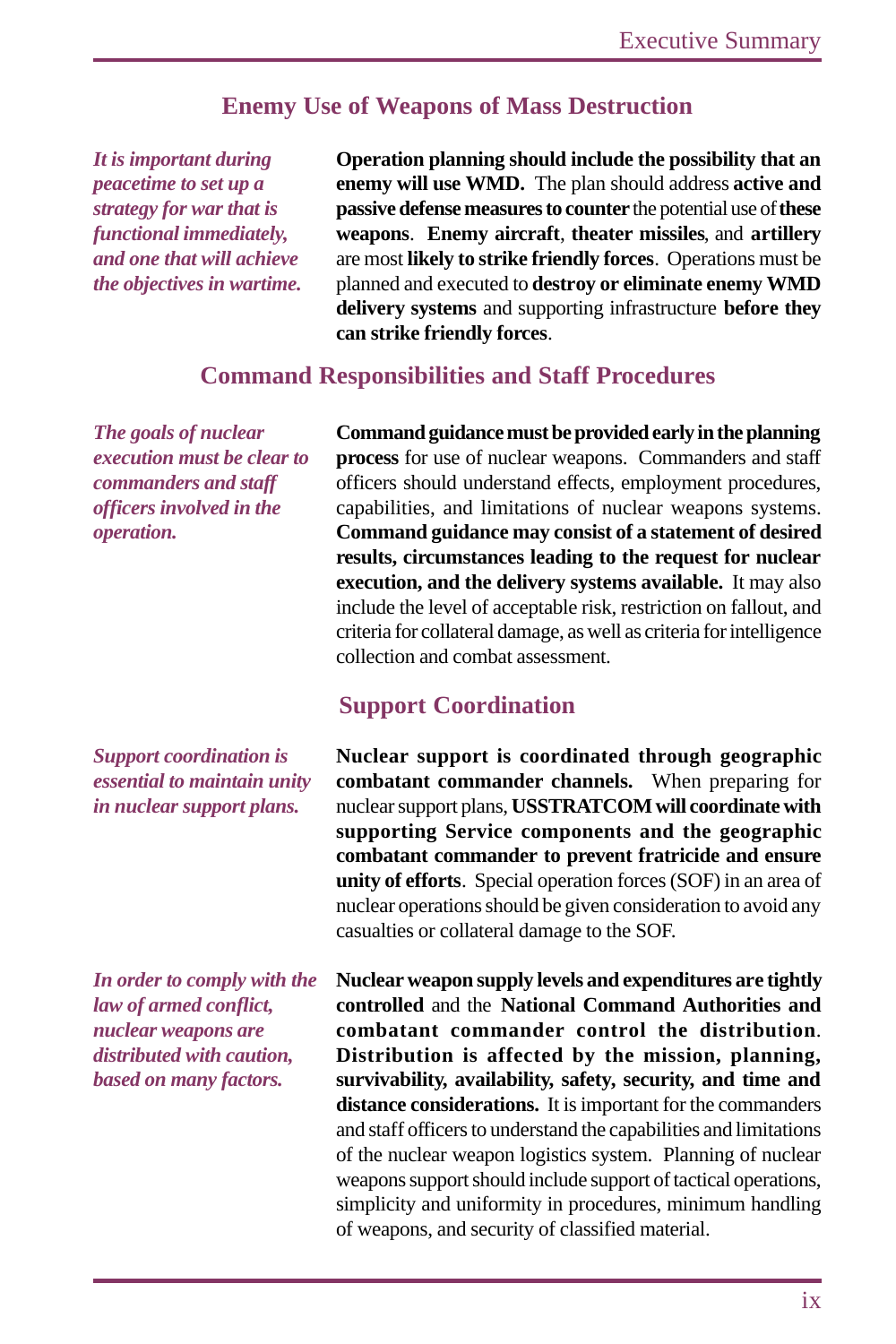## **Warnings and Assessment**

*Strike warnings must be announced to the field immediately to ensure the safety of friendly forces.*

**Friendly forces should receive advanced warning of nuclear strikes to ensure that they are not placed at unnecessary risk.** Attacks are announced through a strike warning (STRIKEWARN) message. **STRIKEWARN messages will be disseminated** as **rapidly** as possible **over secure networks**, by the executing commander. When secure networks are not available, unit signal operation instructions will aid in disseminating the messages.

**JFCs should establish a dynamic system to conduct combat assessment operations across the joint operations area.** This assessment will be required immediately following a nuclear strike in order to collect data on the enemy to determine if the strike inflicted the desired damage. Poststrike reconnaissance process must assess damage to enemy forces, identifying targets for restrike, and obtain information on residual damage.

#### **CONCLUSION**

This publication provides guidance for theater nuclear forces employment. It is written for those who provide strategic direction to, or employ, joint forces. This publication covers operational doctrine for theater nuclear operations, command responsibilities, staff procedures for theater nuclear operations, and guidance on target planning for theater nuclear operations.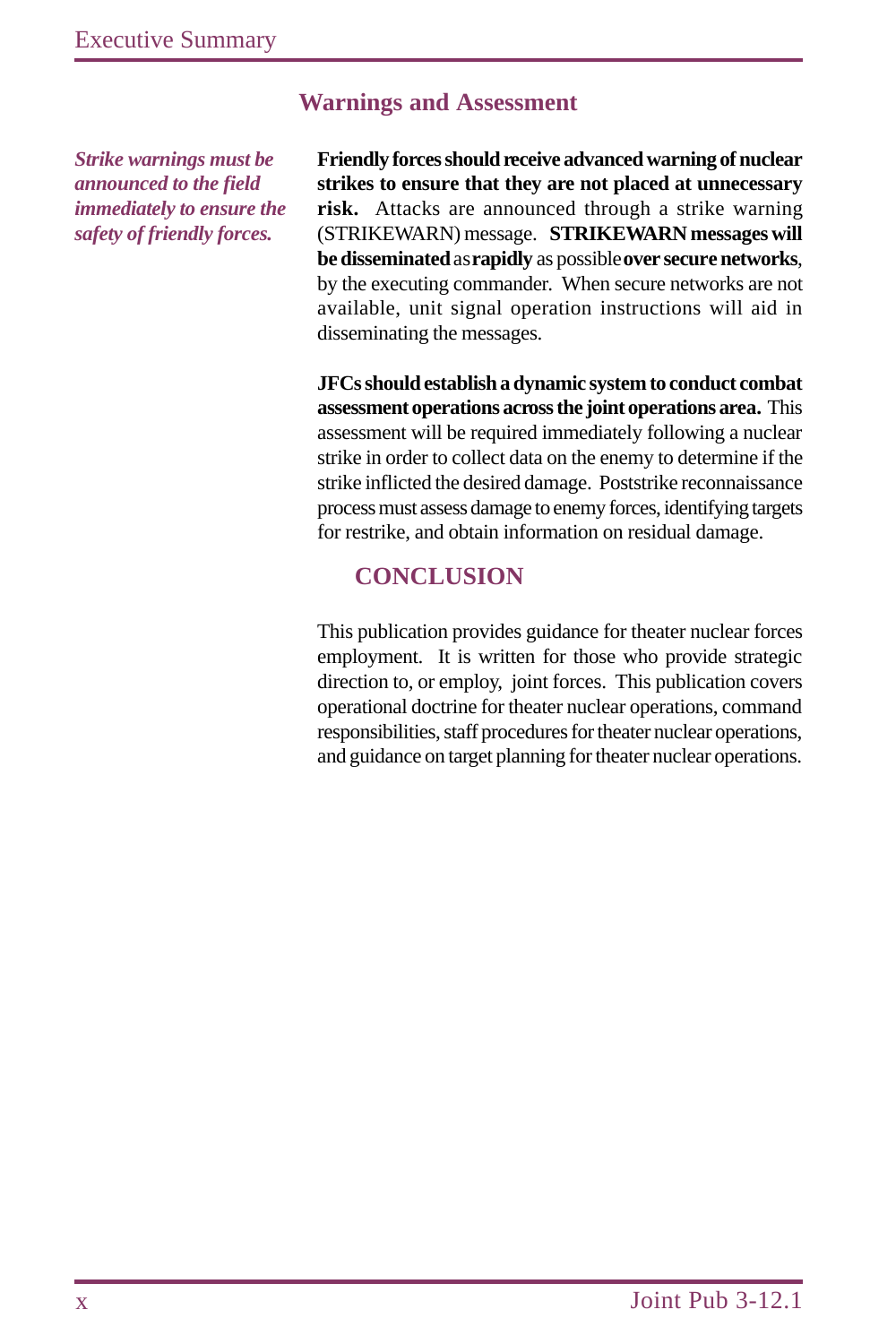## CHAPTER I **ROLE OF US THEATER NUCLEAR OPERATIONS**

"The highest priority of our military strategy is to deter a nuclear attack against our Nation and allies. Our survival and the freedom of action that we need to protect extended national interests depend upon strategic and nonstrategic nuclear forces and their associated command, control, and communications."

#### **National Military Strategy of the United States of America, 1995**

#### **1. General**

a. US nuclear forces **help deter the use of weapons of mass destruction (WMD)** and **serve as a hedge against** the emergence of an **overwhelming conventional threat**. Nuclear forces deter attacks against the American homeland and contribute to theater deterrence as instruments of national power. The **US nuclear umbrella protects** many allies as well and helps assure their security. Because the use of one such weapon in a conflict will provoke serious political, economic, military, and environmental consequences, **US policy** governing the use of these weapons **must be clearly understood** by friends as well as adversaries. Deterrence is only achieved when both capability and will are explicitly defined, demonstrated, and known by all parties.

b. **Only the President of the United States or his successor can authorize the release of a nuclear weapon.** Command and control over nuclear forces must be **error free** and the chain of command linking the National Command Authorities (NCA) with the nuclear force must be **clearly defined**. When a geographic combatant commander engaged in a military confrontation determines that nuclear weapons can achieve a military objective that cannot be achieved by conventional means, the commander may request authority to employ nuclear weapons. **The President, however, ultimately has approval authority over all combatant commander (CINC) decisions involving the**

**deployment and execution of nuclear missions.**

#### **2. The Law of Armed Conflict**

Throughout the history of war, treaties and customs have developed which generally represent the collective views of the belligerents. Their principles protect combatants and noncombatants, safeguard fundamental human rights, and facilitate the restoration of peace by limiting the amount of force and the manner in which force is applied. Together, these treaties and customs are known as **the law of armed conflict**. **Neither the law of armed conflict nor national policy sanction devastation as an end in itself.** Both recognize the need for a reasonable connection between the destruction of life and property and the defeat of the enemy's forces. That having been said, neither the law of armed conflict nor any other customary or conventional international law prohibits the use of nuclear weapons in armed conflict. However, to comply with the law, a particular use of any weapon must satisfy the long-standing targeting rules of military necessity, proportionality, and avoidance of collateral damage and unnecessary suffering. **Nuclear weapons are unique in this analysis only in their greater destructive potential** (although they also differ from conventional weapons in that they produce radiation and electromagnetic effects and, potentially, radioactive fallout). In some circumstances, the use of a nuclear weapon may therefore be inappropriate. Treaties may impose additional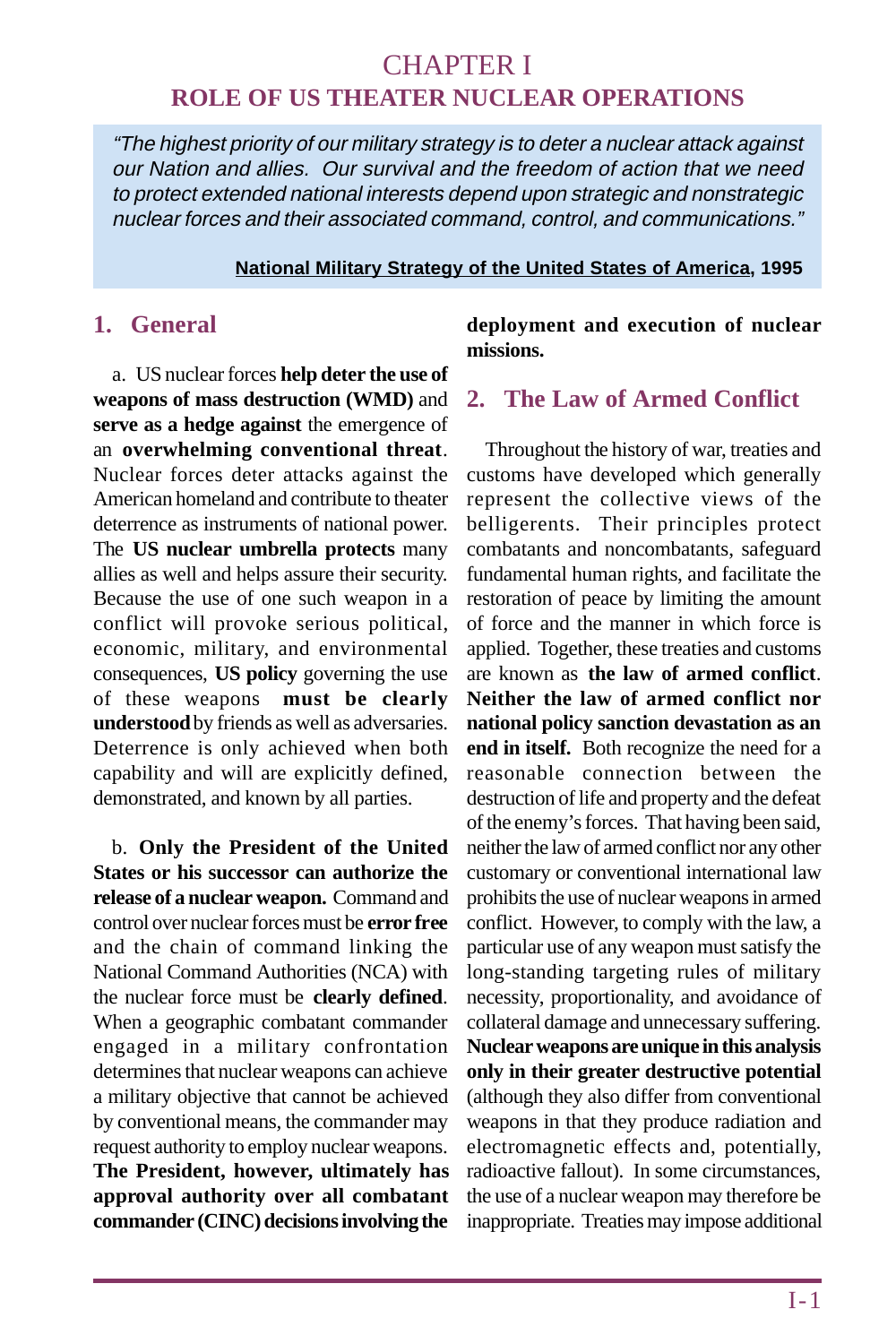<span id="page-12-0"></span>restrictions on nuclear weapons. Additional treaty information regarding nuclear weapons can be found in Joint Pub 3-12, "Doctrine for Joint Nuclear Operations."

## **3. US Policy and Military Doctrine**

Nuclear forces employed in support of a geographic combatant commander are bound by the same policy constraints as strategic nuclear forces. Our national military policy is first and foremost **to deter aggression by means of a strong nuclear and conventional capability**. Should deterrence fail, our forces must be prepared **to end the conflict onterms favorable to the United States, its interests, and its allies**. Units capable of delivering nuclear weapons should be integrated with other forces in a **combined arms, joint approach**. When used, **nuclear weapons should produce the results shown in Figure I-1**.

The purpose of using nuclear weapons can range from **producing a political decision** at the strategic level of war to being used to **influence an operation** in some segment of the theater. Operations employing **nuclear weapons** will have a **greater impact** on a conflict than operations involving only conventional weapons.

## **4. The Threat of Weapons of Mass Destruction**

a. The dissolution of the Soviet Union has greatly reduced the possibility of a large scale nuclear exchange. **However, the loss of the stability inherent in a clearly bipolar world has increased the likelihood of a nuclear exchange by regional powers.** In addition, the threat to the United States, its allies, and its deployed forces due to the proliferation of WMD has grown following the end of the Cold War. The flow of advanced technology to potential or actual hostile nations has led to a proliferation of systems (missiles and

## DESIRED RESULTS FROM THE USE OF NUCLEAR WEAPONS

- Decisively change the perception of enemy leaders about their ability to win
- Demonstrate to enemy leaders that, should the conflict continue or escalate, the certain loss outweighs the potential gain

Promptly resolve the conflict on terms favorable to the United States and our allies

- Preclude the enemy from achieving its objectives
- Ensure the success of the effort by US and/or multinational forces

Counter enemy weapons of mass destruction

#### **Figure I-1. Desired Results from the Use of Nuclear Weapons**

aircraft) capable of delivering WMD. **The possibility of a WMD exchange in a regional conflict has risen dramatically**, threatening our forward-deployed forces and challenging our long-range power projection capabilities.

b. **The current threat in theater consists primarily of short-, medium-, and**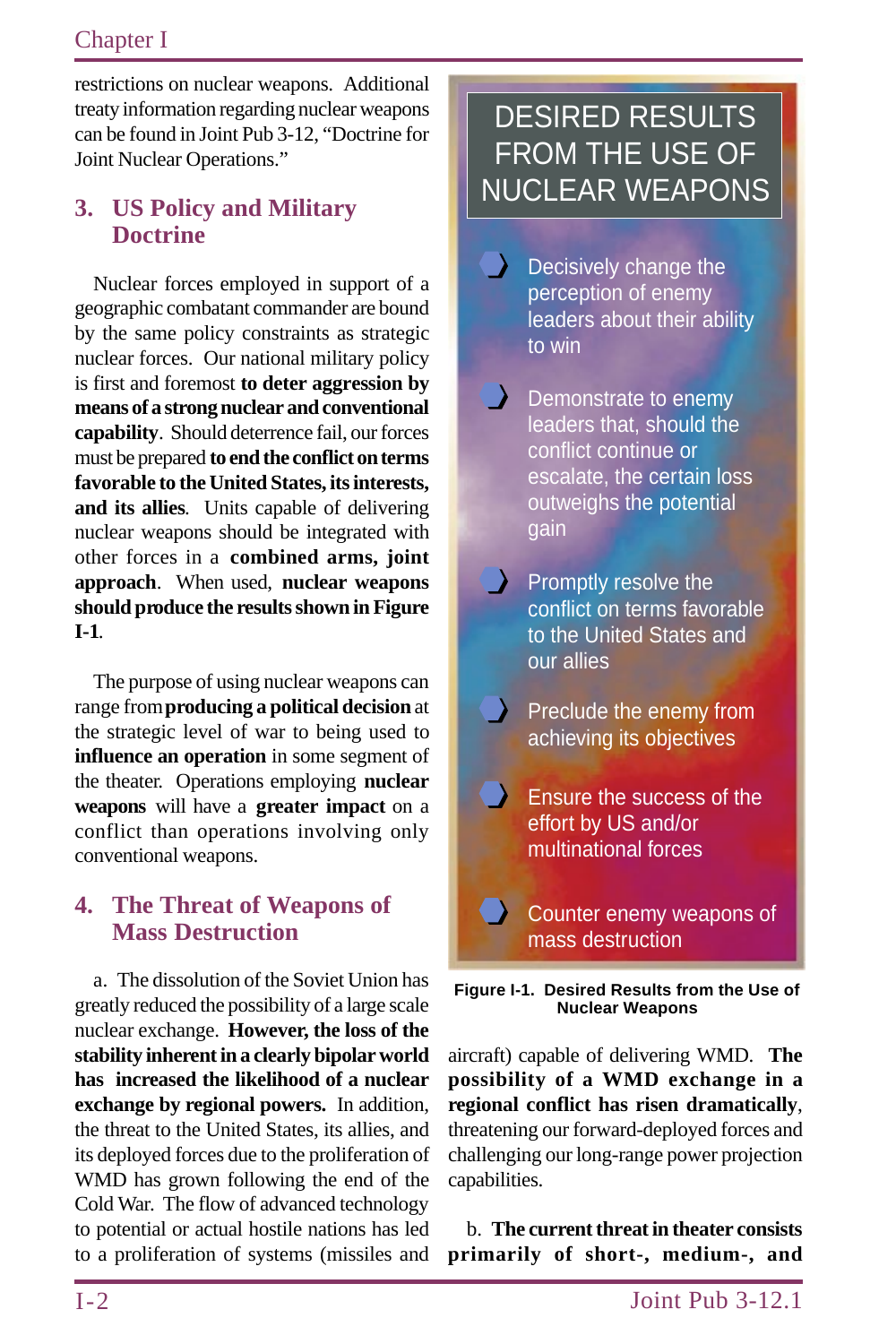**intermediate-range missiles capable of carrying nuclear, biological, or chemical warheads.** Future threat systems may exhibit greater capabilities, such as increased accuracy, range, and destructive power. Additionally, aircraft systems and cruise missiles capable of delivering WMD will also pose a threat.

c. As nations continue to develop and obtain WMD and viable delivery systems, the potential for US operations in such a lethal environment increases. In addition to proliferation of WMD among rogue states, **proliferation may also expand to include nonstate actors as well**.

## **5. Nuclear Support Forces**

Theater nuclear support may be provided by a geographic combatant commander 's assigned forces, US Strategic Command (USSTRATCOM), or from another supporting CINC. Weapons in the **US nuclear arsenal** (see Figure I-2) include: gravity bombs deliverable by dual-capable aircraft (DCA) and long-range bombers; the Tomahawk Land Attack Missile/Nuclear (TLAM/N) deliverable by submarines; cruise missiles deliverable by long-range bombers; submarine-launched ballistic missiles (SLBM); and intercontinental ballistic missiles (ICBM). **These systems provide the NCA and the geographic combatant commander with a wide range of options** which can be tailored to meet desired military and political objectives. Each system has unique **advantages and disadvantages** when applied in a theater nuclear support context. Specific weapon data can be found in Joint Pub 3-12.2, "Nuclear Weapons Employment Effects Data."

## WEAPONS IN THE US NUCLEAR ARSENAL

| - Gravity Bombs                                             |  |
|-------------------------------------------------------------|--|
| <b>Tomahawk Land</b><br><b>Attack Missiles</b><br>(Nuclear) |  |
| Cruise Missiles                                             |  |
| - Submarine<br><b>Launched Ballistic</b><br><b>Missiles</b> |  |
| Intercontinental<br><b>Ballistic Missiles</b>               |  |

**Figure I-2. Weapons in the US Nuclear Arsenal**

a. **Gravity bombs deliverable by DCA and long-range bombers.**

• **Advantages**

•• Aircraft increases range (when properly supported by tankers) and provides flexibility and recall

- •• Weapons may be employed against mobile targets
- •• Various weapon yields available from very high to very low
- •• Aircraft can be launched from the continental United States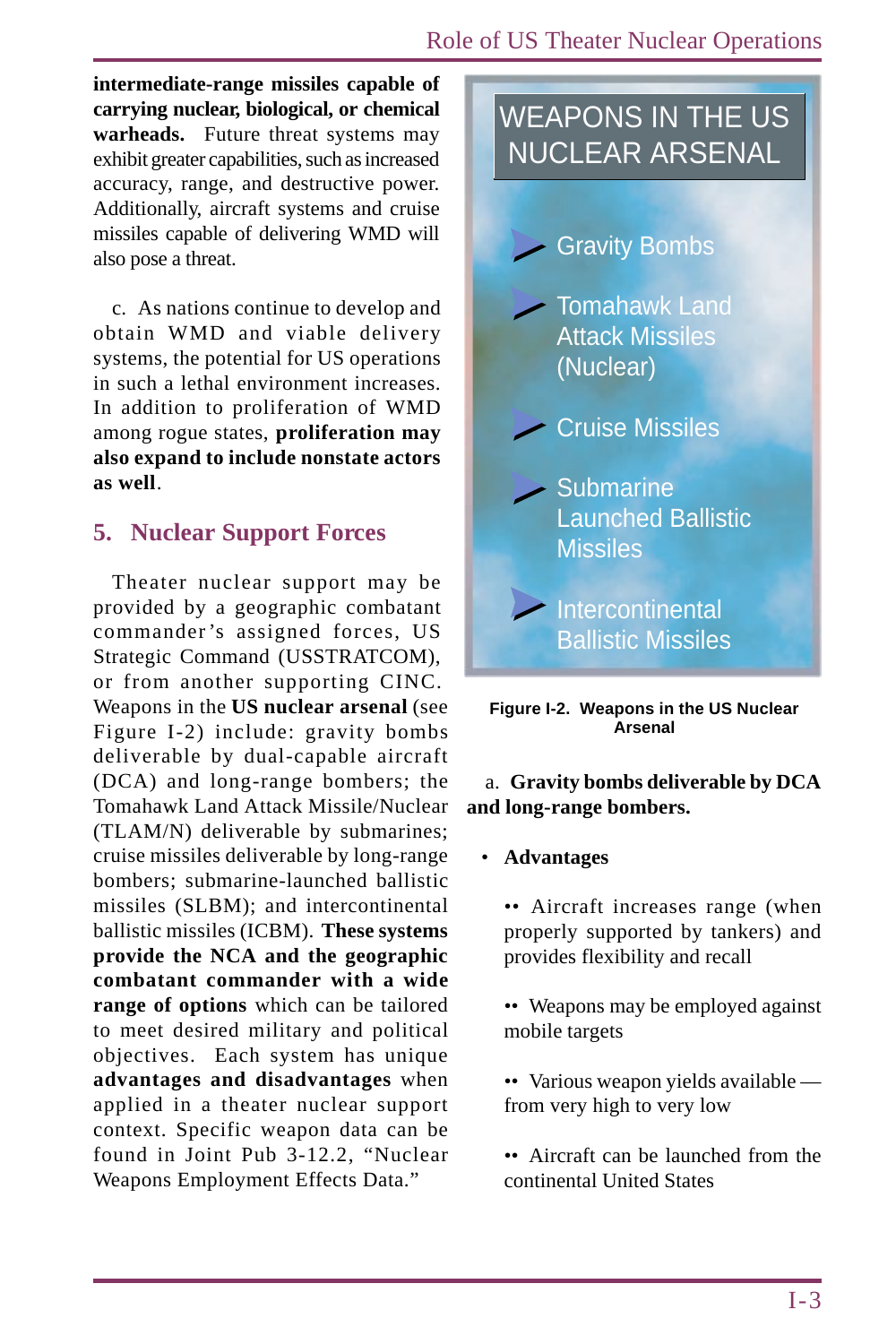## Chapter I

#### • **Disadvantages**

•• Crew at risk in high threat environment

•• Lead time required for planning and transit

•• Significant combat support and ground support infrastructure may be required, depending on scenario

•• Equipment may have to be released from other operation plan (OPLAN) tasking

b. **TLAM/N.** (Specifics can be found in NWP 28.)

#### • **Advantages**

•• Heavily defended areas may be penetrated without risk to crew



maximum stealth and surprise prior to launch.

•• Highly mobile platforms in international waters may serve as launch sites

- •• Weapons are highly accurate
- Launching platform is recallable

•• Basing issues simplified; overflight of third party nations alleviated (depending on launch location)

•• Maximum stealth and surprise can be maintained prior to launch

#### • **Disadvantages**

- Weapons not recallable in flight
- Lead time required to generate and transit needed to desired launch point
- •• System may be vulnerable to modern air defense systems
- Terrain factors limit employment flexibility
- •• Weapon yield may be too large for certain theater targets

•• Launch platform must receive updated data transfer device in order to update a mission plan

#### c. **Cruise missiles launched from longrange bombers**

• **Advantages**

•• Weapon can penetrate heavily defended area without risk to crew

•• Weapon can be launched from international airspace

•• Bomber aircraft range is significant A submarine-delivered TLAM/N provides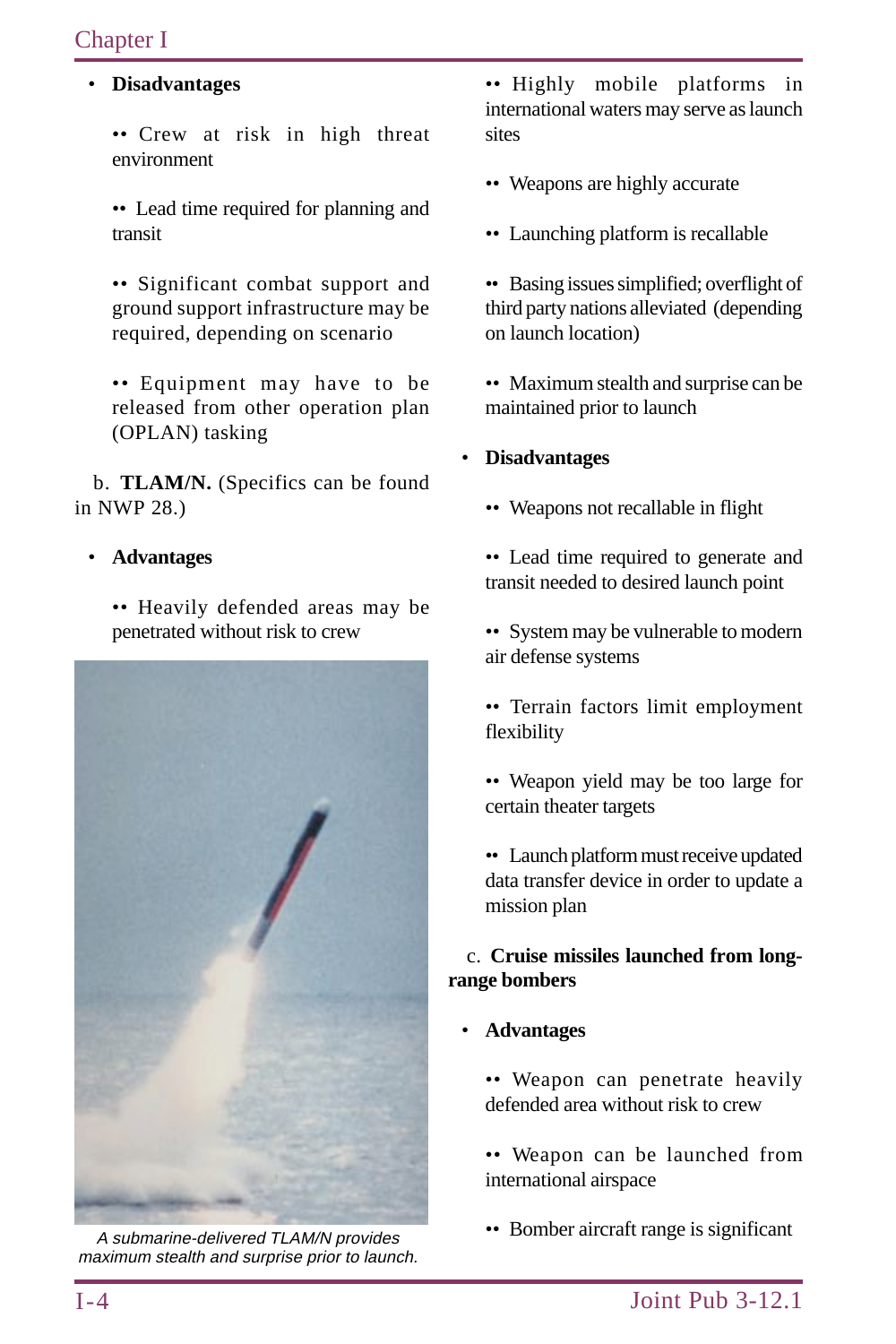•• Weapon system is recallable prior to launch from bomber

#### • **Disadvantages**

•• Weapon yield may be too large for certain theater targets

•• System may have to be released from Single Integrated Operational Plan (SIOP) commitment

• Missile is not recallable in flight

•• System may be vulnerable to modern air defense systems

•• Terrain factors limit employment flexibility

#### d. **SLBMs**

#### • **Advantages**

•• Weapon can penetrate heavily defended areas without risk to crew

•• Weapon can be launched in international waters

•• Weapon can be on target in minimal time

•• Maximum stealth and surprise can be maintained prior to launch

•• System provides flexible targeting capability

•• Weapon has multiple warheads

• **Disadvantages**

•• Weapon yield may be too large for certain theater targets

•• Multiple warheads present more planning challenges

• Missile is not recallable in flight

•• System must be released from SIOP commitment

#### e. **ICBMs**

#### • **Advantages**

•• Weapon can penetrate heavily defended areas without risk to crew

• Weapon can be on target in minimal time

- Planning time is short
- Weapon has multiple warheads

#### • **Disadvantages**

•• Weapon yield may be too large for certain theater targets

- System requires release from SIOP
- •• Missile is not recallable
- •• Booster may fall on US or Canadian territory
- •• Multiple warheads present more planning challenges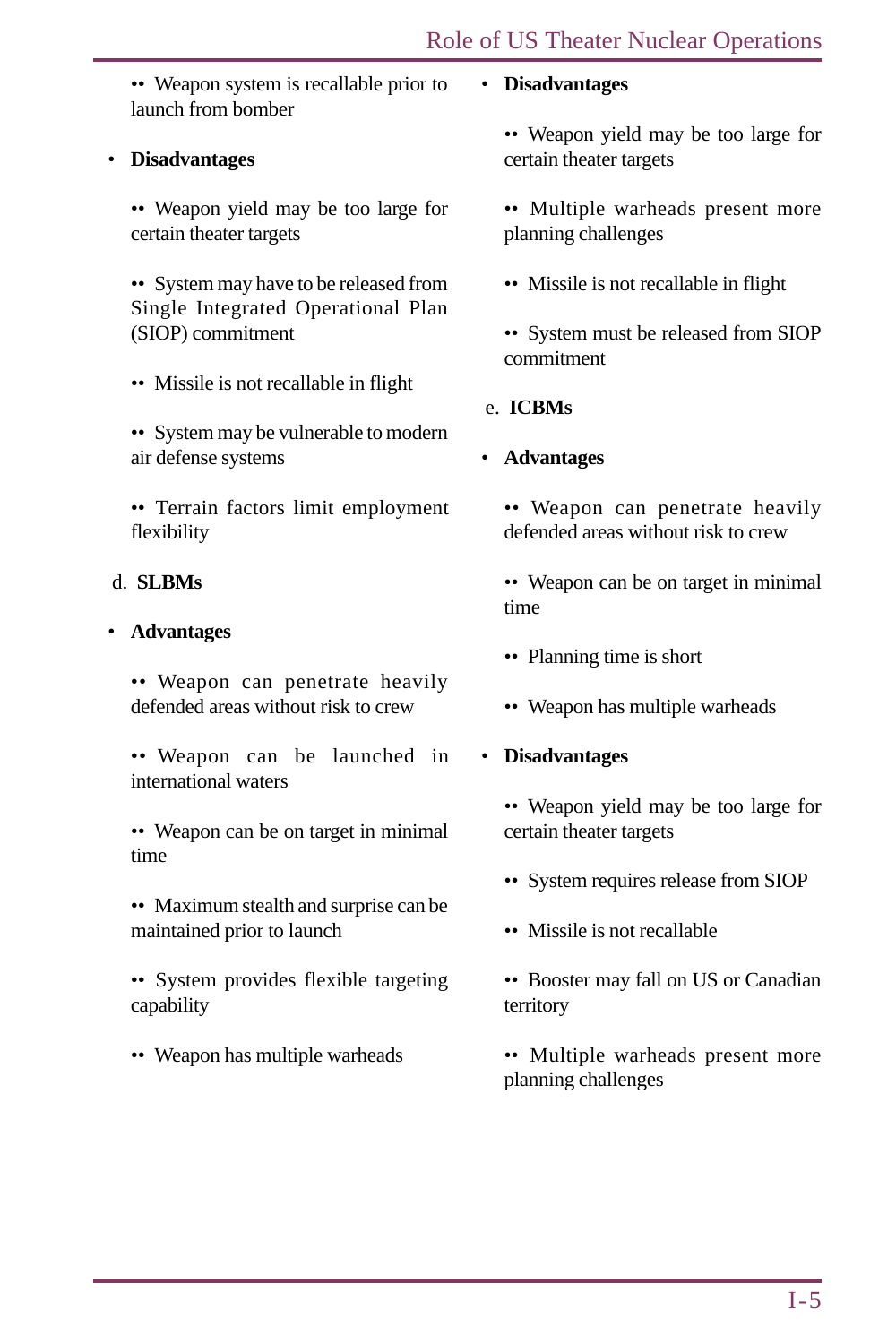

In a theater nuclear role the use of ICBM capability presents planning challenges, but such capability can be on target in minimal time, if required.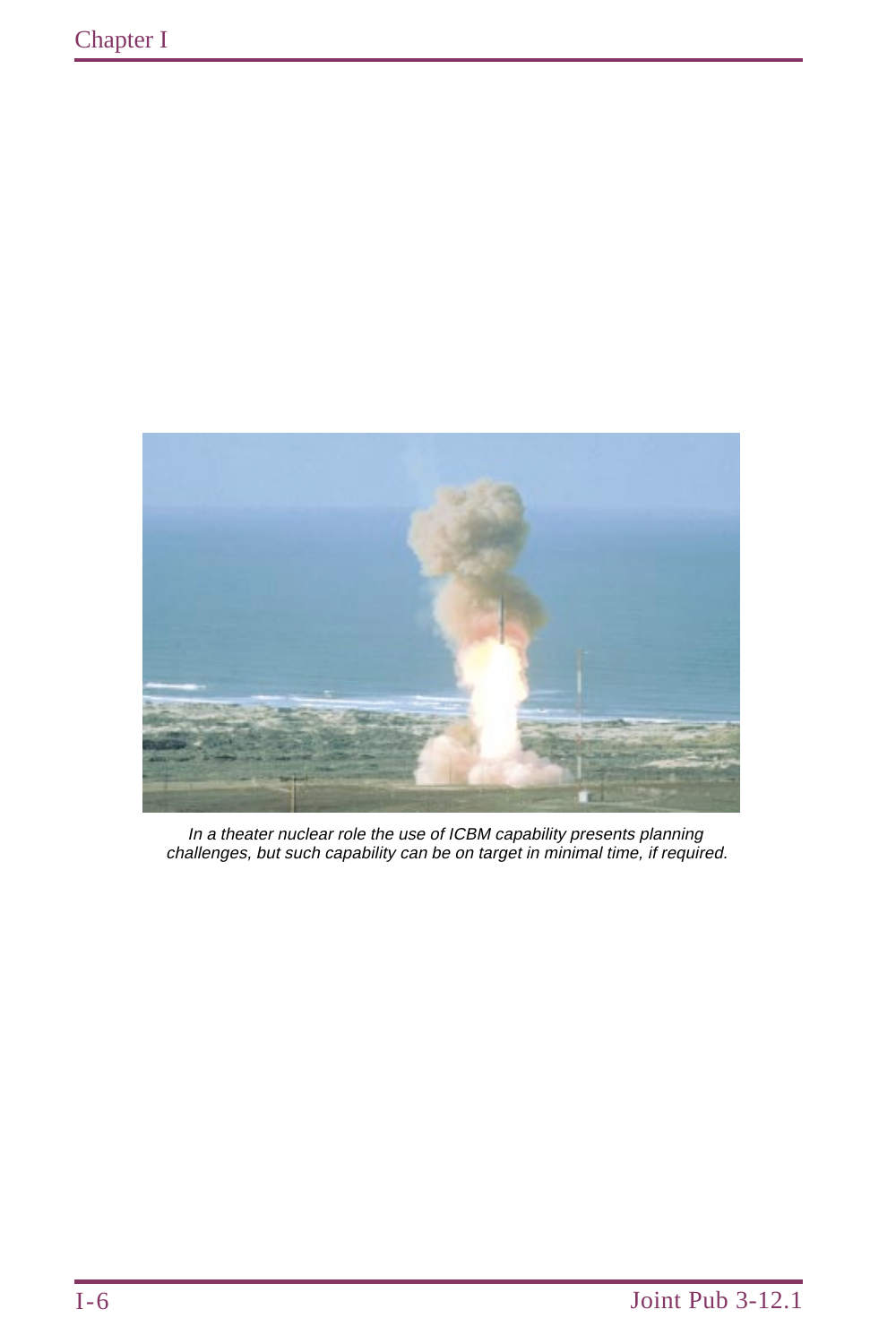## <span id="page-17-0"></span>CHAPTER II **COMMAND AND CONTROL OF NUCLEAR OPERATIONS**

"The measure of command and control effectiveness is simple: either our command and control works faster than the enemy's decision and execution cycle or the enemy will own our command and control."

## **1. General**

National policy requires centralized execution authority of nuclear weapons. **The President is the sole authority for release of US nuclear weapons.** The President's decision to authorize release of these weapons is based on **recommendations of the Secretary of Defense**, the **Chairman of the Joint Chiefs of Staff (CJCS)**, **geographic combatant commanders**, and **allies**. The President will monitor all aspects of their execution. Release and related instructions will be transmitted from the NCA via CJCS in accordance with established emergency action procedures (EAPs). To maintain this control, a viable **command, control, communications, and computers (C4) system** is essential.

#### **2. Command Responsibilities**

a. **The geographic combatant commander is responsible for promptly requesting nuclear support.** The commander must be able to ascertain the military situation; assess intelligence inputs and pass information and conclusions to higher levels of control; and finally, upon receipt of execution instructions, control assigned forces to achieve the desired objectives. **Subordinate commanders responsible for target nominations submit requests to the geographic combatant commander.**

b. **Execution procedures** must be **flexible** and **allow for changes** in the situation. Commanders must ensure that constraints and release guidance are met. The commander controlling the nuclear strike package must **maintain communications with the delivery unit and establish a chain of succession** that will avoid loss of control resulting from the loss of a headquarters.

**Fleet Marine Force Manual 3 Command and Control**

c. **Operations with multinational forces** require multinational doctrine and procedures for taskings, conflict resolution, target selection, and analysis. **The US element commander in a multinational command will provide guidance and publish directives on the use of nuclear weapons** by US forces in such commands.

d. **The Nuclear Supplement to the Joint Strategic Capabilities Plan** (JSCP) describes situations which could lead to a **request for the selective release of nuclear weapons**. The commander's request must contain sufficient information to ensure complete understanding of the situation at the highest level of government.

e. **Employment guidance for nuclear weapons** is outlined in theater-specific plans, the CJCS EAP, and the Nuclear Supplement to the JSCP.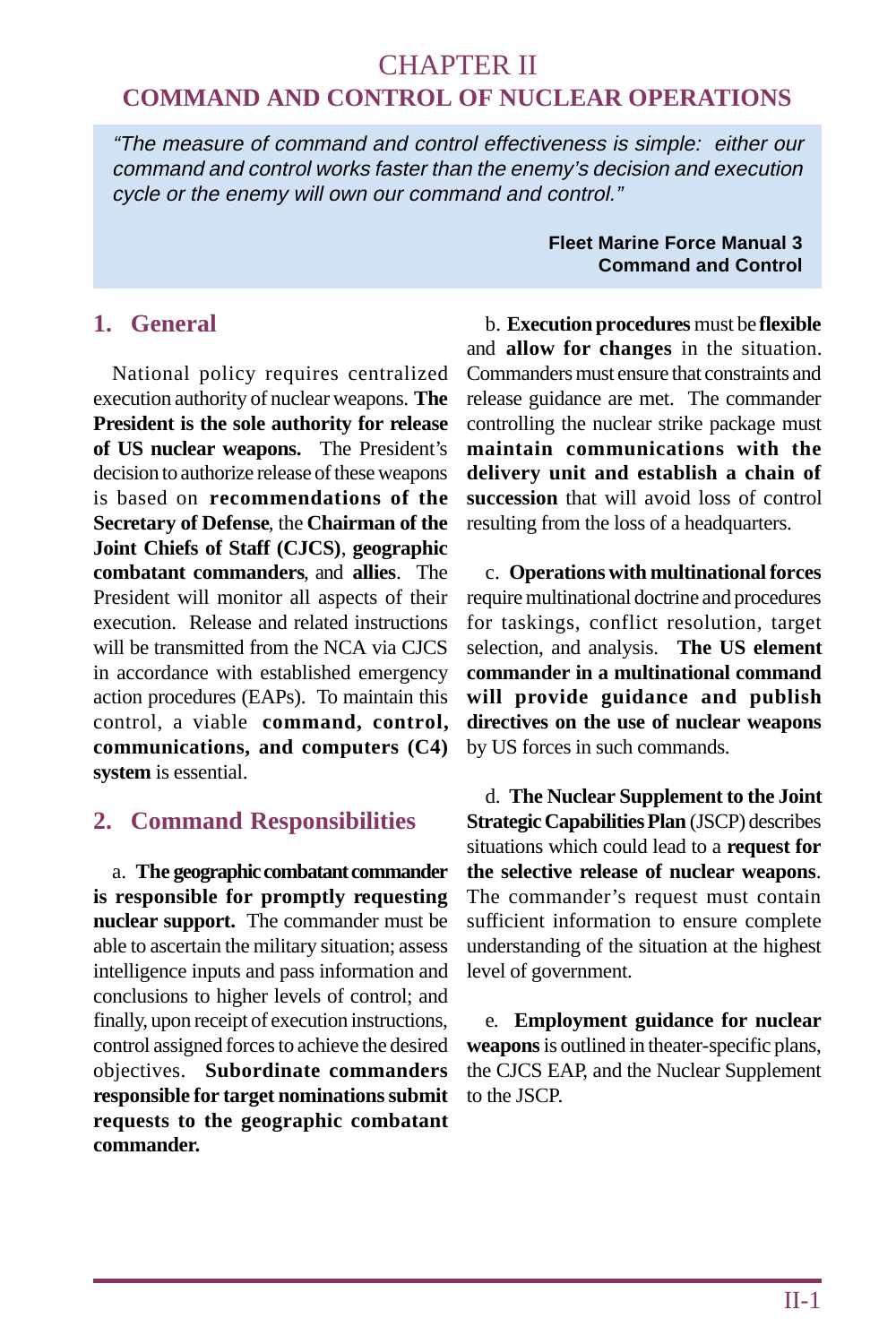#### **THE TREATY ON THE PROHIBITION OF NUCLEAR WEAPONS IN LATIN AMERICA (TREATY OF TLATELOLCO)**

**Spurred by the 1962 Cuban missile crisis, in the mid-1960s a number of Latin American states sought to establish a nuclear-weapon-free zone in the region. In 1967, the Treaty of Tlatelolco, establishing such a zone, was opened for signature. Under the pact, parties agree not to manufacture, test, or acquire nuclear weapons or to accept such weapons on their territory deployed by others. Two protocols to the treaty apply to countries outside the region. Protocol I requires those nuclear-weapon states with territories in Latin America to honor the treaty's denuclearization requirements with respect to those territories. Protocol II prohibits nuclear-weapon states from using or threatening to use nuclear weapons against treaty parties. (Transit of nuclear weapons on the high seas is not affected.) In addition, the treaty establishes the Agency for the Prohibition of Nuclear Weapons in Latin America (OPANAL), to undertake special inspections at the request of parties.**

**Under the treaty's entry-into-force provisions, the accord becomes effective once it has been ratified by all eligible countries in the region and once all of the relevant states outside the region have ratified the protocols pertaining to them. As of mid-1992, twenty-two states had ratified the pact and waived the provision requiring unanimity. Brazil and Chile had ratified the treaty but had not waived this requirement, while Argentina had signed but not formally ratified the accord, and Cuba had neither signed nor ratified the pact. In late 1990, Argentina and Brazil each announced its intent to bring the treaty into force, and Cuba subsequently announced that it would join the treaty once Argentina and Brazil did so. With France's ratification of Protocol I in February 1992, all of the states outside the region had ratified the treaty's protocols pertaining to them.**

**SOURCE: Spector, Leonard A., A Historical and Technical Introduction to the Proliferation of Nuclear Weapons, Carnegie Endowment, June 1992**

#### **3. C4 Considerations**

Since the geographic combatant commander may exercise control for allocated nuclear weapons and will provide planning requirements to the CJCS regarding nuclear attack plans, **command and control systems** must be configured to support the complex requirements of such operations. **During or after an enemy WMD attack, command and control (C2) of friendly forces can become difficult.** Command and control facilities may be targeted and their operation **degraded or destroyed**. For example, during a nuclear strike, along with the associated

physical damage, **C2 facilities and equipment may suffer the effects of electromagnetic pulse (EMP),** which could degrade or destroy unshielded electronic equipment and result in severe degradation of C4 systems. Also, if personnel operating these systems are incapacitated, a drastic degradation in C2 capabilities could result. More specific guidance can be found in Joint Pub 3-11, "Joint Doctrine for Nuclear, Biological, and Chemical (NBC) Defense." **The maintenance of viable C2 systems and associated redundancies is critical to theater nuclear operations.**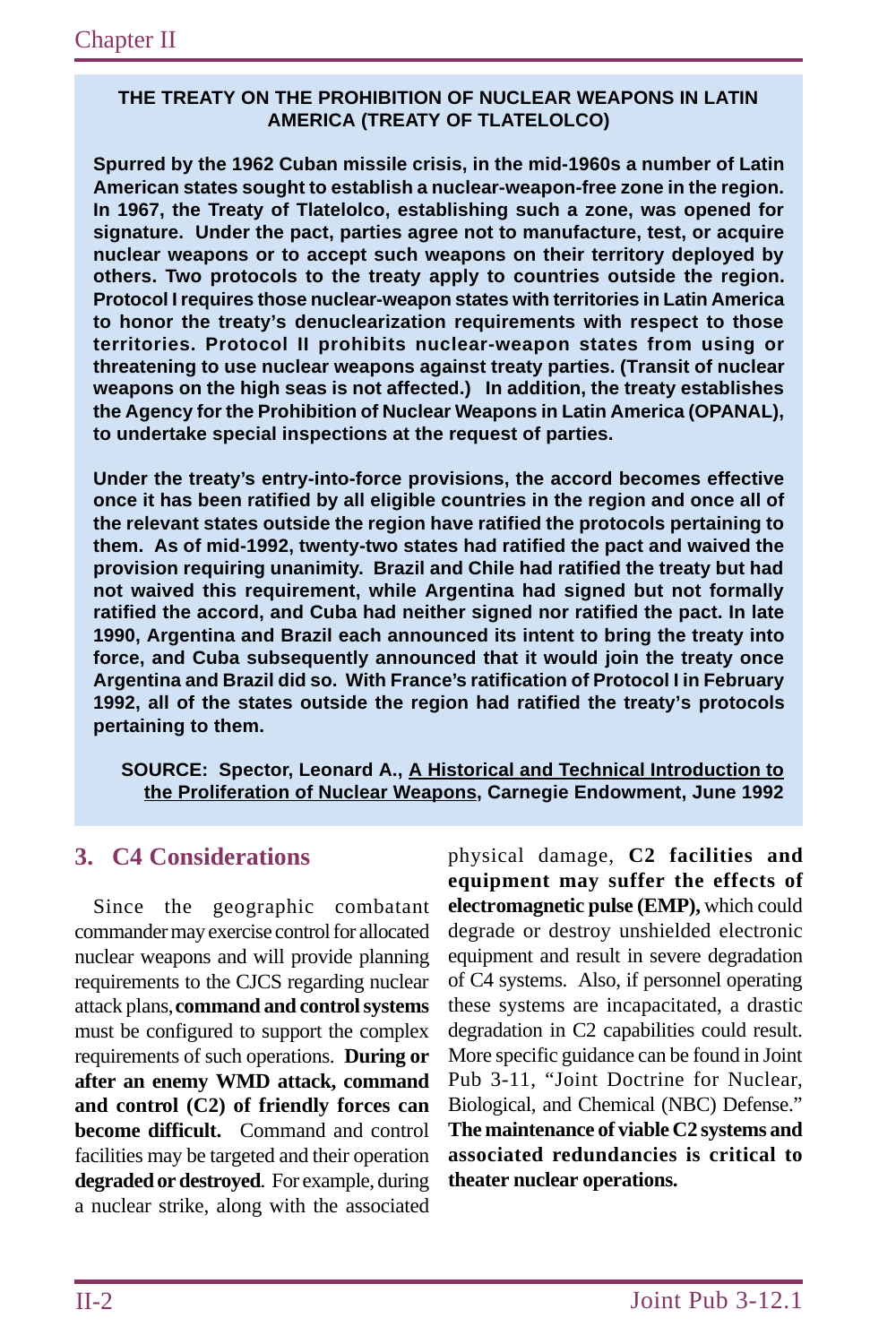<span id="page-19-0"></span>

Recalling dual-capable aircraft requires viable command and control systems that are configured to support complex theater nuclear requirements.

## **4. Control of Nuclear Weapons**

a. Control of US nuclear weapons has been established to **preclude unauthorized or inadvertent use** either by US or allied forces, foreign powers, or terrorists while, at the same time, not degrading the operational readiness of these weapons.

b. **Control is managed via dedicated media message delivery systems standardized for joint operations** within a given theater or region, which provides specific direction for the employment of nuclear weapons. Nuclear command and

control messages are transmitted to forces following the guidance in the Emergency Action Procedures of the Chairman of the Joint Chiefs of Staff, Volumes I through VII; Commander in Chief, US Strategic Command (USCINCSTRAT) Emergency Action Procedures; and the Nuclear Supplement to the JSCP.

c. Examples of **additional command and control nuclear safeguards** are permissive action link (PAL), coded switch set controller (CSSC), sealed authentication systems, the personnel reliability program (PRP), and sensitive keys.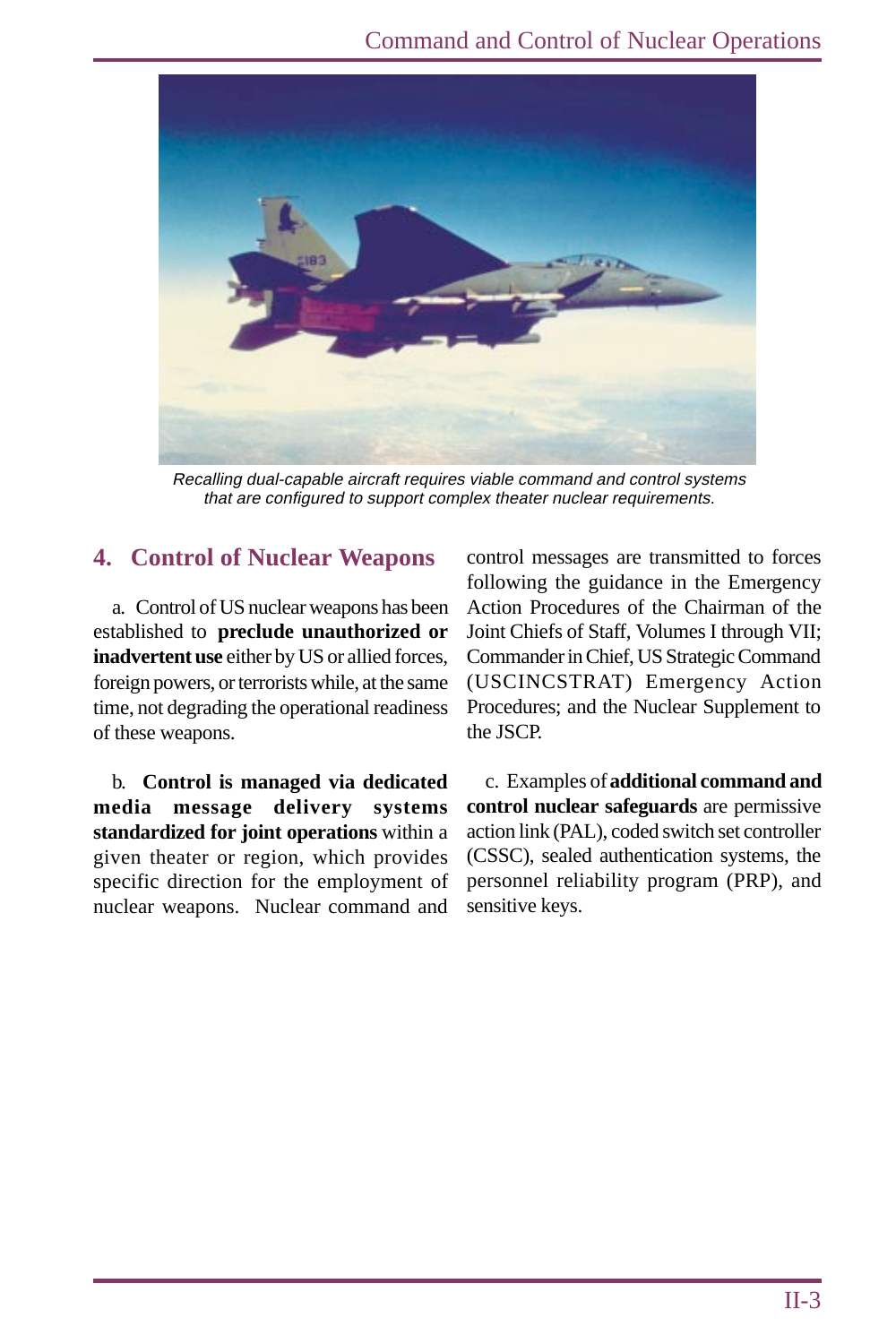Intentionally Blank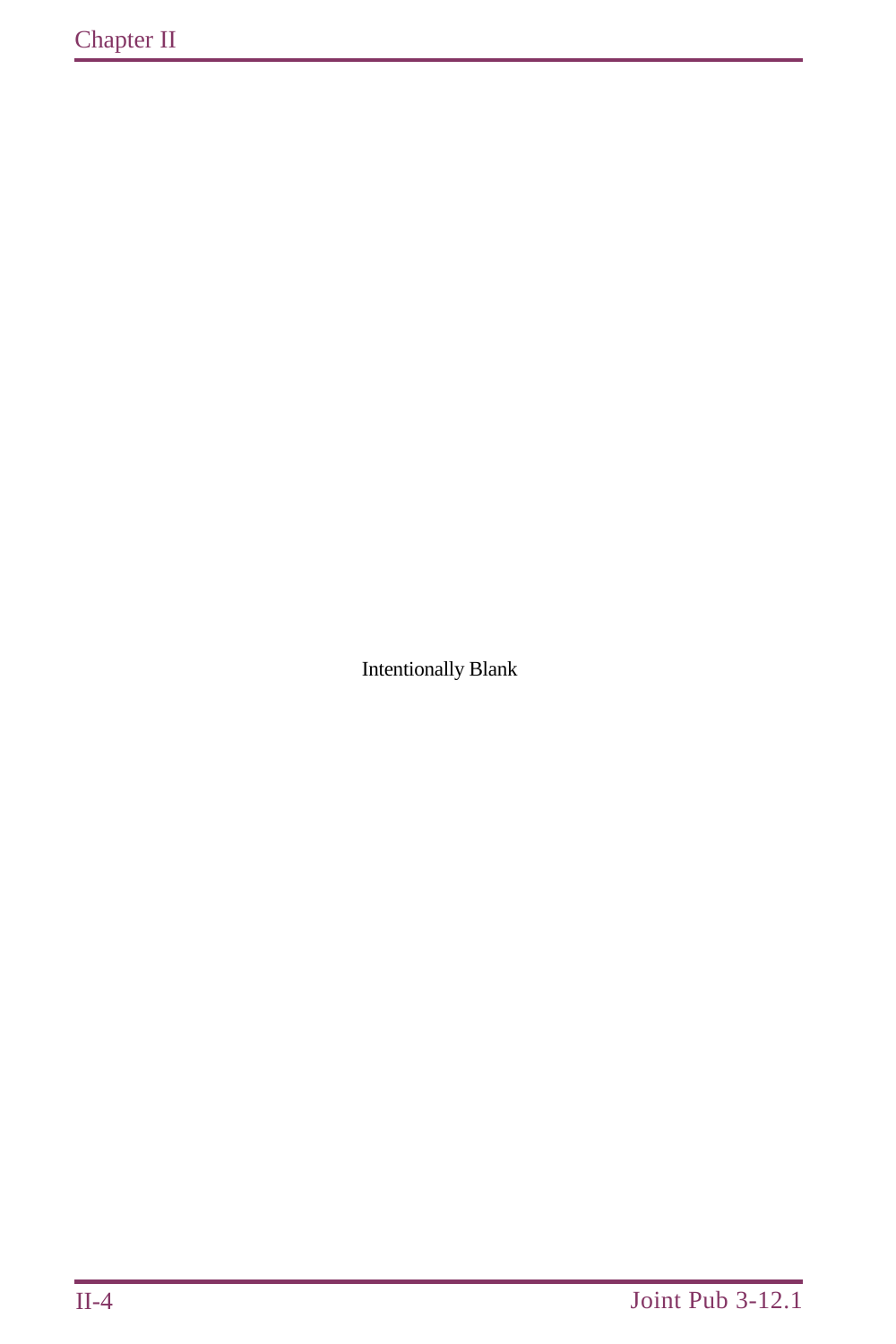## CHAPTER III **PLANNING AND EMPLOYMENT**

<span id="page-21-0"></span>"The unresting progress of mankind causes continual change in the weapons; and with that must come a continual change in the manner of fighting."

**Mahan, 1890**

## **1. General**

When directed by the NCA, **joint force commanders (JFCs) plan for the employment of nuclear weapons by US forces** in a manner consistent with national policy and strategic guidance. The employment of such weapons signifies an escalation of the war and is an NCA decision. USSTRATCOM is tasked by the Nuclear Supplement of the JSCP to provide specific support to geographic combatant commanders for their nuclear planning. Additional guidance is also provided by geographic combatant commander OPLANs and CJCS EAPs. Nuclear operations planning should be integrated into operation plans to maximize effects needed to achieve the CINC's desired objectives. **Use of nuclear forces should be restrictive**, with tight limits on area and time of use so that the adversary will recognize the "political signal" and not assume that the US has moved to general nuclear war.

## **2. Employment Guidelines**

**The employment of nuclear weapons is restricted to those situations where the military gain is commensurate with political objectives and the law of armed conflict.** Complete destruction of enemy forces is not necessarily required to achieve a desired objective; rather, **containment** and a **demonstrated will to employ** additional nuclear weapons toward a specific goal are the preferred methods. Their suitability is based on the following considerations (see Figure III-1):



**Figure III-1. Nuclear Weapons Employment Suitability Guidelines**

a. **Relative Effectiveness.** The **relative effectiveness** of nuclear and nonnuclear weapons must be weighed. **The employment of nuclear weapons must offer a clearly significant advantage over nonnuclear munitions.** When nuclear weapons will produce only a marginal gain in effectiveness over nonnuclear weapons, there may be no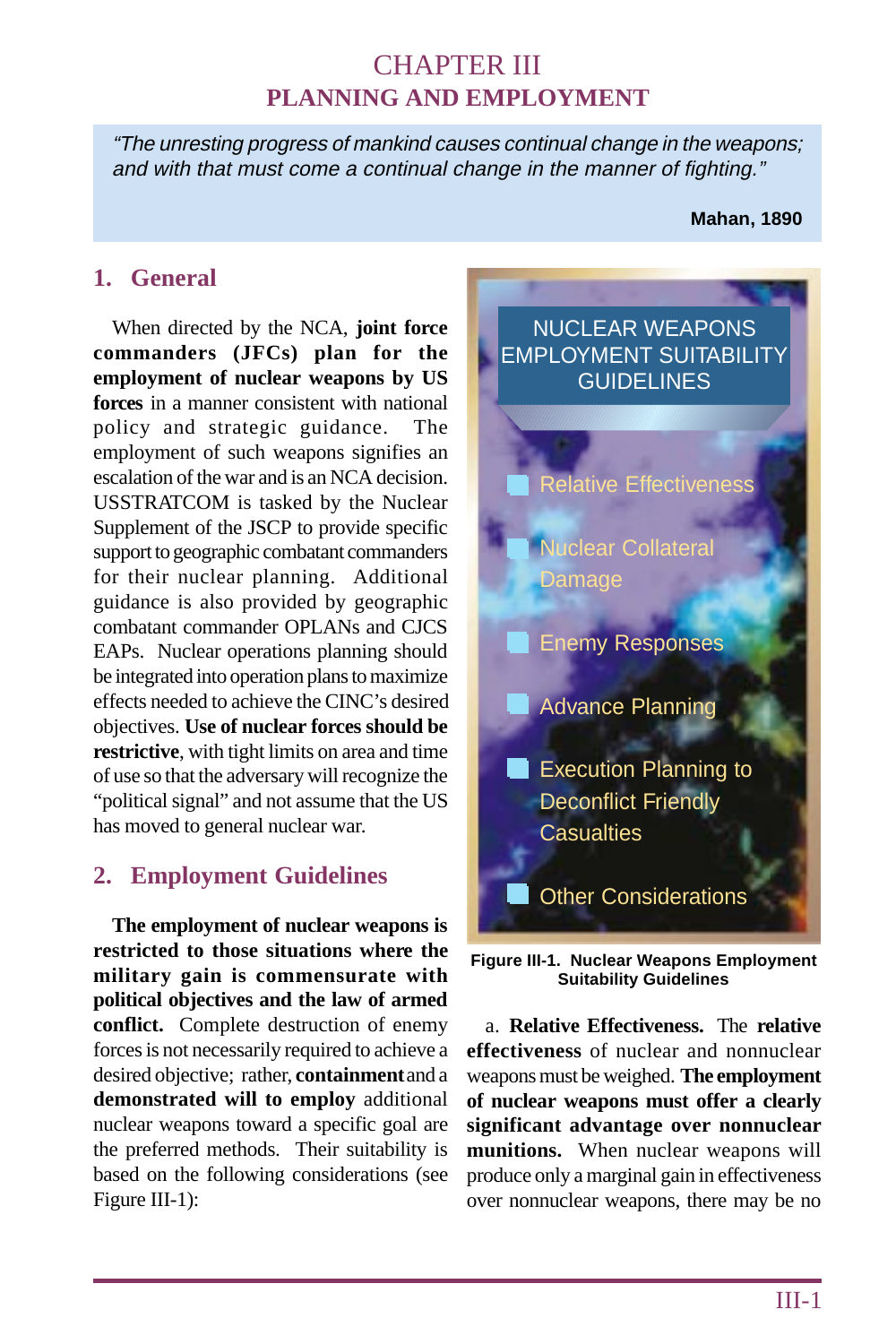reason to use them since their employment is likely to have geopolitical and military implications beyond the immediate situation.

b. **Nuclear Collateral Damage.** Such damage includes dangers to friendly forces, civilians, and nonmilitary related facilities, creation of obstacles, and residual radiation contamination. Since the **avoidance of casualties** among friendly forces and civilians is a prime consideration when planning theater nuclear operations, **preclusion limitation analysis must be performed to identify and limit the proximity of a nuclear strike to civilians and friendly forces**. The amount of damage varies with the protective posture of civilians and friendly units, delivery system accuracy, weapon yield, and height of burst. Additionally, these operations may **create obstacles** that inhibit both friendly and enemy

Effects Data," provides avoidance tables. Specific techniques for reducing collateral damage include:

- **Reducing Weapon Yield.** Balance the size of the weapon needed to achieve the desired damage against the associated danger to areas surrounding the target.
- **Improving Accuracy.** Accurate delivery systems are more likely to strike the desired aimpoint, reducing both the required yield and potential collateral damage.
- **Employing Multiple Weapons.** Collateral damage can be reduced by dividing a large target into several small ones and using smaller weapons rather than one large one.



The employment of cruise missiles on specific targets in a theater scenario needs to be carefully analyzed to avoid detrimental collateral damage.

movement (e.g., tree blow down, fires, area contamination, and rubble). **Determining the possibility and extent of collateral damage is a joint force command level and USSTRATCOM responsibility.** Joint Pub 3-12.2, "Nuclear Weapons Employment

• **Adjusting the Height of Burst (HOB).** HOB adjustments, including the use of subsurface detonations, are a major means of controlling collateral damage and fallout. The HOB has a significant influence on the radius of damage.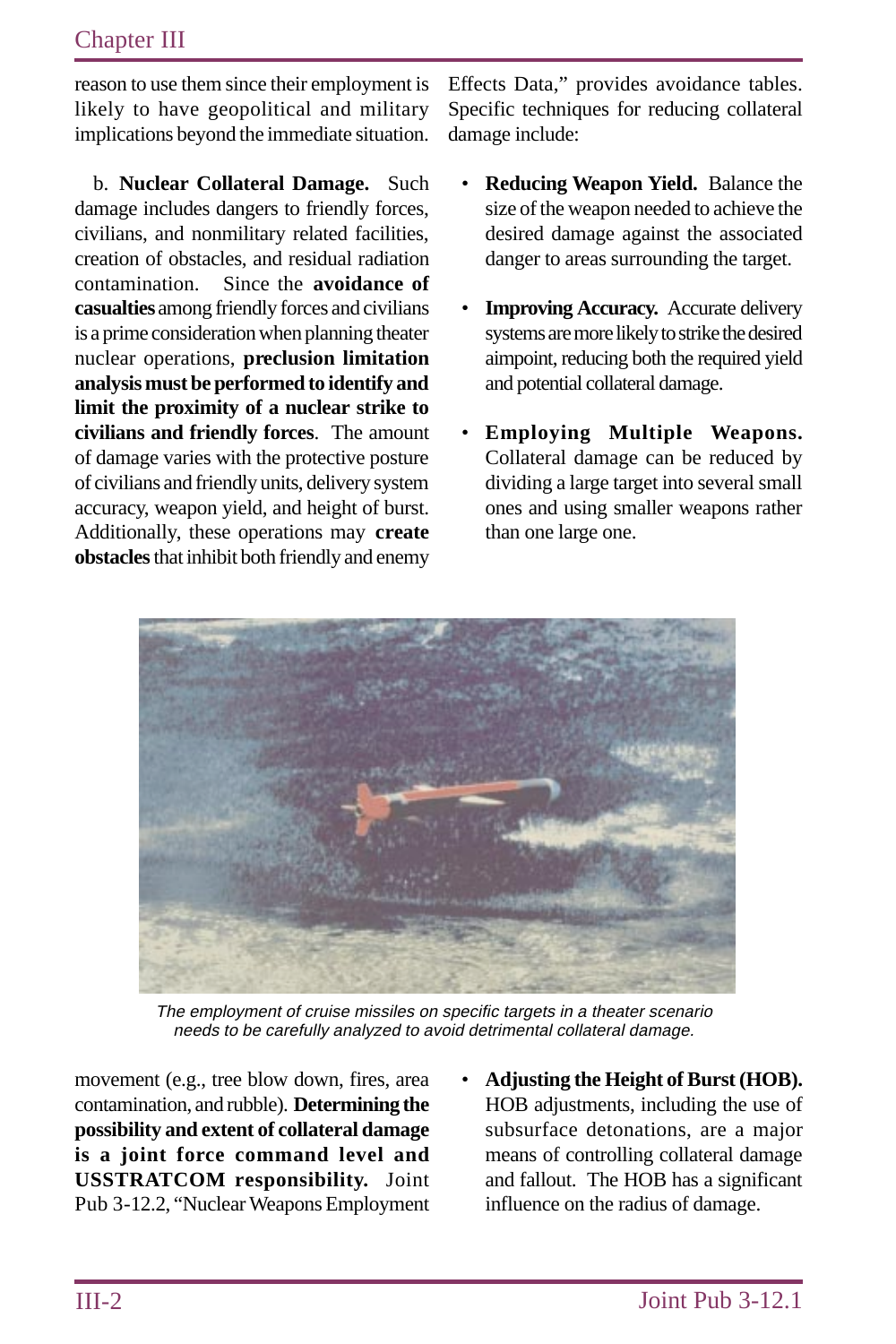• **Offsetting the Desired Ground Zero (DGZ).** DGZ offset may achieve the desired weapon effects while avoiding collateral damage.

c. **Enemy Responses.** In developing plans, commanders and their staffs should **consider the enemy's capabilities and likely responses to nuclear operations**.

#### **JOINT TASK FORCE ONE - 1946**

**The operations of Joint Task Force One in conducting the [South Pacific atomic bomb] tests have set a pattern for close, effective cooperation of the Armed Services and civilian scientists in the planning and execution of this highly technical operation. Moreover, the tests have provided valuable training of personnel in joint operations requiring great precision and coordination of effort.**

**It is impossible to evaluate an atomic burst in terms of conventional explosives. As to detonation and blast effects, where the largest bomb of the past was effective within a radius of a few hundred feet, the atomic bomb's effectiveness can be measured in thousands of feet. However, the radiological effects have no parallel in conventional weapons. It is necessary that a conventional bomb score a direct hit or a near miss of not more than a few feet to cause significant damage to a battleship. At Bikini the second bomb, bursting under water, sank a battleship immediately at a distance of well over 500 feet. It damaged an aircraft carrier so that it sank in a few hours, while another battleship sank after five days. The first bomb, bursting in air, did great harm to the superstructures of major ships within a half-mile radius, but did only minor damage to their hulls. No ship within a mile of either burst could have escaped without some damage to itself and serious injury to a large number of its crew.**

**Although lethal results might have been more or less equivalent, the radiological phenomena accompanying the two bursts were markedly different. In the case of the airburst bomb, it seems certain that unprotected personnel within one mile would have suffered high casualties by intense neutron and gamma radiation as well as by blast and heat. Those surviving immediate effects would not have been menaced by radioactivity persisting after the burst.**

**In the case of the underwater explosion, the airburst wave was far less intense and there was no heat wave of significance. Moreover, because of the absorption of neutrons and gamma rays by water, the lethal quality of the first flash of radiation was not of high order. But the second bomb threw large masses of highly radioactive water onto the decks and into the hulls of vessels. These contaminated ships became radioactive stoves and would have burned all living things aboard them with invisible and painless but deadly radiation.**

**Observations during the two tests have established the general types and range of effectiveness of air and shallow underwater atomic-bomb bursts on naval vessels, army materiel, including a wide variety of Quartermaster stores, and personnel. From these observations and from instrumental data it will now be possible to outline such changes, not only in military and naval design, but also in strategy and tactics, as future events may indicate.**

> **SOURCE: Preliminary Statement, Joint Chiefs of Staff Evaluation Board on Bikini Atomic Tests, August 2, 1946**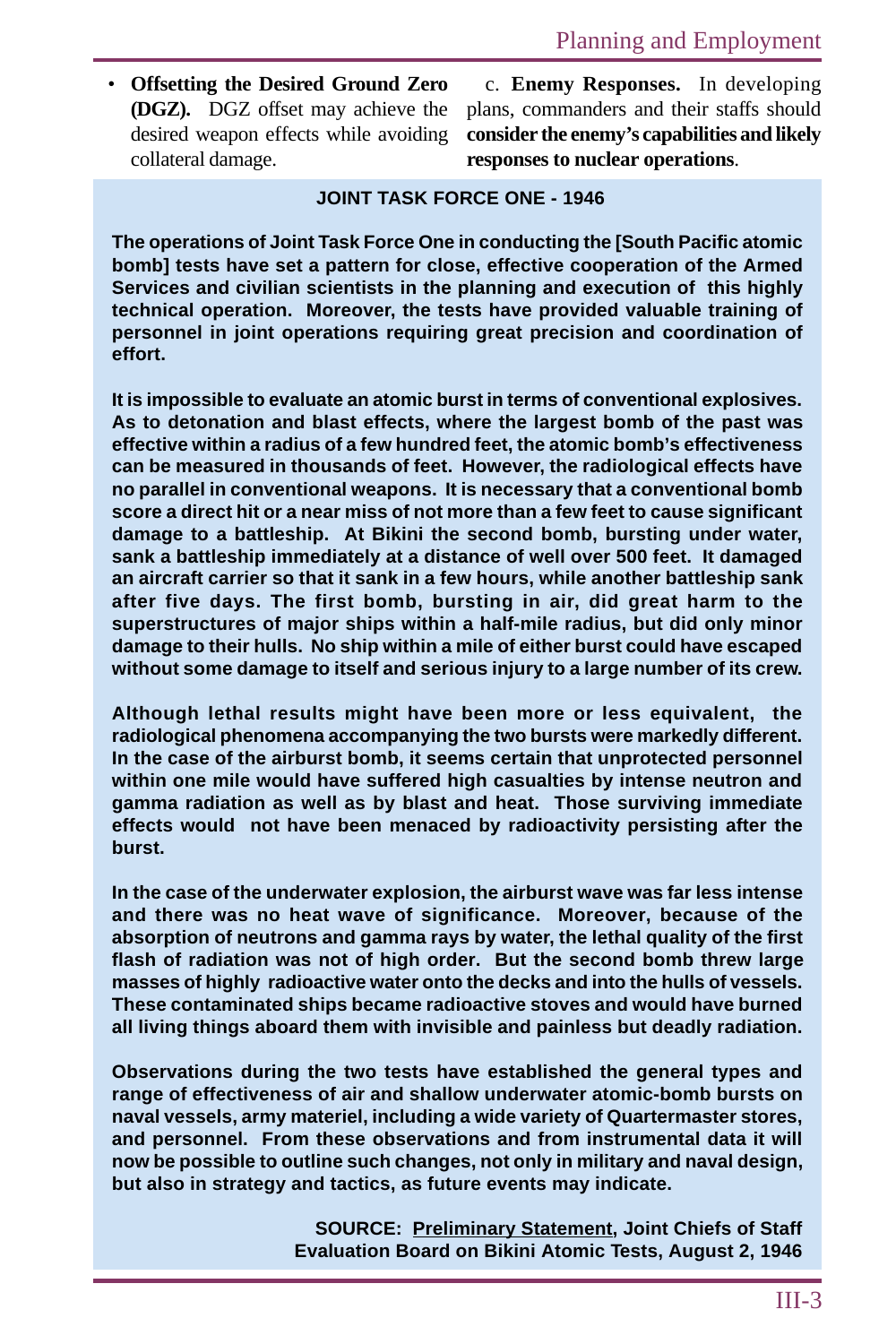<span id="page-24-0"></span>d. **Planning. Advance planning is critical** to the successful use of nuclear weapons. Targeting guidance and plans must be current, be tied to national and theater intelligence assessments, satisfy specified objectives, and meet existing or expected release conditions. Planners should consider:

- **Level of effort required for conventional targeting.** If the target is heavily defended such that heavy losses are expected, a nuclear weapon may be favored over a conventional attack.
- **Length of time that a target must be kept out of action.** A nuclear weapon attack will likely put a target out of action for a longer period of time than a conventional weapon attack.
- **Logistic support and anticipation of delays caused by the "fog and friction" of war.** Such delays are unpredictable and may range from several hours to a number of days.

e. **Execution Planning.** The effects of nuclear weapons can significantly **affect all types of forces**. This is increasingly likely the closer forces are to the detonation and, in particular, when forces are within line of sight of the detonation. Commanders tasked with execution planning should **deconflict force locations**, **plan around effects on communications**, and ensure that they have the means **to inform all other commanders in time to avoid friendly casualties**.

f. **Other Considerations.** Geographic combatant commanders and their staffs must also be aware of any **national or theater level constraints** (legal, political, or military) **imposed on the use of nuclear weapons and plan accordingly**.

## **3. Targeting**

Targeting is the process of **selecting targets and matching the appropriate response to them** by taking account of operational requirements and capabilities. Targeting includes the analysis of enemy situations relative to the commander's mission, objectives, and capabilities at the commander's disposal, as well as the identification and nomination of specific vulnerabilities that, if exploited, will accomplish the commander's purpose through delaying, disrupting, disabling, or destroying critical enemy forces or resources. As with all actions of the joint force, targeting and attack functions are accomplished in accordance with international law, international agreements and conventions, and rules of engagement approved by the NCA for the particular operation.

a. **Targeting occurs and is performed at all levels of command within a joint force.** Targeting is complicated by the requirement to deconflict duplicative targeting by different forces or different echelons within the same force and to synchronize the attack of those targets with other dimensions of the joint force.

b. Joint force commanders establish **broad planning objectives** and **guidance** for attack of enemy strategic and operational centers of gravity and interdiction of enemy forces as an integral part of joint campaigns and major operations. With the advice of subordinate commanders, **JFCs set priorities, provide targeting guidance, and determine the weight of effort** to be provided to various operations.

c. **Targeting mechanisms should exist at multiple levels.** The NCA or headquarters senior to JFCs may provide guidance. priorities, and targeting support to JFCs.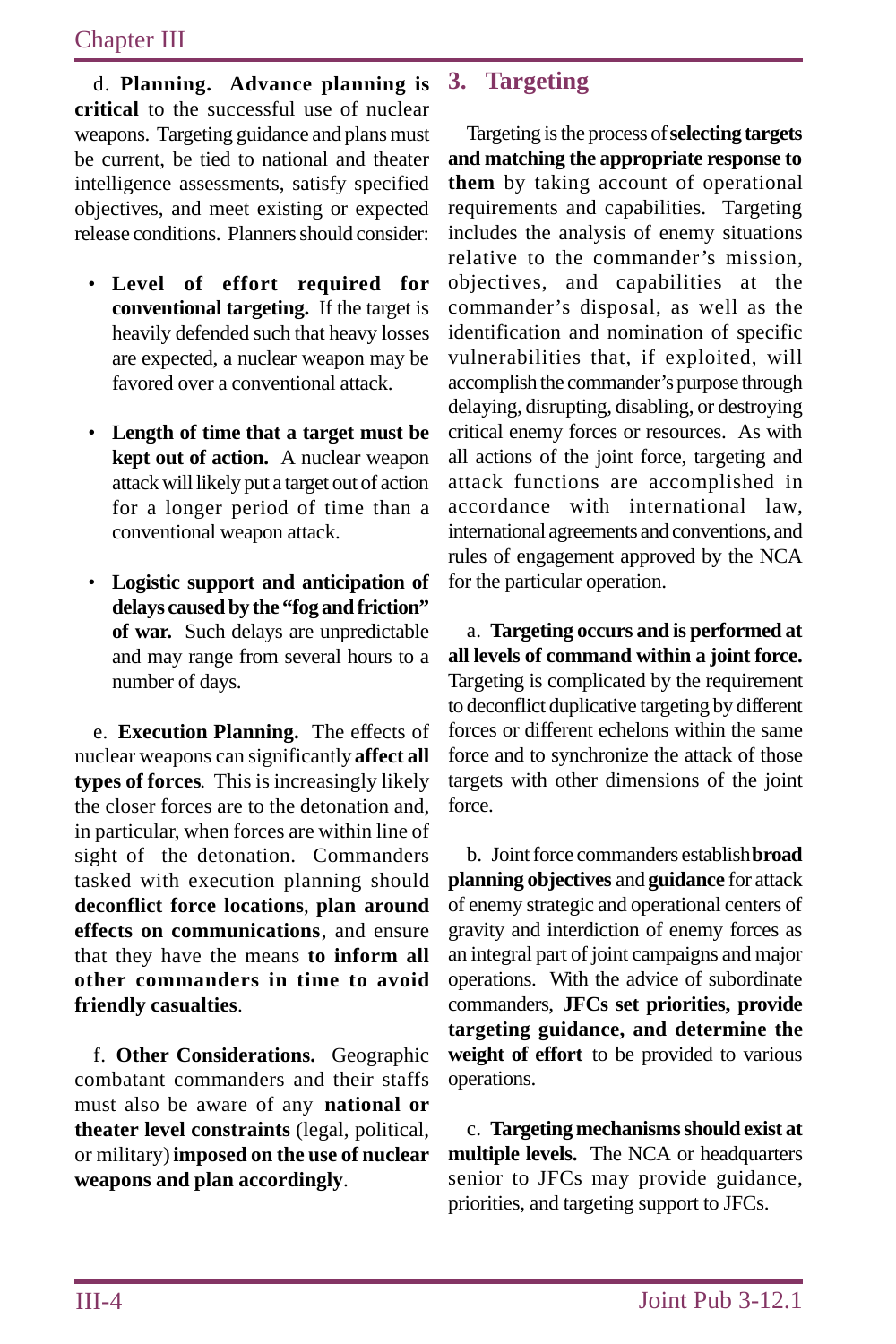<span id="page-25-0"></span>d. The targeting process is **cyclical**. It begins with guidance and priorities issued by the NCA and CJCS in parallel with appropriate allied command guidance and priorities, to direct joint force and component commanders and continues through its final step of combat assessment. The process consists of the following phases (see Figure III-2):

- **NCA/Commander's Guidance.** Guidance and objectives from the NCA, CJCS, and joint force and component commanders initiate the targeting cycle.
- **Target Development.** Development of a target focuses on knowing the adversary

and identifying and nominating critical elements of adversary target systems for attack.

- **Weaponeering Assessment.** In this phase, targeting personnel quantify the expected results of lethal and nonlethal weapons employment against prioritized targets.
- Force Application. The next phase integrates the results of earlier planning phases conducted by USSTRATCOM with the execution request by the geographic combatant commander to fuse target, weapon system, and munitions types and nonlethal force options.



**Figure III-2. Targeting Cycle Phases**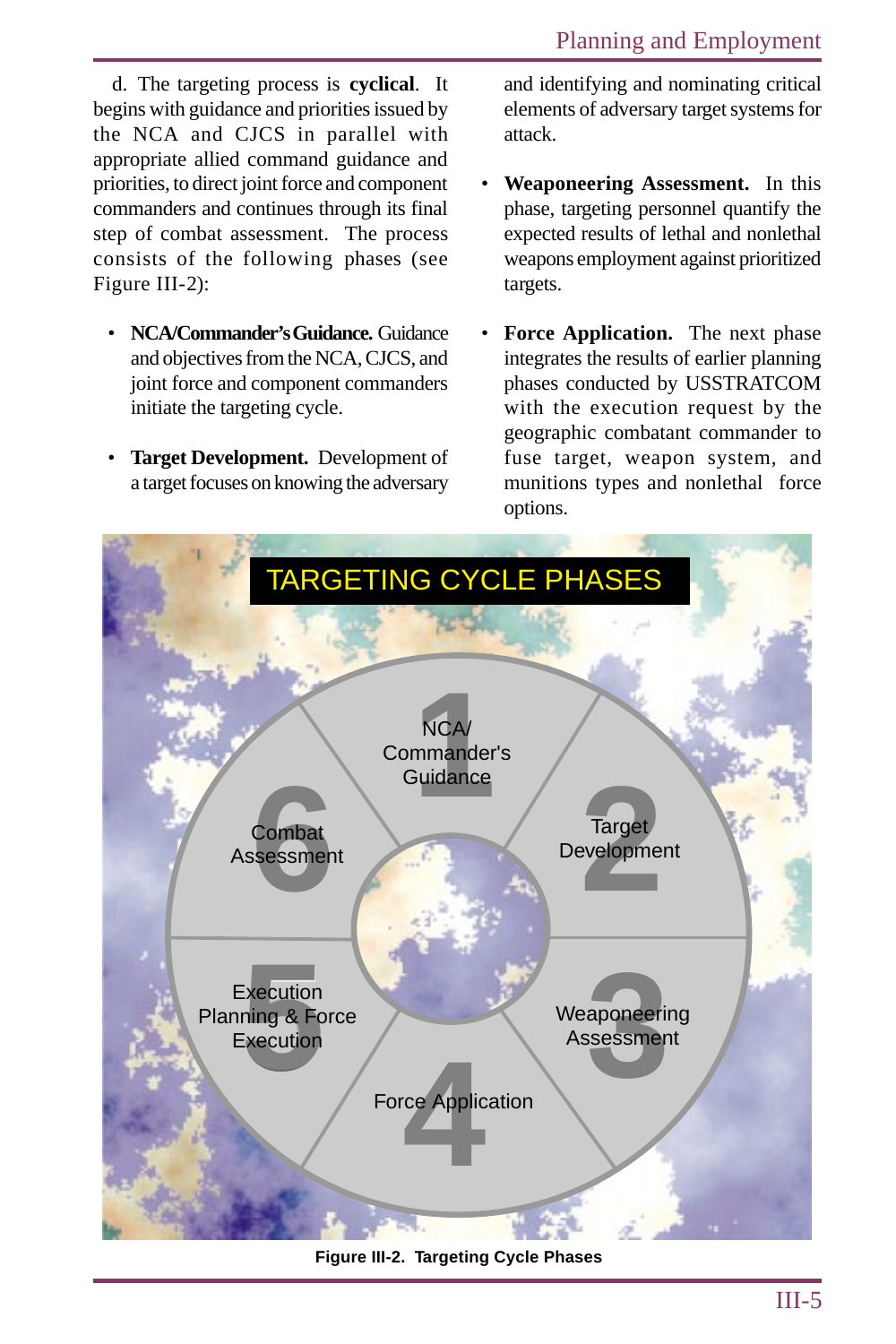![](_page_26_Picture_1.jpeg)

The targeting process supports the application of the appropriate force at the appropriate location and time.

- **Execution Planning and Force Execution.** This phase involves final tasking order preparation and transmission and specific mission planning and material preparation at the unit level.
- **Combat Assessment.** The final phase is a joint effort designed to determine if the required target effects are being achieved for each of the components, consistent with the JFC's campaign objectives. **Nuclear combat assessment is composed of two segments: battle damage assessment (BDA) and reattack recommendation.**

Additional information on targeting can be found in Joint Pub 2-0, "Joint Doctrine for Intelligence Support to Operations," Joint Pub 2-01.1, "JTTP for Intelligence Support to Targeting," Joint Pub 3-0, "Doctrine for Joint Operations," and Joint Pub 3-56.1, "Command and Control for Joint Air Operations."

#### **4. Targeting Considerations**

a. Geographic combatant commanders may consider the following factors in determining **how to defeat the individual targets** composing the overall threat. No single statement of damage criteria will cover all situations. Planning should address the considerations shown in Figure III-3.

b. **Planning the use of nuclear weapons** is based on knowledge of enemy force strength and disposition, the number, yields, and types of weapons available, and the status and disposition of friendly forces at the time that weapons are employed. **Enemy combat forces and facilities that may be likely targets for nuclear strikes are**:

- WMD and their delivery systems, as well as associated command and control, production, and logistical support units
- Ground combat units and their associated command and control and support units
- Air defense facilities and support installations
- Naval installations, combat vessels, and associated support facilities and command and control capabilities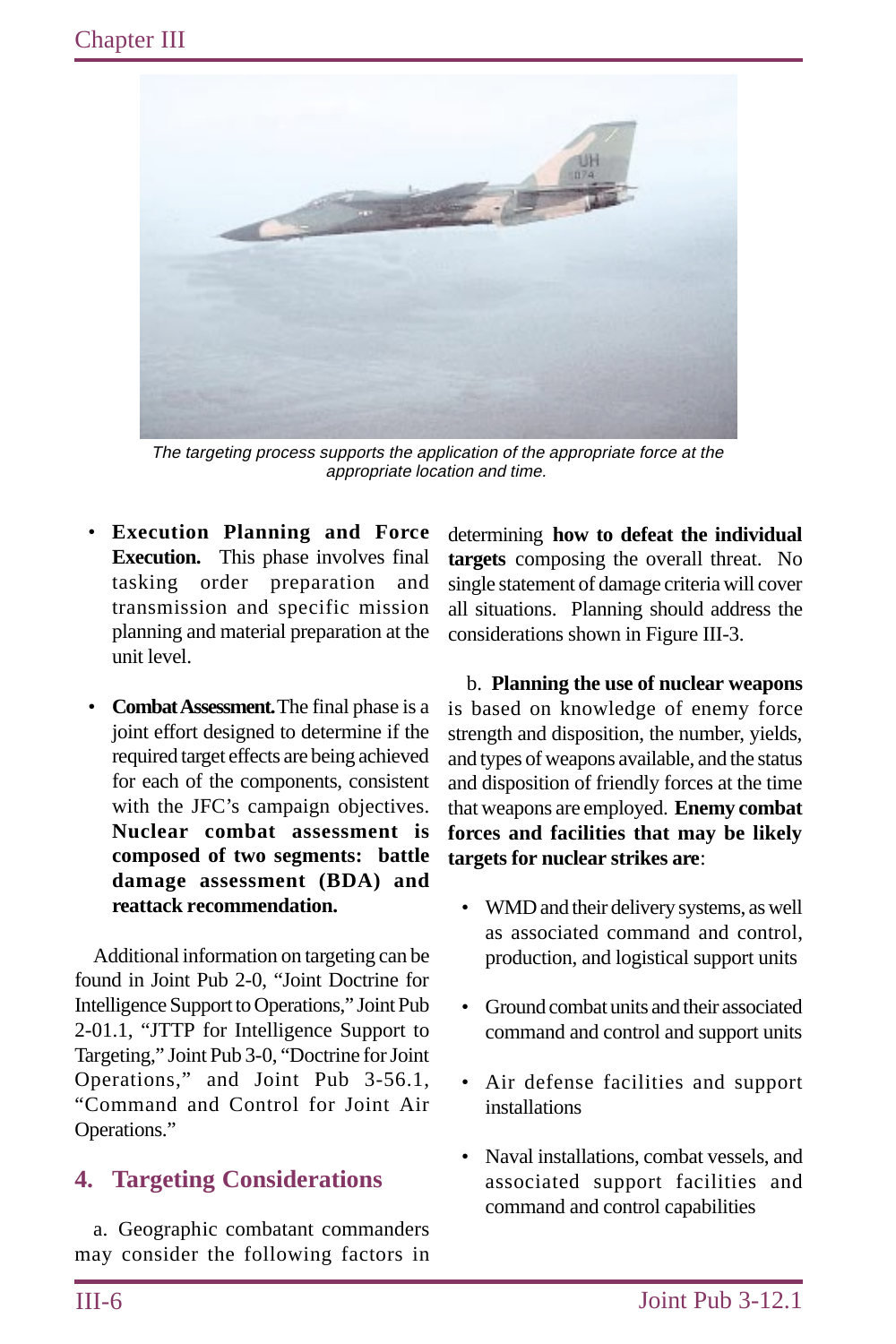<span id="page-27-0"></span>![](_page_27_Figure_1.jpeg)

![](_page_27_Figure_2.jpeg)

- Nonstate actors (facilities and operation centers) that possess WMD
- Underground facilities

## **5. NCA Considerations for Employment**

#### a. **Political**

- Relationship to US vital interests, treaty commitments, diplomatic agreements, and area denial and escalation implications
- Perception of US will and resolve

• International reaction and geopolitical repercussions

#### b. **Military**

- Whether or not an alternative means exists to achieve the objective
- Geographical area for employment
- Type of delivery system
- Types of targets to be attacked
- Timing and duration of nuclear weapon employment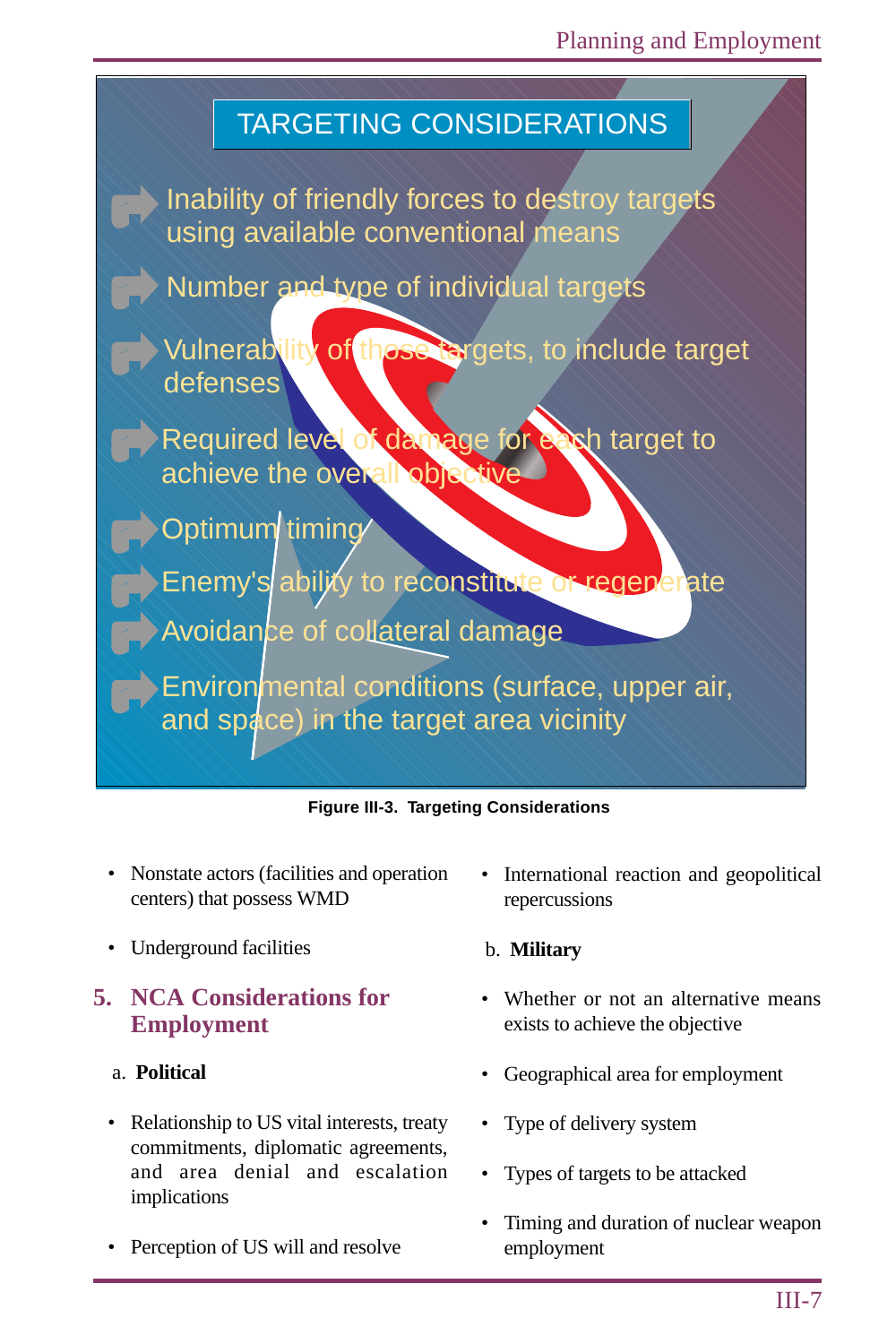- <span id="page-28-0"></span>• Collateral damage constraints
- Target analysis
- The quantity, type, and yield of available weapons
- c. **Legal.** Law of Armed Conflict

Along with the above considerations, additional factors may affect nuclear employment — supplementary guidance on these aspects can be found in the Nuclear Supplement to the JSCP.

## **6. Enemy Use of Weapons of Mass Destruction**

When formulating courses of action, **operation planning should address the possibility that an enemy will use WMD**. Planning should also evaluate nuclear, biological and chemical (NBC) defensive measures. Joint Pub 3-11, "Joint Doctrine for Nuclear, Biological and Chemical (NBC) Defense," and the appropriate Joint Pub 3-01 series provide additional guidance. In theater, the combatant commander must consider the enemy's NBC weapon and delivery system capability when considering courses of action. If the enemy threat capability assessment indicates an NBC potential, **the campaign plan should address active and passive defense measures** necessary to counter the potential use of such weapons and provide for guidance in defending against such a threat.

a. **Enemy aircraft, theater missiles, and artillery are the most likely delivery systems that could strike friendly forces.** The JFC must be able to conduct successful counterforce operations, which include joint theater missile defense, with the ultimate goal of protecting friendly forces from such attacks. **Counterforce operations** include counterair operations conducted to attain and maintain

air superiority by destruction or neutralization of enemy forces. Both air offensive and air defensive actions are involved and may include offensive and defensive operations against theater WMD platforms. The joint force commander will normally designate both a **joint force air component commander (JFACC)** and an **area air defense commander (AADC)**. The JFACC functions as the supported commander for counterair, strategic attack, theater airborne reconnaissance and surveillance, and the overall air interdiction effort. The AADC is responsible for integrating the joint force air defense effort. Operations must be planned and executed to **destroy or eliminate enemy WMD delivery systems and supporting infrastructure** before they can be employed against friendly forces. For these reasons, offensive operations against enemy WMD and delivery systems should be undertaken once hostilities become inevitable or commence.

b. The threat of WMD use extends across the range of military operations. For this reason, **threat analysis**, **enemy capabilities**, and **associated doctrine** should be considered when planning joint operations which could involve NBC attacks. In all cases, **friendly forces should be prepared to conduct and sustain operations in such an environment**. Nuclear weapons can cause **casualties or damage** through blast, overpressure, thermal radiation, proximity to initial nuclear radiation, fallout radiation, and EMP. Biological and chemical weapons cause serious injury or death through their toxic properties. WMD can also produce casualties from the psychological effect of their use. More specific guidance can be found in Joint Pub 3-11, "Joint Doctrine for Nuclear, Biological, and Chemical (NBC) Defense."

c. A JFC may not know exactly what portion of his forces, allied forces, or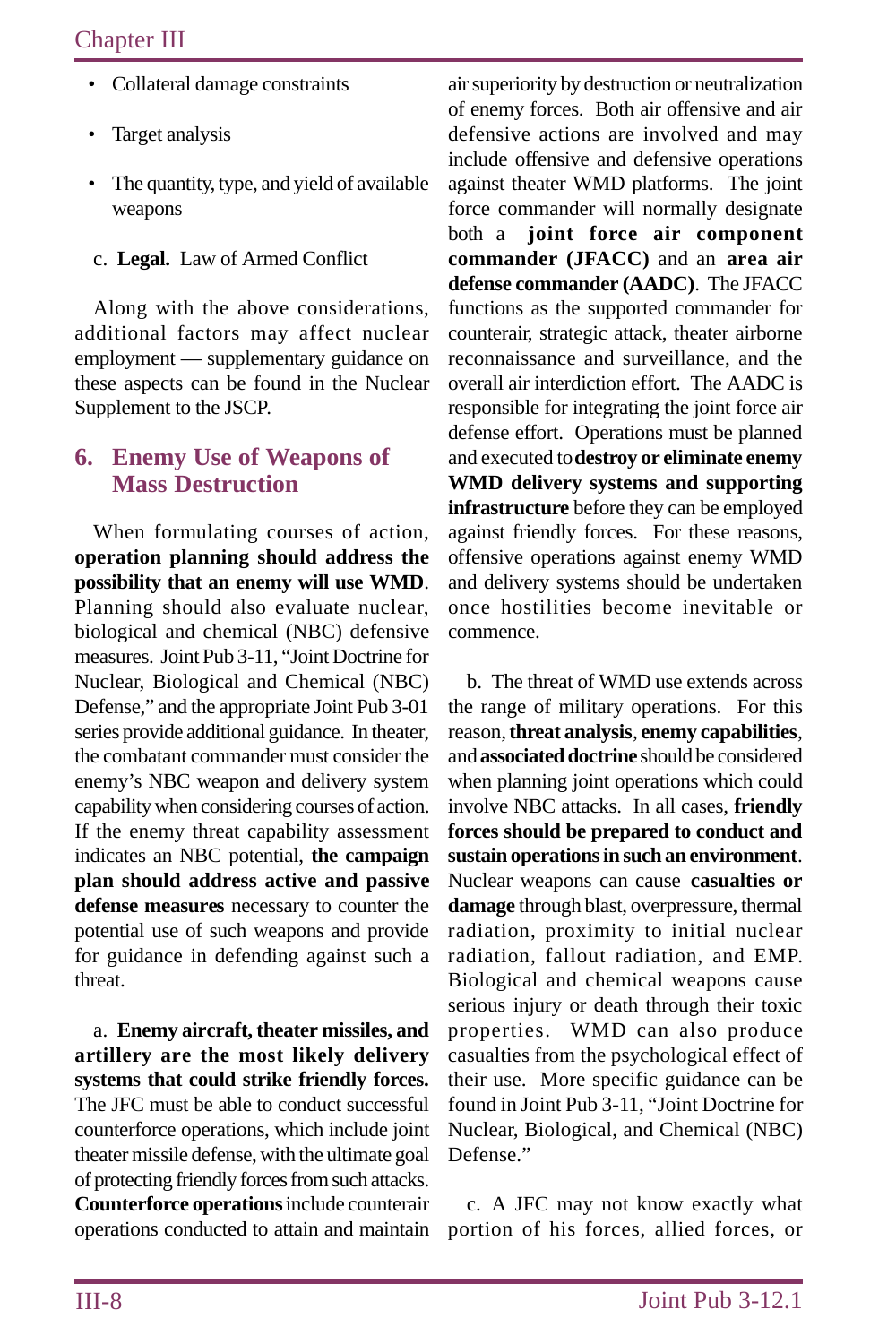<span id="page-29-0"></span>geopolitical assets in a theater may be targeted by enemy operations. The obvious targets would be those that support critical friendly centers of gravity. Examples are shown in Figure III-4.

## FRIENDLY TARGETS OF ENEMY WEAPONS OF MASS **DESTRUCTION**

Airfields and their associated infrastructure and resources

Critical points of naval operations to include ships and coastal facilities that may support these resources

Ground forces and associated support facilities

Critical command, control, communications, and computer nodes

Logistics and supply depots

Civilian population centers, seats of government

![](_page_29_Figure_9.jpeg)

Regardless of the targets struck, the JFC must be aware that the **operations tempo** may be significantly affected by a WMD attack.

## **7. Geographic Combatant Commander Planning for Theater Nuclear Operations**

CINCs develop **theater strategy** in conformance with national strategic plans and develop theater strategies, campaign plans, OPLANs, and other plans in coordination with subordinate commanders, other supporting commanders, and allies.

a. CINCs prepare for war by **planning and organizing for conflict during peacetime**. This peacetime planning is based on higher level planning guidance and CINC planning assumptions such as warning time, enemy capabilities and intentions, and location of the threat. The CINC is responsible for defining theater objectives, nominating targets, and developing the plans required to support those objectives. USSTRATCOM supports the CINCs throughout the deliberate planning process to develop tailored nuclear support annexes to theater OPLANs.

b. CINCs direct the development of **campaign plans**, **subordinate campaign plans**, and **major operation plans**. Review of these plans is a continuous process, incorporating lessons learned from exercises and operations, changes in available forces, and reevaluation of the threat.

c. Component commanders responsible for execution of major operations prepare appropriate plans.

## **8. Joint Planning Process**

**Joint operation planning** is a coordinated set of **two processes** used by a commander to determine the best method of accomplishing the mission. In peacetime, it is called the **deliberate planning process**. In crisis situations, the **crisis action planning**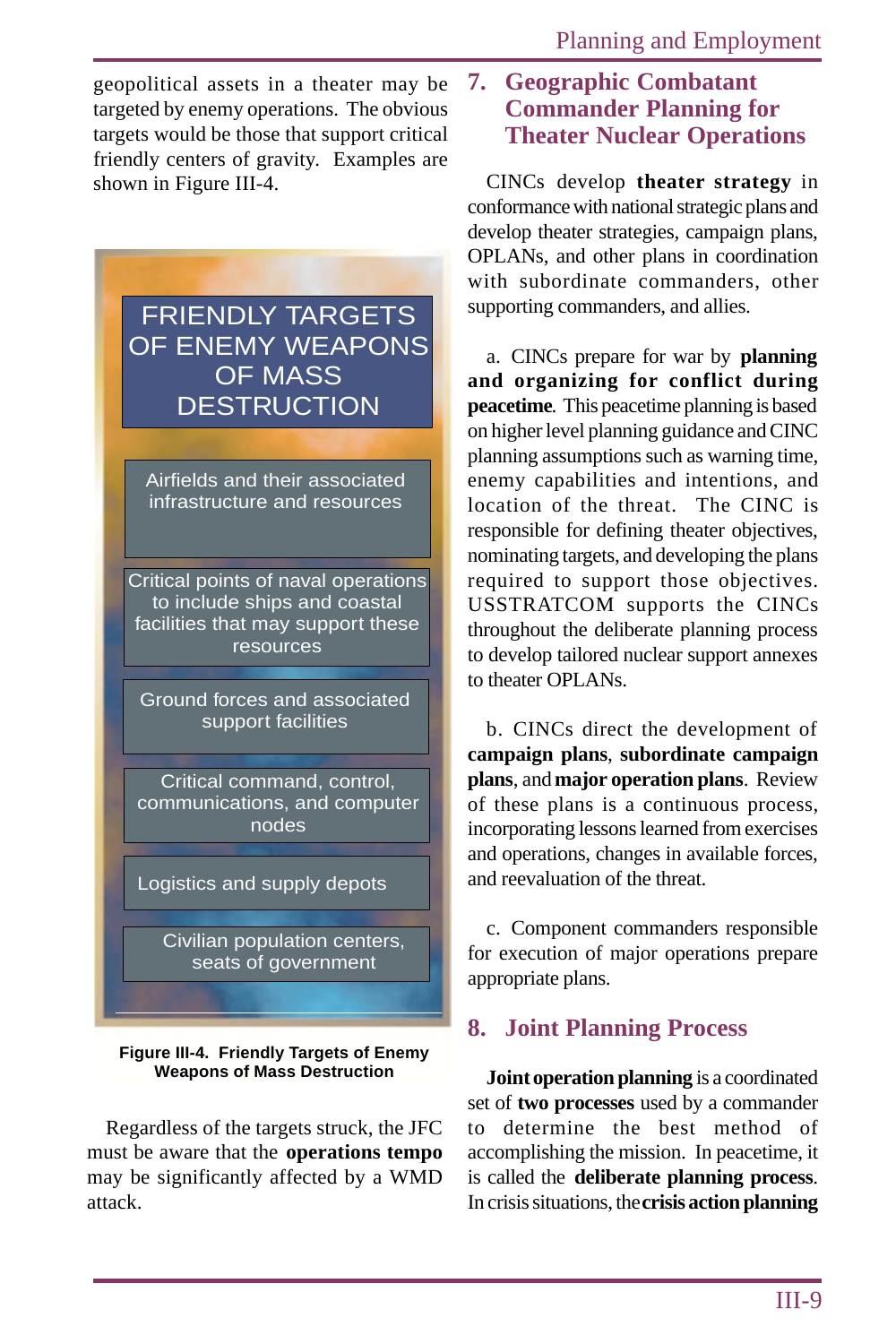<span id="page-30-0"></span>**process** is used. Guidance for preparing and coordinating plans for the employment of nuclear weapons is provided in the Nuclear Supplement to the JSCP. Guidance on the joint planning process can be found in Joint Pub 5-0, "Doctrine for Planning Joint Operations," and Joint Pub 5-03.1, "Joint Operation Planning and Execution System, Volume I (Planning Policies and Procedures)."

## **9. Nuclear Requirements**

USCINCSTRAT will coordinate and develop procedures, when required, for the storage, security, movement, deployment, and employment of nuclear weapons within the theater.

#### **10. Crisis Management**

Because preplanned theater nuclear options do not exist for every scenario, **CINCs must have a capability to plan and execute nuclear options for nuclear forces generated on short notice** during crisis and emergency situations. During crisis action planning, geographic combatant commanders evaluate their theater situation and propose courses of action or initiate a request for nuclear support. The CJCS, in coordination with USCINCSTRAT and appropriate supporting CINCs, will initiate crisis action procedures contained in the Nuclear Supplement to the JSCP and the USSTRATCOM supporting plan to provide nuclear support to the supported geographic combatant commander.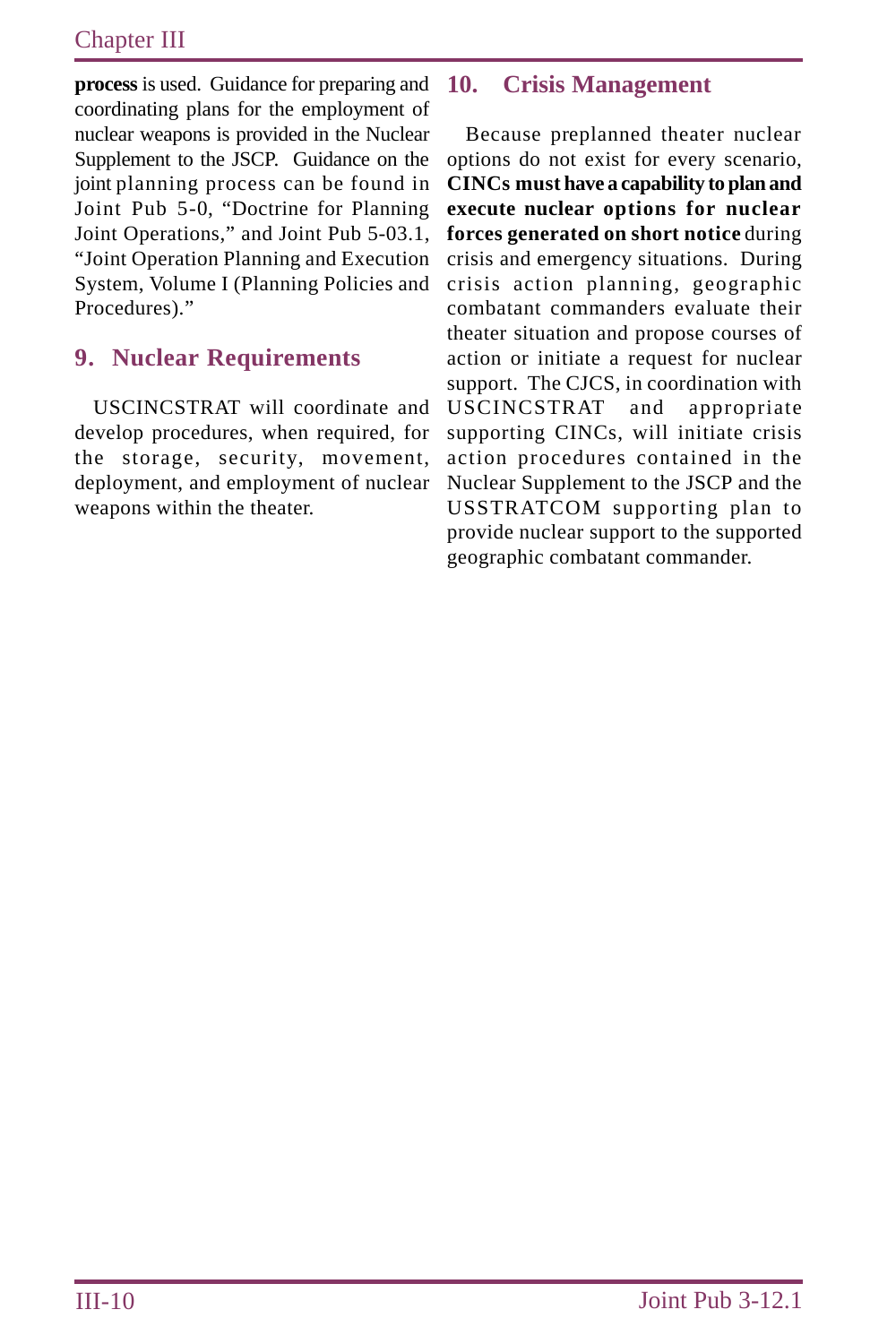## CHAPTER IV

## <span id="page-31-0"></span>**COMMAND RESPONSIBILITIES AND STAFF PROCEDURES**

"Unless a staff officer is able to assist his commander in getting things done, in addition to coordinating, planning and policy making, he is not serving his full usefulness."

#### **1. Command Guidance**

a. Since nuclear weapons can have a significant impact on the conduct of operations at all levels in a theater, command guidance must be provided as early as possible in the planning process. **In the initial guidance, commanders should provide information to their staffs and components about employing nuclear weapons as well as information on other forces and conventional weapons.** Additionally, the geographic combatant commanders should identify targets and target options to USCINCSTRAT as early in the planning process as possible. **When requested by the geographic combatant commander, USSTRATCOM will develop theater nuclear support plans.**

b. Commanders and their staff officers should understand **effects**, **employment procedures**, **capabilities**, and **limitations** of available nuclear weapon systems. Target analysts, along with USSTRATCOM planners, can provide technical advice and assistance to commanders and staffs.

c. Command guidance normally consists of the items shown in Figure IV-1.

#### **2. Target Acquisition**

a. In a conventional conflict, the primary purpose of intelligence is to provide commanders with sufficient information on enemy locations and probable courses of action so that they can apply combat power at decisive points and critical times. This

**General Alexander M. Patch Quoted in Ray S. Cline, Washington Command Post, 1951**

## **COMMAND GUIDANCE FOR NUCLEAR OPERATIONS**

- 1. A statement of the desired results such as halting an enemy attack striking a particular enemy facility, or neutralizing a particular enemy target set
	- Circumstances or decision points leading to a geographic combatant commander's request for nuclear execution
- 3. The concept for the subsequent use of weapons if the initial effort does not accomplish the desired **results** 
	- Delivery systems available for planning
- 5. The level of acceptable risk to friendly troops and noncombatants
	- Restrictions on fallout from a detonation
- 7. Collateral damage criteria
- 8. Criteria for intelligence collection, target priorities, and combat assessment for a possible restrike, if necessary
- 9. Projection of limitations for subsequent deployment and logistical support to conventional joint operations

**Figure IV-1. Command Guidance for Nuclear Operations**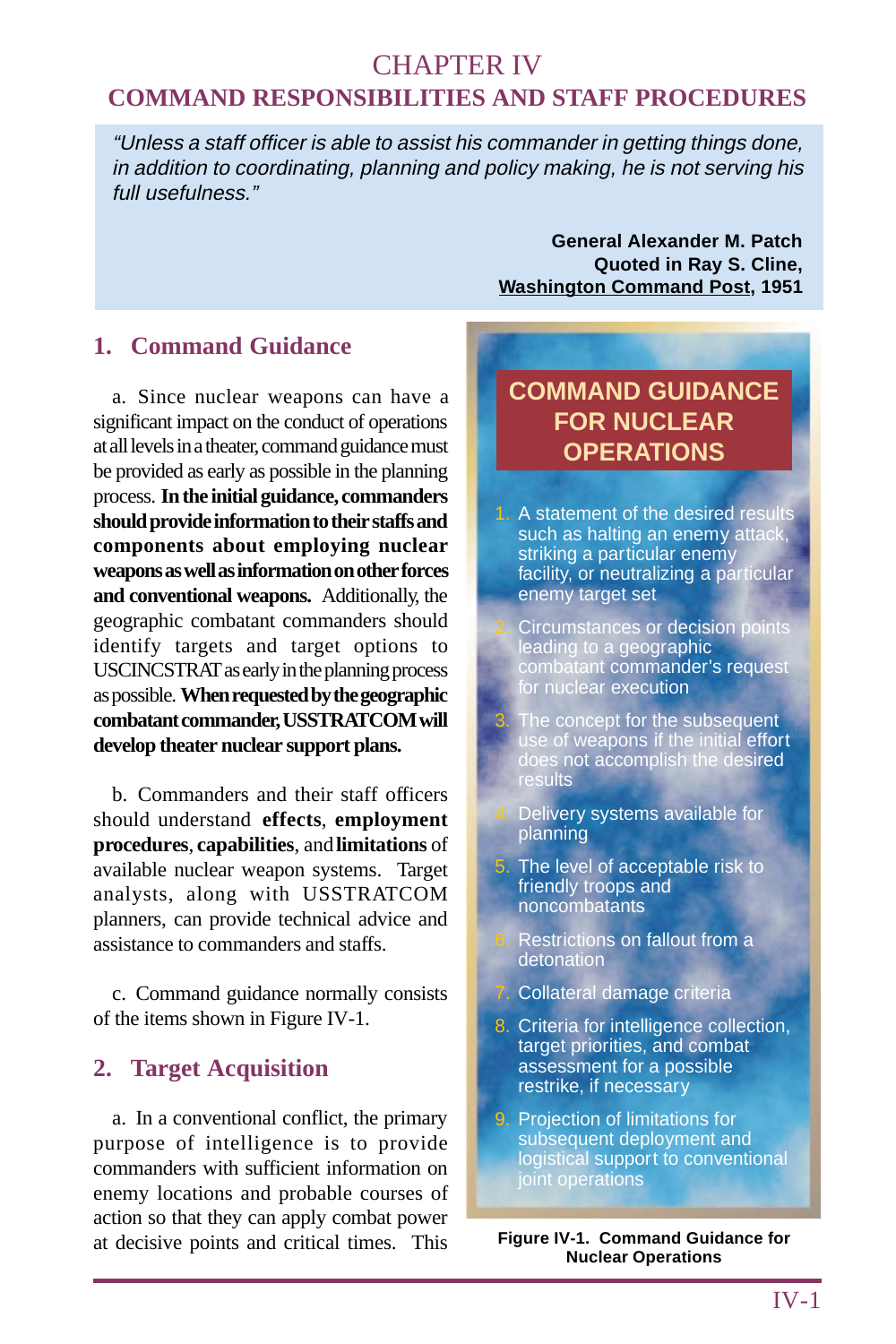<span id="page-32-0"></span>purpose remains the same in a nuclear environment.

b. **Target acquisition** is an integral part of the **intelligence collection process**. It involves the timely **detection**, **identification**, and **location of a target** in sufficient detail to use weapons effectively. Intelligence systems assist in target tracking and development of intelligence for target analysis, target refinement, weapons employment, and BDA. **The effectiveness of a nuclear strike is enhanced by the accuracy, completeness, and timeliness of intelligence.** Thus, intelligence collection efforts should continuously seek specific information on potential targets, such as that shown in Figure IV-2.

c. Because each target acquisition technique has its inherent strengths and weaknesses, intelligence collection should be broadly based, obtaining information from all available sources to include enemy doctrine and tactics, policy, and strategy.

d. Additional information on target acquisition can be found in Joint Pub 3-55, "Doctrine for Reconnaissance, Surveillance, and Target Acquisition Support for Joint Operations."

## **3. Integrated Intelligence Planning**

**Intelligence planning** is a key element of any operation. The **collection**, **production**, and **dissemination** of intelligence to satisfy the requirements of operational units is of paramount importance. In developing the initial and follow-on collection plans, **intelligence personnel must ensure that all available intelligence assets**, whether national or organic, **are tasked to cover the designated target** and provide early warning of enemy use of WMD.

## **INFORMATION** REQUIRED ON POTENTIAL TARGETS

|    | 1. Type                                                           |
|----|-------------------------------------------------------------------|
|    | 2. Location                                                       |
|    | 3. Size                                                           |
|    | 4. Shape                                                          |
| 5. | <b>Composition</b>                                                |
| 6. | <b>Concentration</b>                                              |
|    | 7. Vulnerability                                                  |
| 8. | <b>Regeneration/</b><br><b>Reconstitution</b>                     |
| 9. | <b>Dwell Time or</b><br><b>Direction and Speed</b><br>of Movement |
|    | <b>10. Target Defenses</b>                                        |
|    |                                                                   |

**Figure IV-2. Information Required on Potential Targets**

#### **4. Joint Operation Planning**

**Joint operation planning** is based on the **mission**, the **enemy**, **terrain**, **combat forces constraints**, **logistic** support available, and **time**. During the estimate of the situation, the commander develops courses of action, compares and evaluates them against possible enemy responses, and recommends the best course of action. **The commander identifies the situations where the use of theater nuclear forces would result in a significant advantage**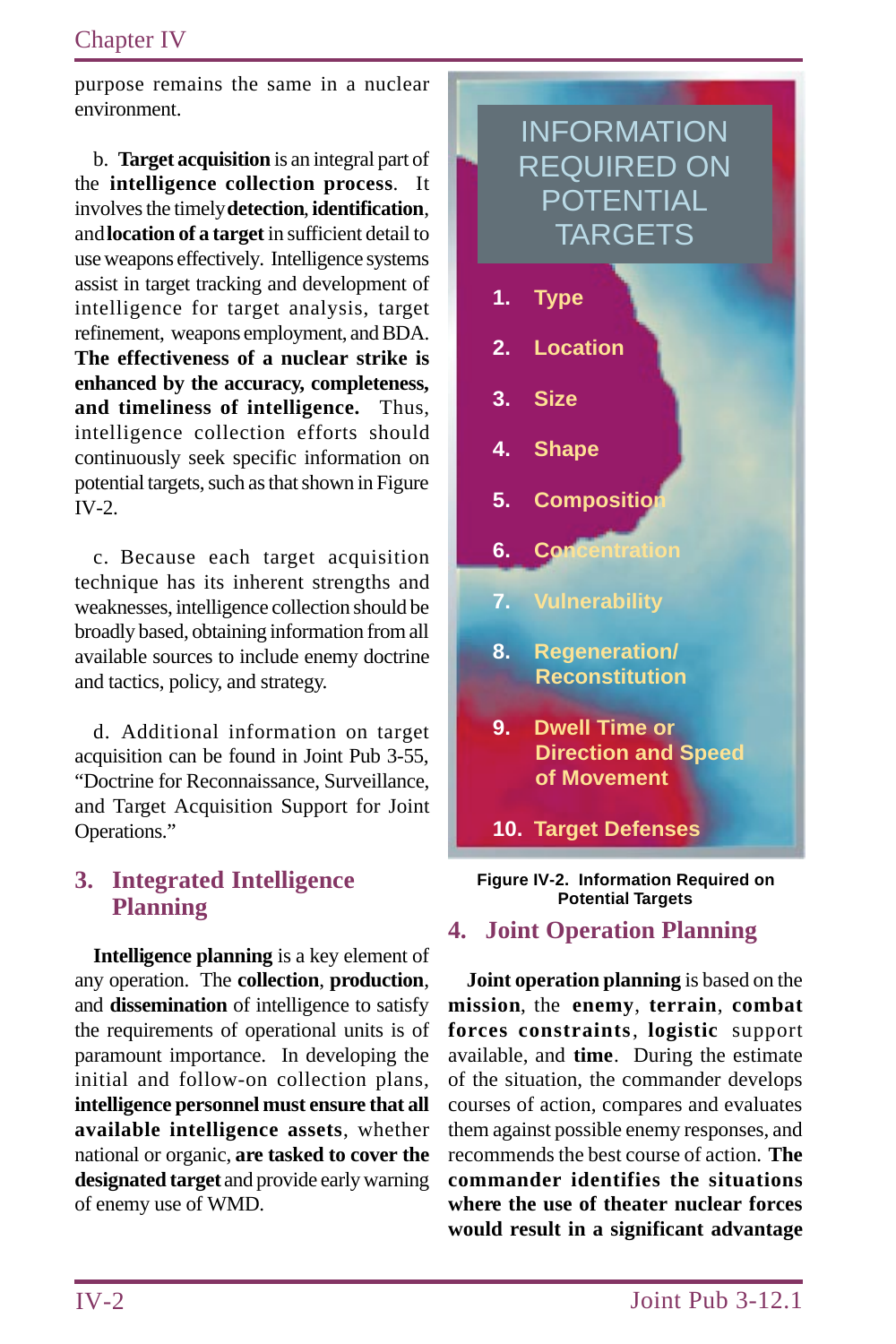<span id="page-33-0"></span>**over the enemy.** Proper joint operation planning increases the commander's flexibility and facilitates the package approval and release process.

## **5. Peacetime Planning**

Given an operation plan within an area of responsibility and/or joint operations area and a threat, it is advantageous to plan as many potential operations as possible in peacetime. The objective is to **provide plans for nuclear operations that are ready to be used immediately should the need arise and yet are flexible enough to accommodate the dynamic environment that could develop as a conflict matures**. Joint force commanders normally delegate authority for execution planning, coordination, and deconfliction to a commander possessing sufficient command and control infrastructure, adequate facilities, and joint planning expertise. Component commanders, including potential JFACCs, should develop and evaluate plans for employment to include airspace and frequency deconfliction and communications planning.

#### **6. Support Coordination**

a. **Nuclear support** is coordinated through geographic combatant commander and/or subordinate joint force commander channels. US Air Force or Navy delivery systems can provide nuclear support to Army or Marine Corps operations. Coordination with the Air Force component is made through the Air Force air operations center (AOC) by the collocated Army battlefield coordination element. Coordination with the Navy and Marine Corps components is made through the naval and amphibious liaison element. Coordination with special operations forces (SOF) can be made through the special operations liaison element.

b. When preparing nuclear support plans, USSTRATCOM will coordinate with supporting Service components and the geographic combatant commander to **prevent fratricide** and **ensure unity of effort**. USSTRATCOM planners require input from Service experts to ensure that appropriate weapon yields, delivery methods, and safe delivery routing are selected. **Targeting**

![](_page_33_Picture_7.jpeg)

Theater nuclear support delivered by US Air Force and Navy systems is thoroughly coordinated among USSTRATCOM, the Services, and the geographic combatant commander to ensure unity of effort.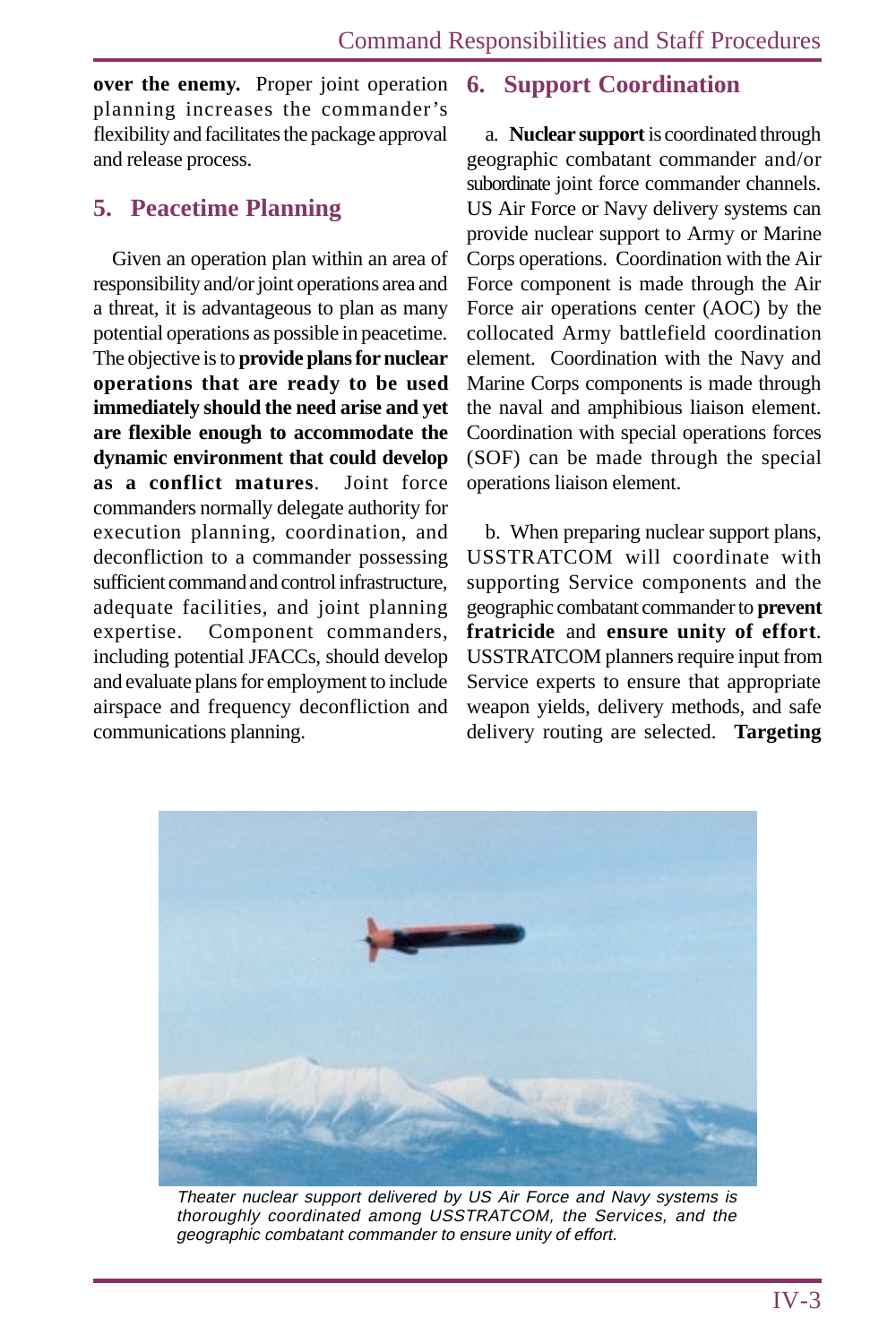<span id="page-34-0"></span>**conflicts should be resolved with direct consultations between the supporting and supported CINCs' staffs.** Joint Pub 3-12.2, "Nuclear Weapons Employment Effects Data," provides data and technical procedures to analyze nuclear weapons effects.

c. Consideration must be given to **special operations forces** operating in an area of nuclear operations. Coordination with the joint force special operations component commander is crucial, since this commander controls SOF operating in enemy territory. **Such operations must be deconflicted with the appropriate planning element** to avoid SOF being in the vicinity of nuclear operations.

## **7. Control and Distribution**

a. Nuclear weapon supply levels and expenditure are **tightly controlled**. **The NCA and combatant commander control the distribution of nuclear weapons** based upon the number of weapons assigned, operational requirements, and the threat.

b. Distributing nuclear weapons requires logistical as well as operational consideration. Distribution is affected by the factors shown in Figure IV-3.

Additional information on distribution of nuclear weapons can be found in CJCSM 3150.04 (formerly Joint Pub 1-03.7), "JRS, Nuclear Weapons Reports (U)," and Defense Nuclear Agency guidance on nuclear logistics, transfer, and reporting policies.

c. Commanders and staff officers should know and understand the **capabilities and limitations of the logistics system**. The nuclear weapon logistics system is tailored to operate in various environments. Planning and controlling nuclear weapons support should involve:

![](_page_34_Figure_8.jpeg)

#### **Figure IV-3. Factors Affecting Nuclear Weapons Distribution**

- continuous nuclear logistic support of tactical operations
- simplicity and uniformity in procedures
- minimum handling of nuclear weapons
- security of classified or critical material and installations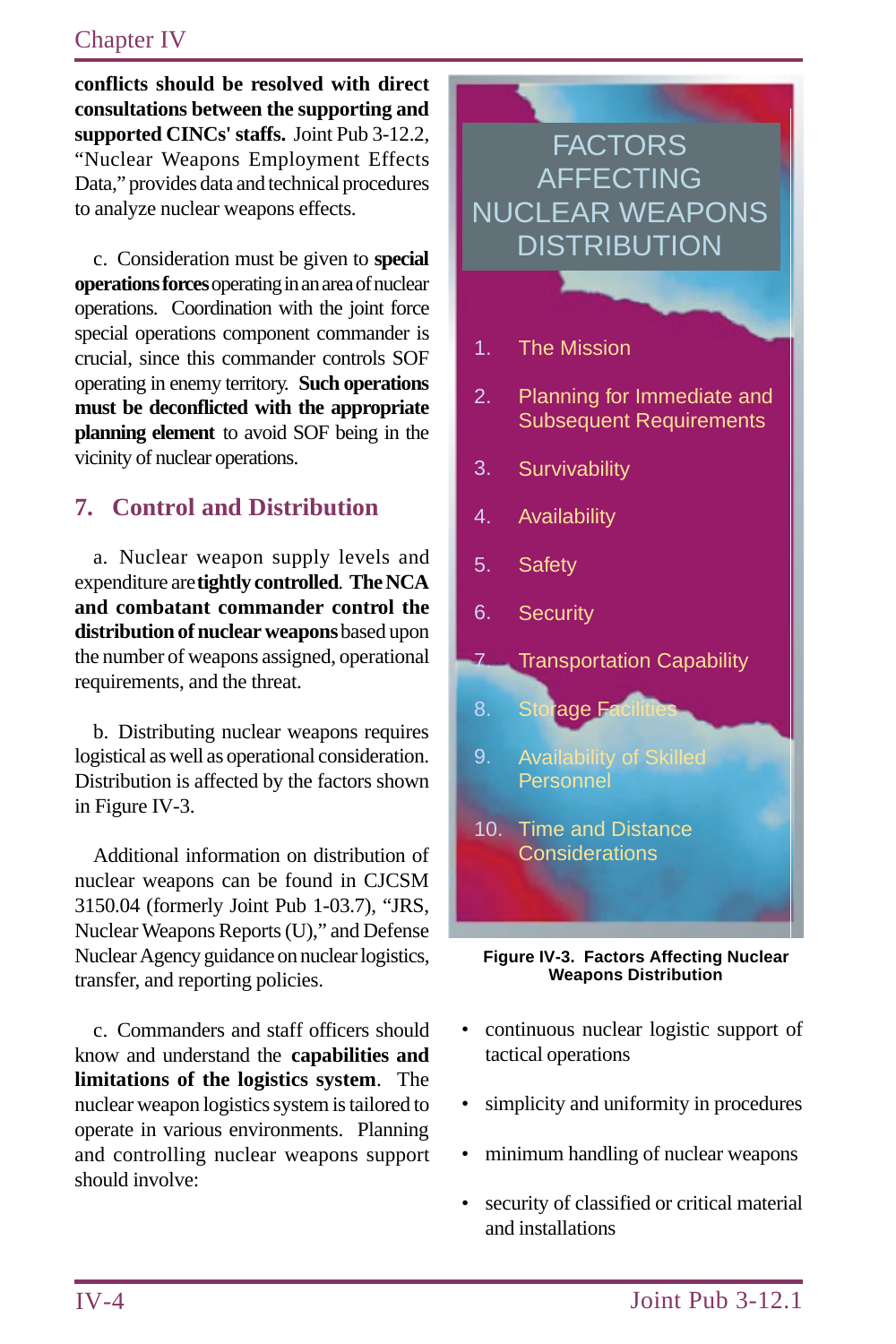<span id="page-35-0"></span>d. Security or operational considerations may **restrict the number of weapons** on hand when release authority is received. Procedures should, if possible, be in place for obtaining additional weapons, or tasking an alternate unit to carry out all or a portion of the assigned mission.

## **8. Security**

a. **Storage sites** and **movement operations for nuclear weapons must be secure.** Effective security requires early detection of threats, visual or electro-optical assessment, and immediate response capabilities if threatened. **Security equipment should be mutually supportive and overlapping.** Security forces must have clearly defined and coordinated authority, jurisdiction, and responsibilities. All elements of the security program must be **integrated** to include command, control, and communications networks used to report duress situations and nuclear incidents to higher command elements.

b. **Nuclear capable units have primary responsibility for their own security.** Plans for the security of nuclear weapons must address the principles of PRP, two-person concept, provisions for custody and accountability, PAL and CSSC procedures, movement during combat, and storage.

## **9. Warning**

a. Friendly forces should receive **advanced warning** of nuclear strikes to ensure that they are not placed at unnecessary risk. Surface commanders and special operations commanders should be informed of such attacks through a **strike warning (STRIKEWARN) message** or other means. Normally, there is no requirement to warn subordinate units when the target analysis indicates that the risk to personnel will not exceed negligible levels and insufficient time exists to warn all personnel. However, warning should be given if at all possible.

b. A warning given too early may alert the enemy to the planned strike, thereby **decreasing effectiveness** or possibly triggering an enemy **preemptive strike**.

c. **Aircraft** are particularly **vulnerable to weapon effects**, even at low overpressures. Likewise, flash blindness is a significant hazard to personnel in aircraft. Because aircraft can move rapidly from areas of negligible risk to areas of unacceptable risk, **all aircraft in the area of responsibility and/ or joint operations area should, to the maximum extent possible, get advance warning of nuclear operations**. For strikes on distant enemy targets, advance warning is required only for the aircraft that may be affected. If possible, consideration should be given to not flying nonparticipating aircraft during nuclear weapons employment. The combination of EMP and high energy light creates significant hazards over vast areas and could cause adverse effects on aircraft and crews.

d. Air Force, Navy, and Marine Corps aircraft may receive warning through the **senior air control facility**. This notification could be via the joint air operations center, AOC, or regional air defense and/or sector air defense center. Army aircraft are warned through **unit command nets or airspace control stations**.

e. **Warnings** may be transmitted via the **Sector Operations Center** or the **Control and Reporting Center** so that these agencies may transmit alerts to their airborne aircraft. Perhaps the most useful method of long-range communications is through **airborne systems** such as the airborne warning and control system and the airborne battlefield command and control center. The AADC must remain apprised of all friendly aircraft transiting areas that are subject to nuclear operations.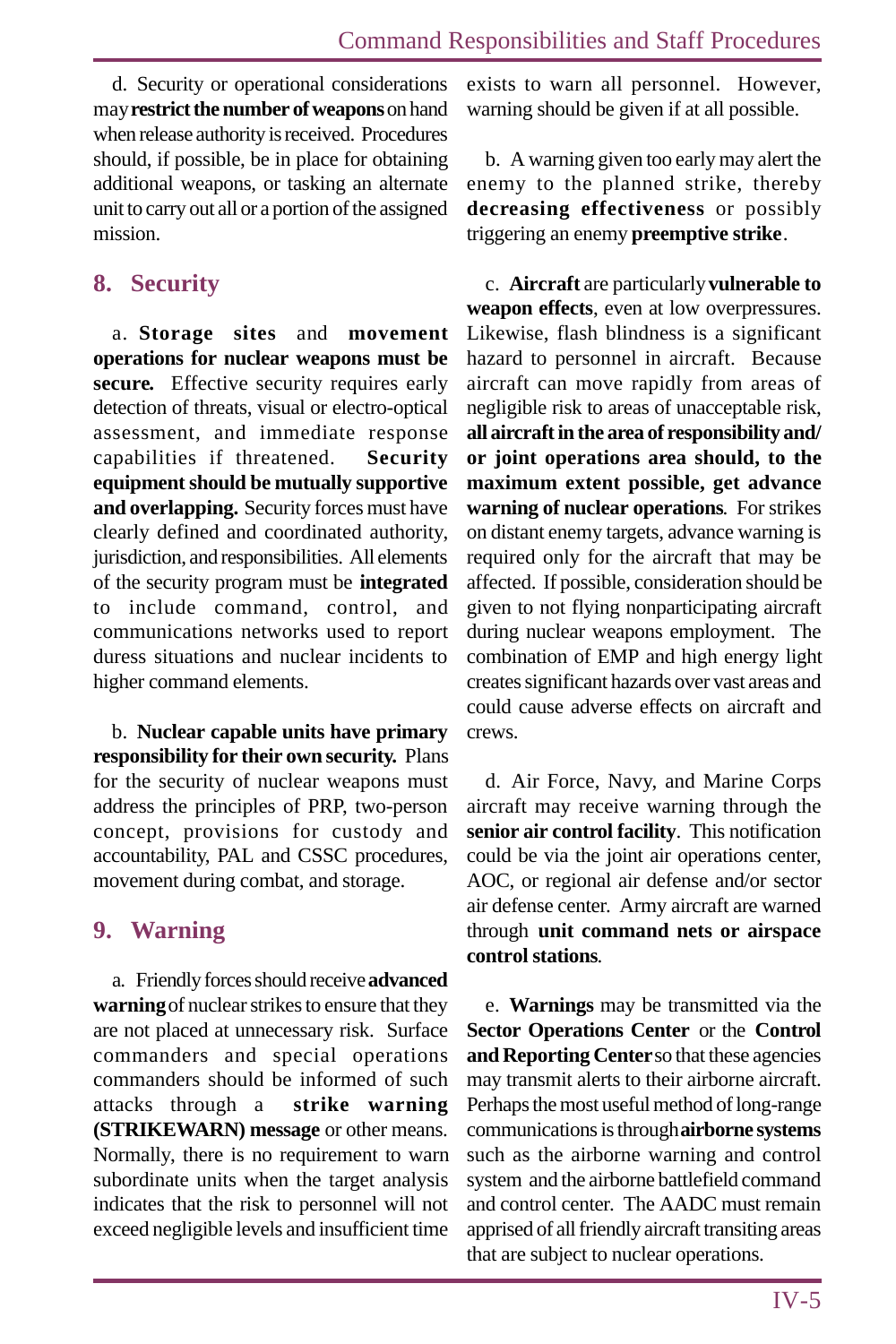f. **Nuclear STRIKEWARN messages** will be disseminated as rapidly as possible and, insofar as possible, over secure networks. When secure networks are not available, unit signal operation instructions contain authentication procedures and encoding instructions for disseminating STRIKEWARN messages. **Instructions should be easy to use and provide sound operations security (OPSEC).** The STRIKEWARNs are broadcast in the clear when insufficient time remains for the enemy to react prior to the strike.

g. The **commander** executing the strike issues the **initial warning**. The subordinate headquarters whose units will be affected by the strikes are informed. The commander ensures coordination with adjacent commands and elements of other commands in the vicinity, giving them sufficient time to provide warning and to take protective measures. When nuclear strikes are **canceled**, the commander who issued the initial warning will notify units previously warned as quickly as possible.

h. **Not all units will receive the entire STRIKEWARN message.** Some will only receive **specific instructions** about protective measures to take if they are in an area of risk. The message will include:

- A statement that the message is a nuclear warning
- A brief directive concerning the specific protective measures to be taken, including evacuation to an alternate position, if required

i. **Units will acknowledge STRIKEWARNs**, except when prevented by OPSEC requirements.

j. Units **outside the affected area** are not normally sent a STRIKEWARN message. However, effective liaison may require passing strike data to adjacent units as a matter of procedure. Additionally, consideration should be given to units operating behind enemy lines. Information concerning the strikes may also be of operational concern in updating situation maps and locating obstacles.

## **10. Combat Assessment**

Joint force commanders should **establish a dynamic system to conduct combat assessment operations** across the joint operations area. They normally establish a single point of contact for this assessment at the joint force level. This is normally the joint force J-2, in support of the joint force J-3.

a. **A combat assessment will be required to be made as soon as possible following a nuclear strike.** Intelligence operations must collect data on the enemy to determine if the strike inflicted the desired damage. If possible, combat assessment will be required to include estimates of environmental impact, including radiological contamination of soils, water, and air, as well as contamination carried from the target.

b. **Poststrike reconnaissance** after each strike should use the most appropriate and feasible resources available for intelligence collection and BDA. The reconnaissance process must assess damage to enemy forces, identify targets for restrike, and obtain information on residual damage (i.e., fires, radiation, obstacles). Since there will be a requirement to exploit the results of the strike immediately, this information must be **processed and disseminated** in a timely manner. Unmanned aerial vehicles, fixedwing aircraft, space-derived information, and other available assets may be used to obtain assessment information immediately.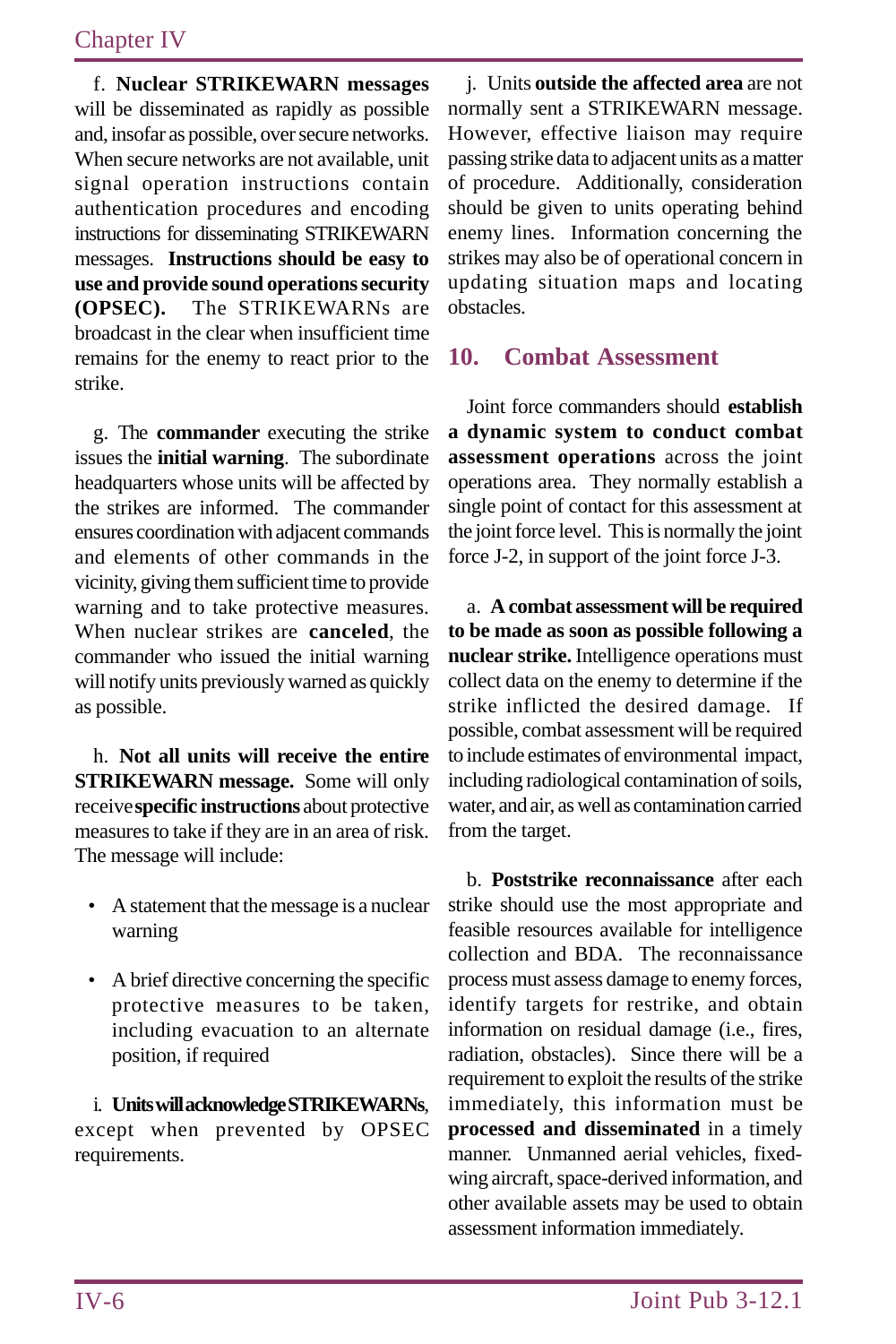## APPENDIX A **REFERENCES**

The development of Joint Pub 3-12.1 is based on the following primary references:

1. Joint Pub 1-01, "Joint Publication System (Joint Doctrine and JTTP Development Program)"

- 2. Joint Pub 1-02, "DOD Dictionary of Military and Associated Terms"
- 3. Joint Pub 2-0, "Joint Doctrine for Intelligence Support to Operations"
- 4. Joint Pub 2-01.1, "JTTP for Intelligence Support to Targeting," (In Development)
- 5. Joint Pub 3-0, "Doctrine for Joint Operations"
- 6. Joint Pub 3-11, "Joint Doctrine for Nuclear, Biological, and Chemical (NBC) Defense"
- 7. Joint Pub 3-12, "Doctrine for Joint Nuclear Operations"

8. CJCSI 3110.04 (under development), "Nuclear Supplement to the Joint Strategic Capabilities Plan (JSCP FY 96)"

9. DODD 5210.41, 23 Sep 88, "Security Policy for Protecting Nuclear Weapons"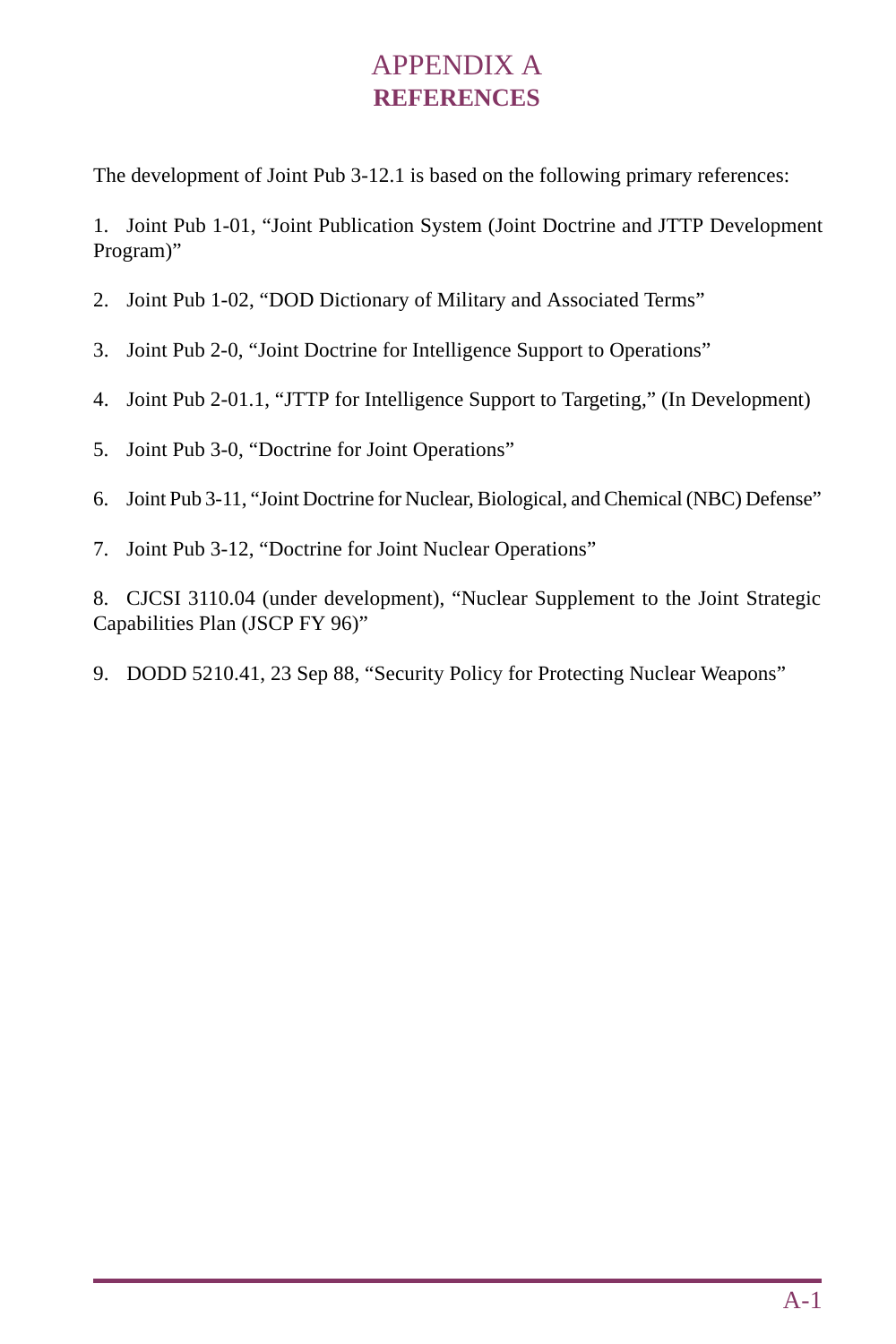Intentionally Blank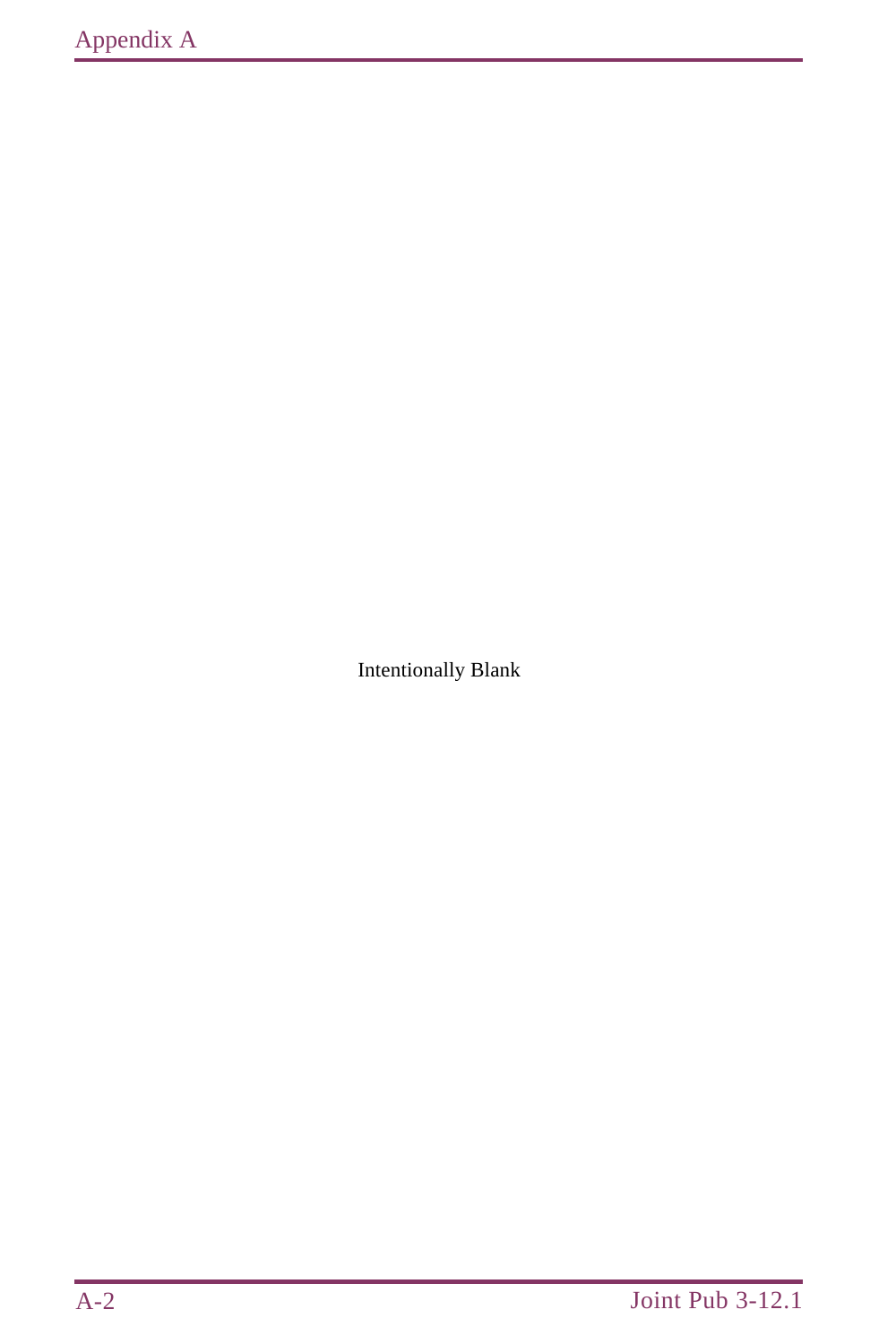## APPENDIX B **ADMINISTRATIVE INSTRUCTIONS**

## **1. User Comments**

Users in the field are highly encouraged to submit comments on this publication to the Joint Warfighting Center, Attn: Doctrine Division, Fenwick Road, Bldg 96, Fort Monroe, VA 23651-5000. These comments should address content (accuracy, usefulness, consistency, and organization), writing, and appearance.

## **2. Authorship**

The lead agent for this publication is the US Air Force. The Joint Staff doctrine sponsor for this publication is the Director for Strategic Plans and Policy (J-5).

## **3. Change Recommendations**

a. Recommendations for urgent changes to this publication should be submitted:

TO: CSAF WASHINGTON DC//XOXD// INFO: JOINT STAFF WASHINGTON DC//J7-JDD//

Routine changes should be submitted to the Director for Operational Plans and Interoperability (J-7), JDD, 7000 Joint Staff Pentagon, Washington, D.C. 20318-7000.

b. When a Joint Staff directorate submits a proposal to the Chairman of the Joint Chiefs of Staff that would change source document information reflected in this publication, that directorate will include a proposed change to this publication as an enclosure to its proposal. The Military Services and other organizations are requested to notify the Director, J-7, Joint Staff, when changes to source documents reflected in this publication are initiated.

c. Record of Changes:

| CHANGE | COPY<br>NUMBER NUMBER CHANGE | DATE OF | <b>DATE</b><br>ENTERED | <b>POSTED</b><br>ВY | <b>REMARKS</b> |
|--------|------------------------------|---------|------------------------|---------------------|----------------|
|--------|------------------------------|---------|------------------------|---------------------|----------------|

\_\_\_\_\_\_\_\_\_\_\_\_\_\_\_\_\_\_\_\_\_\_\_\_\_\_\_\_\_\_\_\_\_\_\_\_\_\_\_\_\_\_\_\_\_\_\_\_\_\_\_\_\_\_\_\_\_\_\_\_\_\_\_\_\_\_\_\_\_\_ \_\_\_\_\_\_\_\_\_\_\_\_\_\_\_\_\_\_\_\_\_\_\_\_\_\_\_\_\_\_\_\_\_\_\_\_\_\_\_\_\_\_\_\_\_\_\_\_\_\_\_\_\_\_\_\_\_\_\_\_\_\_\_\_\_\_\_\_\_\_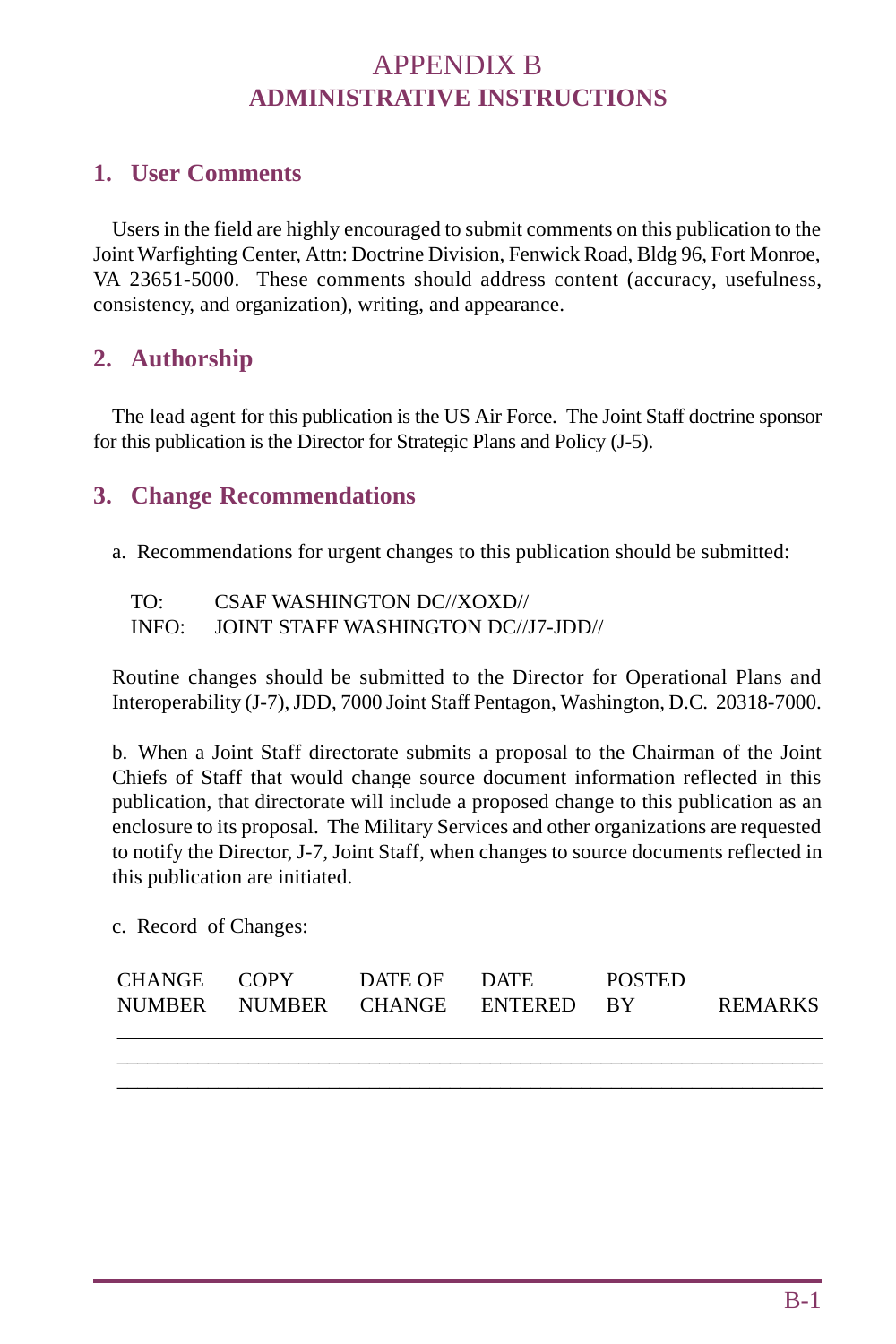## **4. Distribution**

a. Additional copies of this publication can be obtained through Service publication centers.

b. Only approved pubs and test pubs are releasable outside the combatant commands, Services, and Joint Staff. Release of any joint publication to foreign governments or foreign nationals must be requested through the local embassy (Defense Attache Office) to DIA Foreign Liaison Branch, C-AS1, Room 1A674, Pentagon, Washington, D.C. 20301-7400.

c. Additional copies should be obtained from the Military Service assigned administrative support responsibility by DOD Directive 5100.3, 1 November 1988, "Support of the Headquarters of Unified, Specified, and Subordinate Joint Commands."

By Military Services:

| Army:         | US Army AG Publication Center<br>2800 Eastern Boulevard<br>Baltimore, MD 21220-2898                                       |
|---------------|---------------------------------------------------------------------------------------------------------------------------|
| Air Force:    | Air Force Publications Distribution Center<br>2800 Eastern Boulevard<br>Baltimore, MD 21220-2896                          |
| Navy:         | CO, Navy Aviation Supply Office<br>Distribution Division (Code 03443)<br>5801 Tabor Avenue<br>Philadelphia, PA 19120-5000 |
| Marine Corps: | Marine Corps Logistics Base<br>Albany, GA 31704-5000                                                                      |
| Coast Guard:  | Coast Guard Headquarters, COMDT (G-REP)<br>2100 2nd Street, SW<br>Washington, D.C. 20593-0001                             |

d. Local reproduction is authorized and access to unclassified publications is unrestricted. However, access to and reproduction authorization for classified joint publications must be in accordance with DOD Regulation 5200.1-R.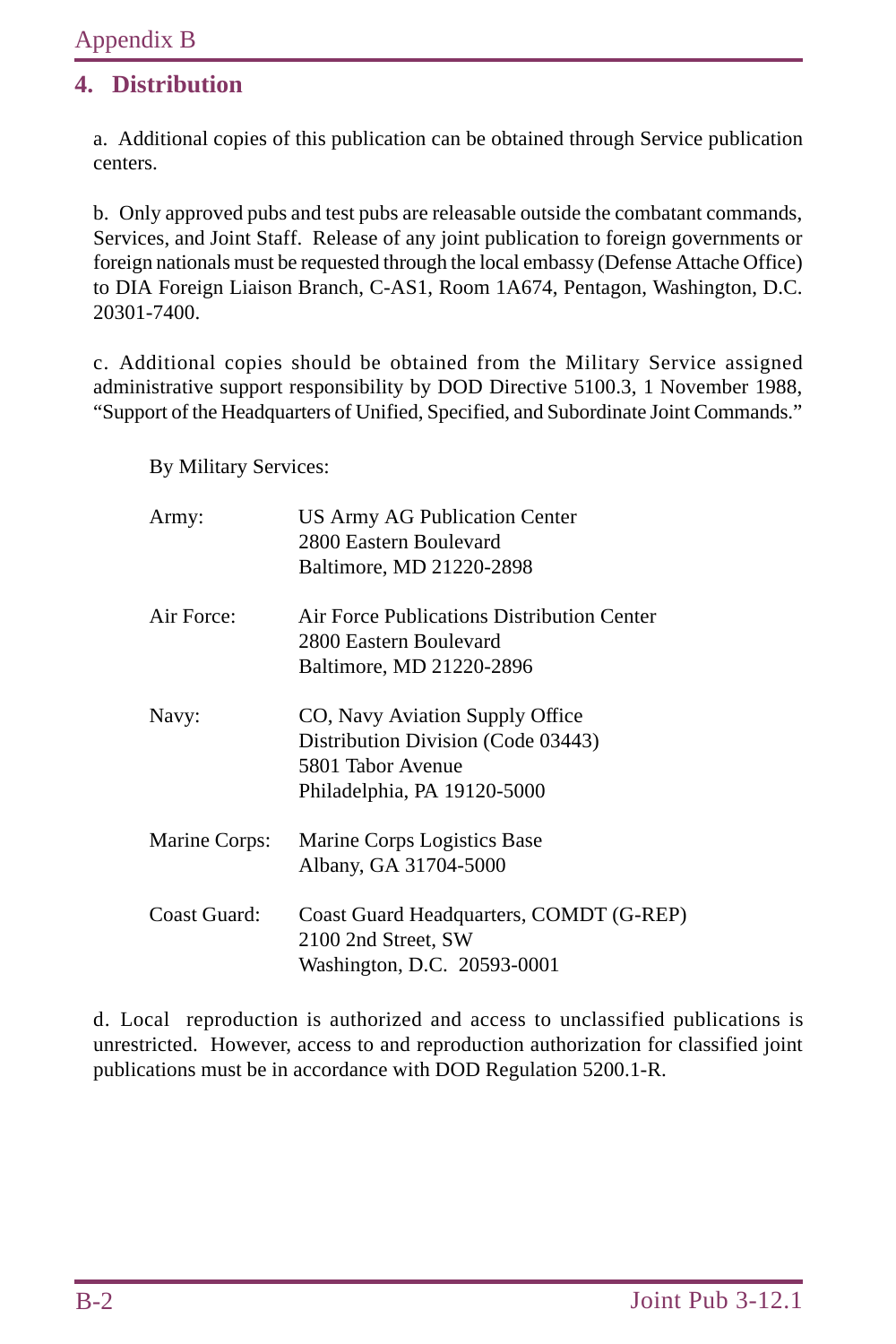## <span id="page-41-0"></span>GLOSSARY **PART I—ABBREVIATIONS AND ACRONYMS**

| AADC          | area air defense commander                           |
|---------------|------------------------------------------------------|
| AOC           | air operations center                                |
| <b>BDA</b>    | battle damage assessment                             |
| C2            | command and control                                  |
| C4            | command, control, communications, and computers      |
| <b>CINC</b>   | commander of a combatant command; commander in chief |
| <b>CJCS</b>   | Chairman of the Joint Chiefs of Staff                |
| <b>CSSC</b>   | coded switch set controller                          |
| DCA           | dual-capable aircraft                                |
| DGZ           | desired ground zero                                  |
| EAP           | emergency action procedure                           |
| EMP           | electromagnetic pulse                                |
|               |                                                      |
| HOB           | height of burst                                      |
| <b>ICBM</b>   | intercontinental ballistic missile                   |
| <b>JFACC</b>  | joint force air component commander                  |
| JFC           | joint force commander                                |
| JSCP          | joint strategic capabilities plan                    |
| NBC           | nuclear, biological, and chemical                    |
| <b>NCA</b>    | <b>National Command Authorities</b>                  |
| <b>NWP</b>    | naval warfare publication                            |
| <b>OPLAN</b>  | operation plan                                       |
| <b>OPSEC</b>  | operations security                                  |
| PAL           | permissive action link                               |
| <b>PRP</b>    | personnel reliability program                        |
| SIOP          | Single Integrated Operational Plan                   |
| <b>SLBM</b>   | submarine-launched ballistic missile                 |
| SOF           | special operations forces                            |
| STRIKEWARN    | strike warning                                       |
|               |                                                      |
| <b>TLAM/N</b> | Tomahawk land attack missile/nuclear                 |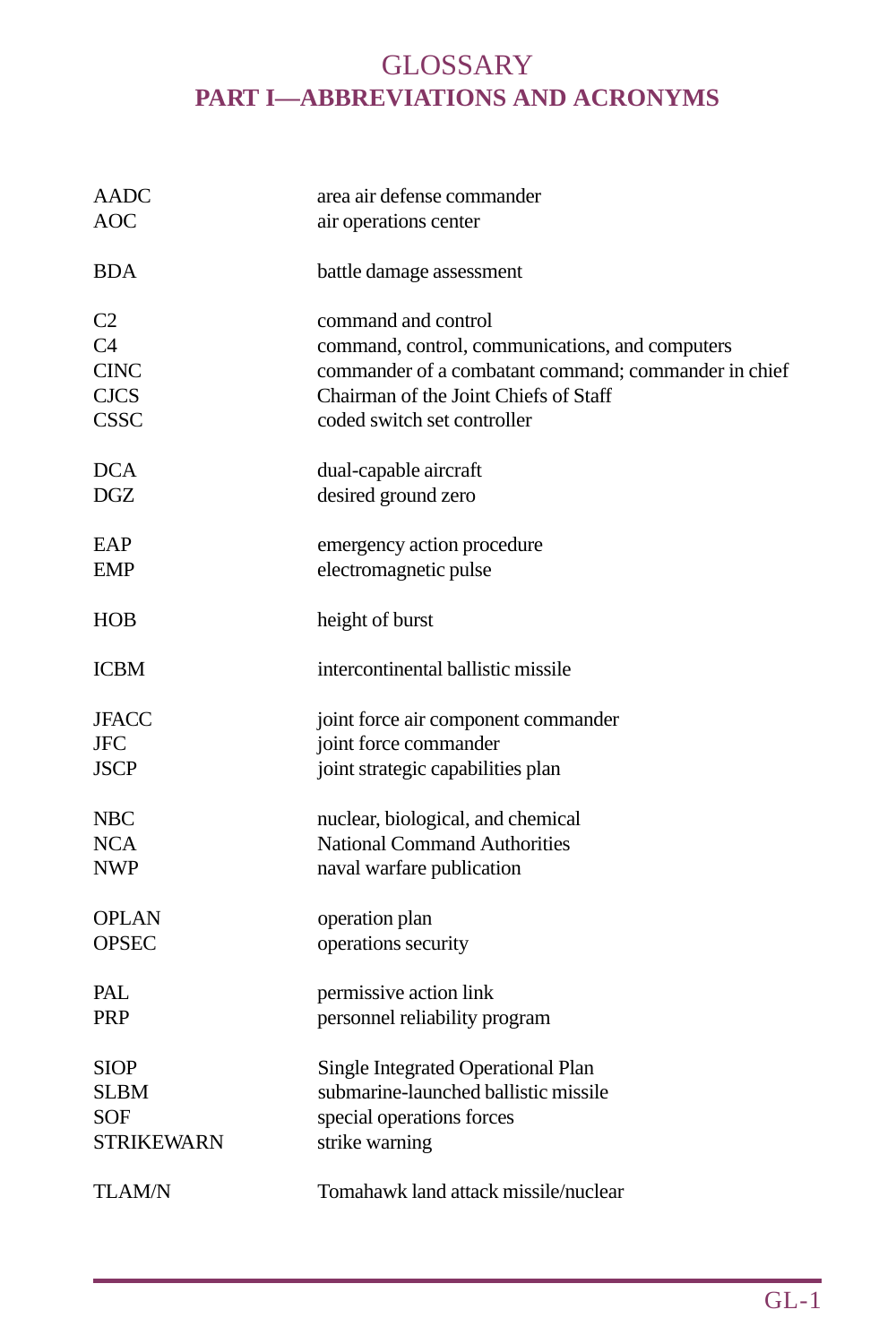## **Glossary**

| <b>USCINCSTRAT</b> | Commander in Chief, US Strategic Command |
|--------------------|------------------------------------------|
| <b>USSTRATCOM</b>  | US Strategic Command                     |
| <b>WMD</b>         | weapons of mass destruction              |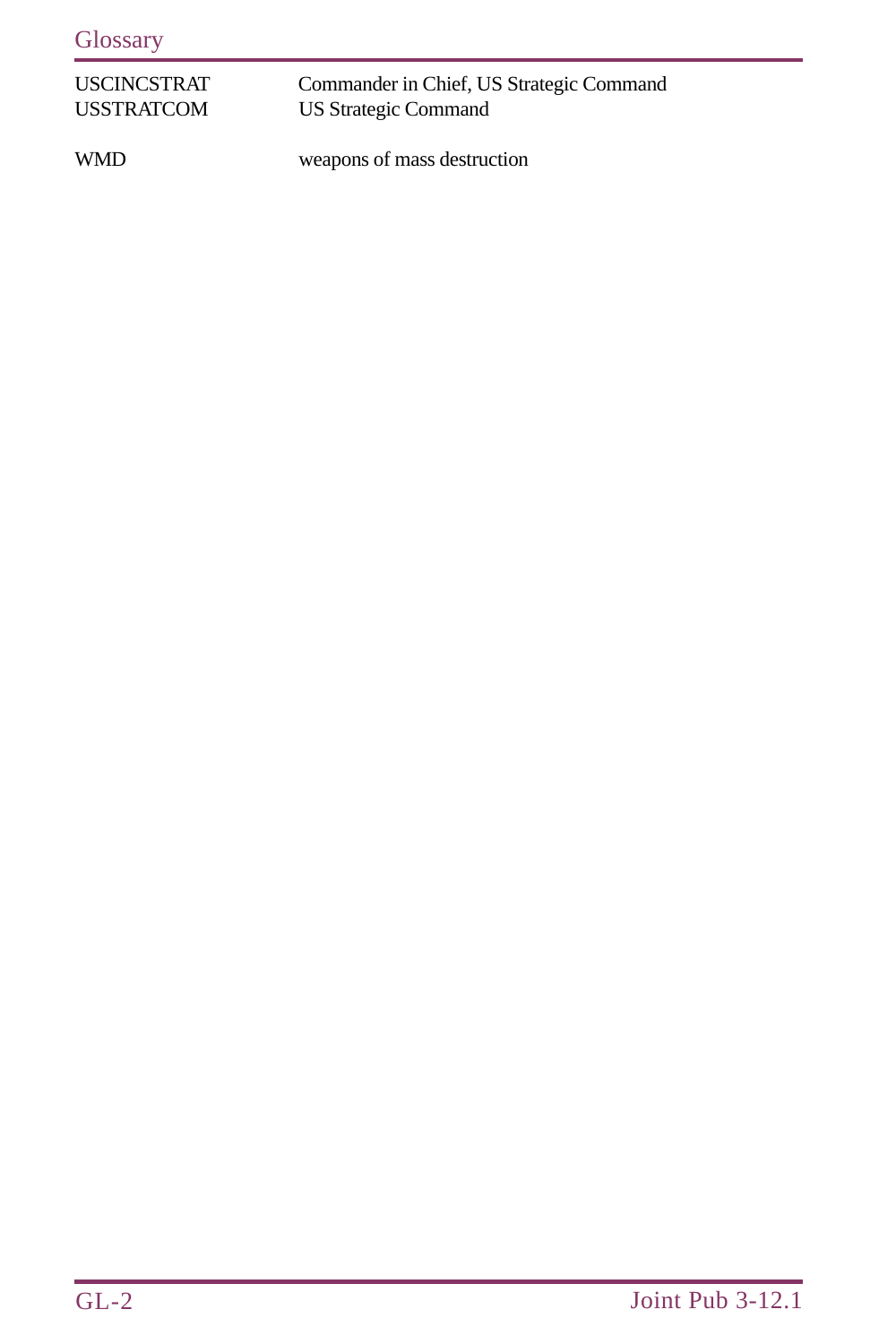#### **PART II—TERMS AND DEFINITIONS**

- <span id="page-43-0"></span>**area air defense commander.** Within a unified command, subordinate unified command, or joint task force, the commander will assign overall responsibility for air defense to a single commander. Normally, this will be the component commander with the preponderance of air defense capability and the command, control, and communications capability to plan and execute integrated air defense operations. Representation from the other components involved will be provided, as appropriate, to the area air defense commander's headquarters. Also called AADC. (Joint Pub 1-02)
- **dual capable unit.** A nuclear certified delivery unit capable of executing both conventional and nuclear missions. (Joint Pub 1-02)
- **executing commander (nuclear weapons).** A commander to whom nuclear weapons are released for delivery against specific targets or in accordance with approved plans. (Joint Pub 1-02)
- **joint force air component commander.** The joint force air component commander derives authority from the joint force commander who has the authority to exercise operational control, assign missions, direct coordination among subordinate commanders, redirect and organize forces to ensure unity of effort in the accomplishment of the overall mission. The joint force commander will normally designate a joint force air component commander. The joint force air component commander's responsibilities will be assigned by the joint force commander (normally these would include, but not be limited to, planning, coordination, allocation, and tasking based on the joint force commander's apportionment decision). Using the joint force

commander's guidance and authority and in coordination with other Service component commanders and other assigned or supporting commanders, the joint force air component commander will recommend to the joint force commander apportionment of air sorties to various missions or geographic areas. Also called JFACC. (Joint Pub 1-02)

- **National Command Authorities.** The President and the Secretary of Defense or their duly deputized alternates or successors. Also called NCA. (Joint Pub 1-02)
- **nuclear delivery unit.** Any level of organization capable of employing a nuclear weapon system or systems when the weapon or weapons have been released by proper authority. (Joint Pub 1-02)
- **nuclear yields.** The energy released in the detonation of a nuclear weapon, measured in terms of the kilotons or megatons of trinitrotoluene required to produce the same energy release. Yields are categorized as:

very low - less than 1 kiloton. low - 1 kiloton to 10 kilotons. medium - over 10 kilotons to 50 kilotons. high - over 50 kilotons to 500 kilotons. very high - over 500 kilotons. (Joint Pub 1-02)

**permissive action link.** A device included in or attached to a nuclear weapon system to preclude arming and/or launching until the insertion of a prescribed discrete code or combination. It may include equipment and cabling external to the weapon or weapon system to activate components within the weapon or weapon system. (Joint Pub 1-02)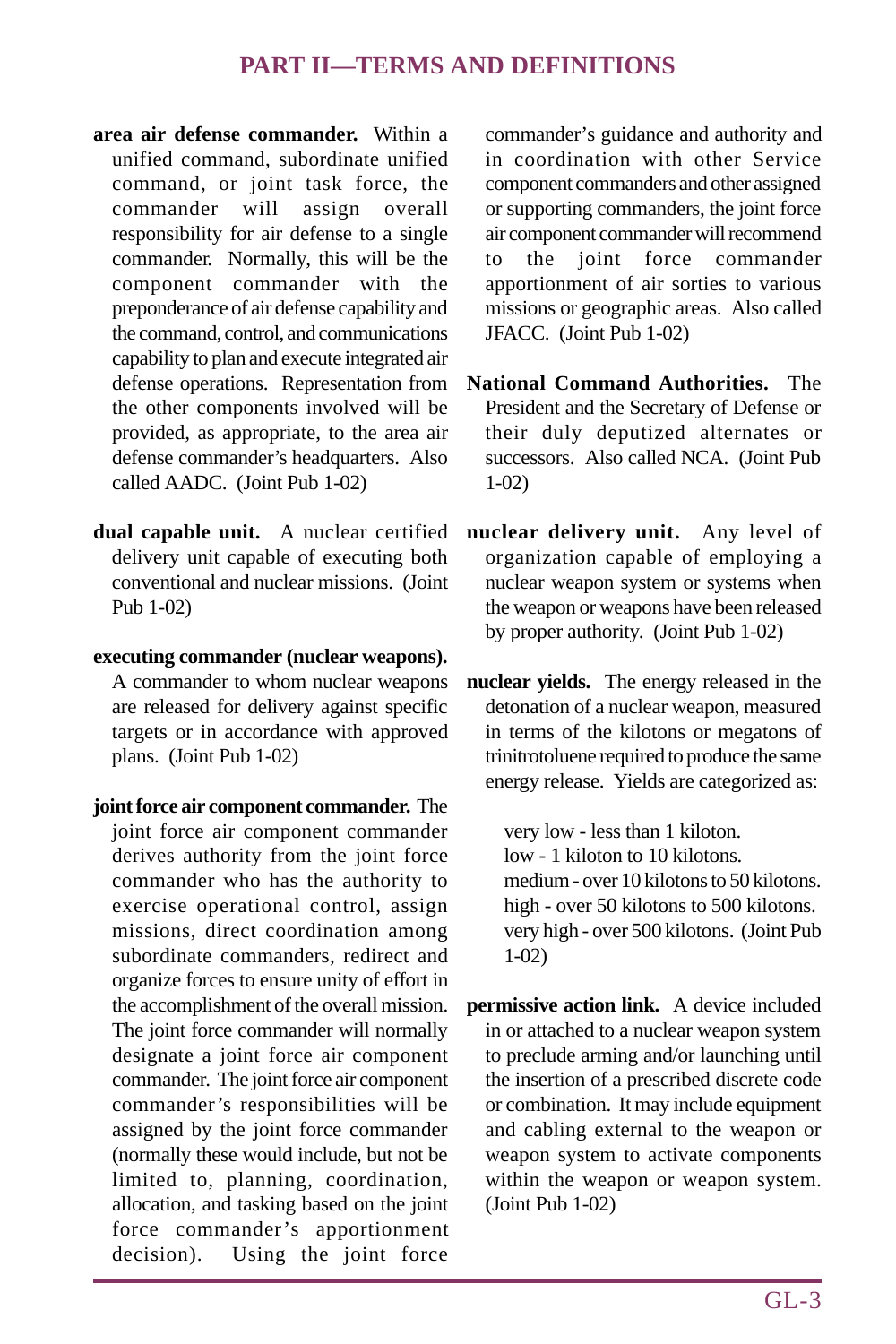- **pre-ignition (nuclear weapons).** The loss of a nuclear warhead from the effects of another warhead due to improper timing or spacing. (Upon approval of this publication, this term and its definition will be included in Joint Pub 1-02.)
- **targeting.** 1. The process of selecting targets and matching the appropriate response to them, taking account of operational requirements and capabilities. 2. The analysis of enemy situations relative to the commander's mission, objectives, and capabilities at the commander's disposal, to identify and nominate specific vulnerabilities that, if exploited, will

accomplish the commander's purpose through delaying, disrupting, disabling, or destroying enemy forces or resources critical to the enemy. (Joint Pub 1-02)

**weapons of mass destruction.** In arms control usage, weapons that are capable of a high order of destruction and/or of being used in such a manner as to destroy large numbers of people. Can be nuclear, chemical, biological, and radiological weapons, but excludes the means of transporting or propelling the weapon where such means is a separable and divisible part of the weapon. (Joint Pub 1-02)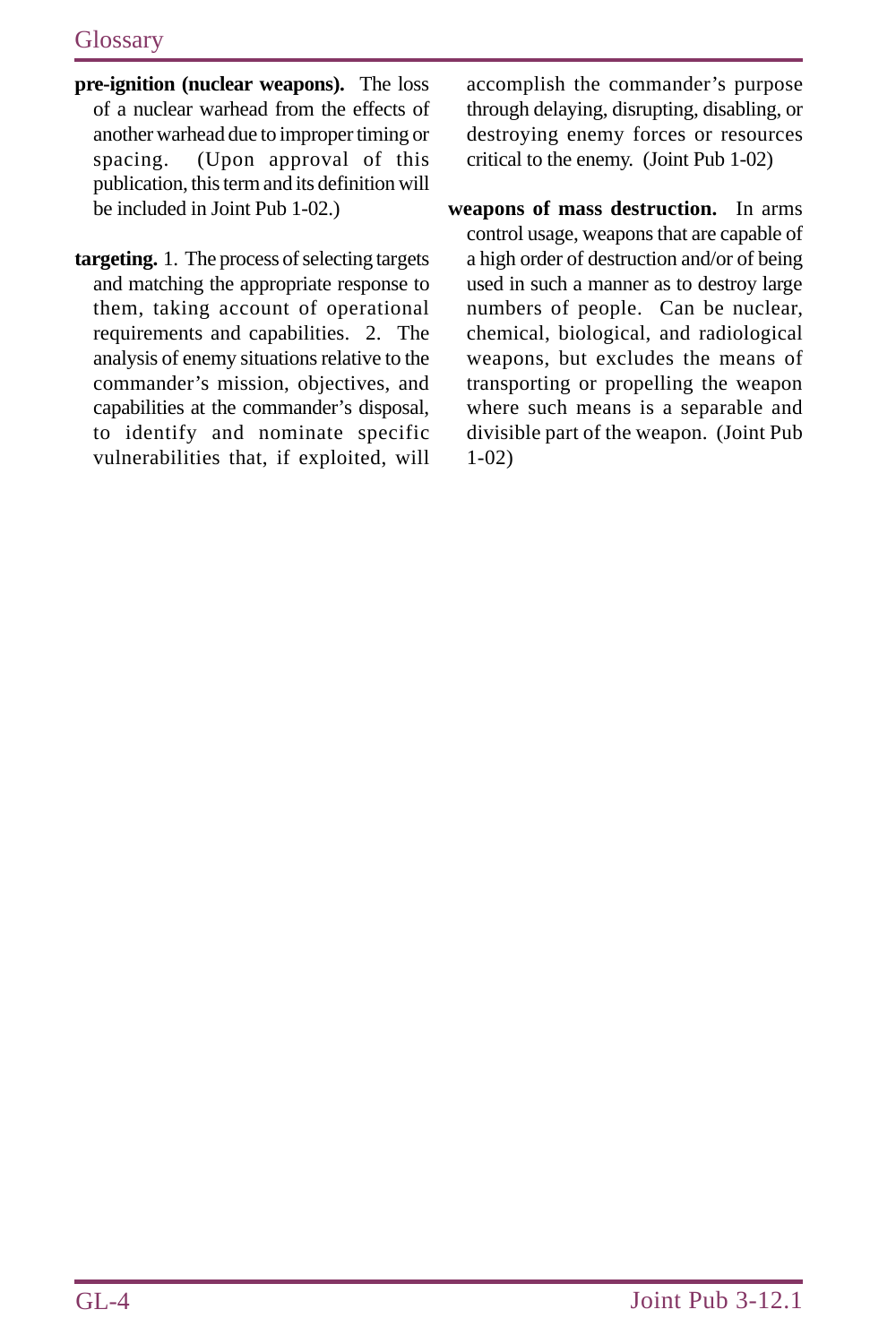![](_page_45_Figure_0.jpeg)